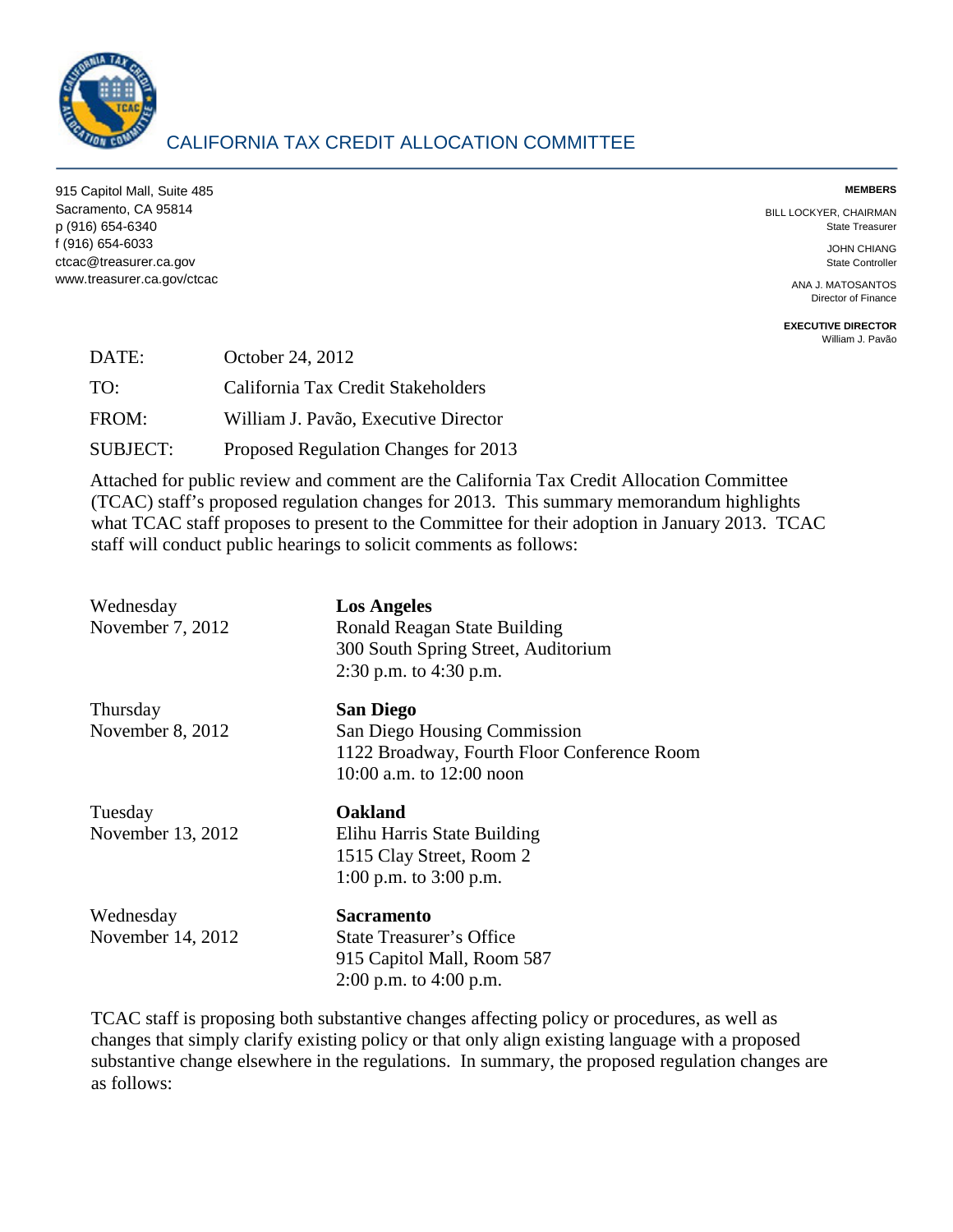# **Proposed Substantive Changes:**

- designated places list, or a letter from the USDA Multifamily Housing Program Director when establishing an area's rural status under State statute. **Section 10315(c), page 1 of the**  1. Codify TCAC's longstanding practice of relying upon the most recent USDA Section 515 **attached draft.**
- that any unsuccessful RHS competitors would then compete within the larger rural set-aside. 2. Establish that RHS apportionment-eligible projects must compete in that apportionment, and **Section 10315(d), page 2.**
- first tiebreaker. **Section 10315(h), page 2.**  3. Increase the at-risk housing type goal to 15 percent (15%), and apply this percentage in the
- 4. Effective 2014, update the geographic apportionments and create a new region: The City of Los Angeles. **Section 10315(i), page 3.**
- rehabilitation projects. **Section 10322(h)(9), page 5.**  5. Relocate and broaden existing appraisal regulations to apply to both new construction and
- project's application or financial structuring generally as a member of the development team. **Section 10322(i)(2)(B), page 7.**  6. Require final cost certifications be prepared by CPAs other than those who consulted on a
- application. **Section 10322(k), page 8.** 7. Permit re-syndicating special needs projects to claim acquisition basis in a 9% tax credit
- 8. Prohibit sponsors from withdrawing competitive applications so that another of their submitted applications may succeed in the competition. **Section 10325(c), page 16.**
- to receive public funds points. Limit scored public funding to four percent (4%) simple 9. In scoring existing public debt to be assumed by a sponsor, count only principal, and not any accrued interest. Clarify that private loans with public loan guarantees are not scored as public funds, and clarify that publicly donated land must supported by an appraisal in order interest. **Section 10325(c)(1)(C), page 17.**
- performance with tax credit projects. **Section 10325(c)(2), page 20.**  10. Strengthen the scoring of general partners and property management entities based upon
- 11. Explicitly list uncorrected serious compliance failures as cause for receiving negative competitive points. **Section 10325(c)(3)(R), page 24.**
- entry drive portions of the project site. Finally, clarify measuring distances to amenities 12. In measuring site amenity distances, provide clarifying examples of physical barriers between the proposed project site and an amenity that would preclude using a standardized radius measurement to the amenity. Also clarify that the distance radius may be struck from the nearest corner of the project site to the nearest corner of the amenity site, excepting long inside larger shopping complexes or commercial strips. **Section 10325(c)(5)(A), page 25.**
- 13. Delete a scoring reference to "transit-oriented development strategy" and clarify that scored transit service times refer to Monday through Friday schedules. Also, clearly define "transit station" and score such an amenity which is planned for completion prior to the project's scheduled completion. **Section 10325(c)(5)(A)(1), page 27.**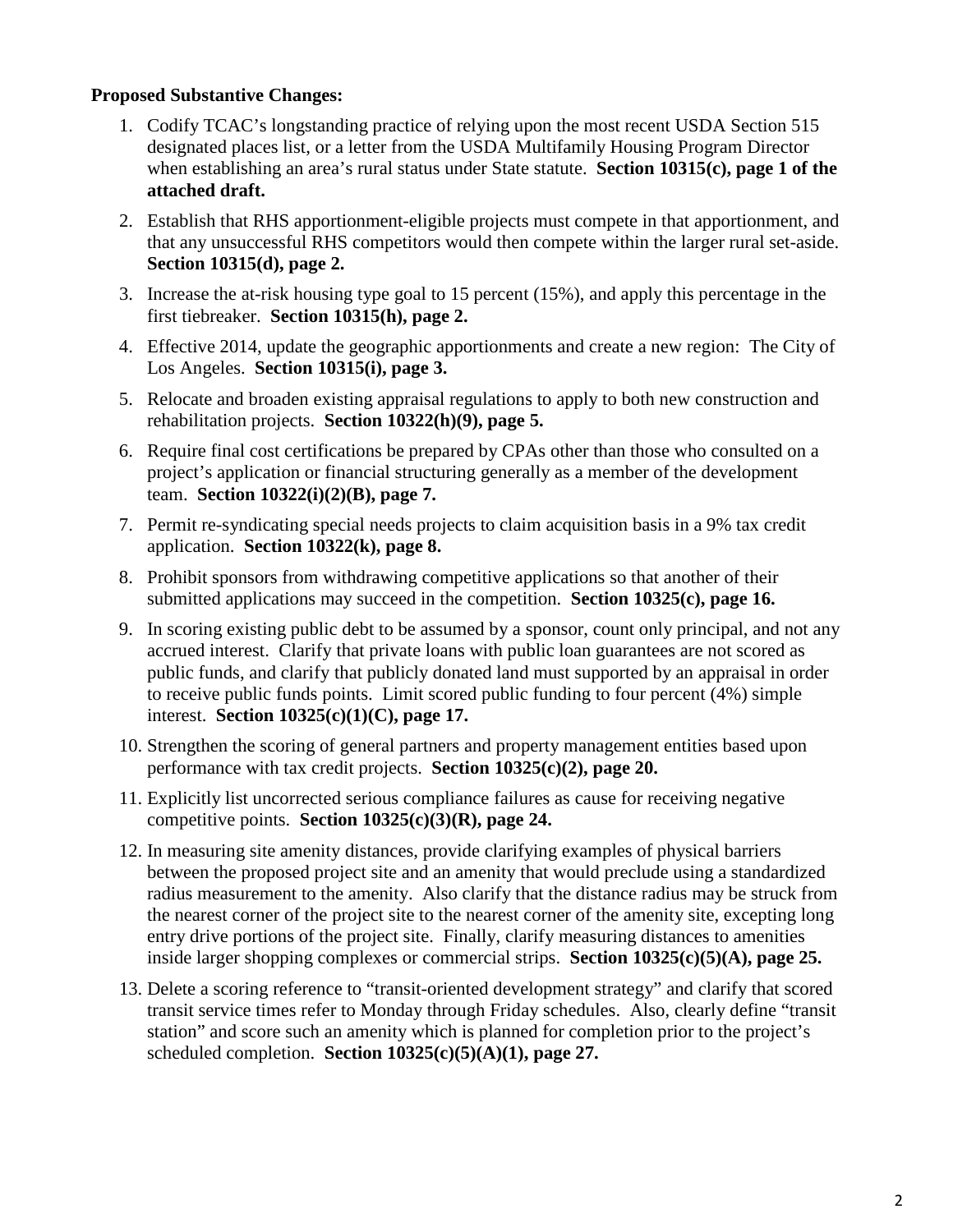- 14. Permit multi-purpose stores containing grocery sections to earn competitive grocery store or neighborhood market points. **Section 10325(c)(5)(A)(4), page 29.**
- 15. Permit specified project other than Large Family housing types to earn points for proximity to a public school. **Section 10325(c)(5)(A)(5), page 29.**
- 16. Clarify that a medical clinic must accept Medi-Cal payments in order to receive competitive amenity points. **Section 10325(c)(5)(A)(8), page 30.**
- "skipping" larger credit requests and funding lower-scoring, smaller-request projects. 17. Eliminate the requirement that at least 50 percent (50%) of a 9% applicant's credit request amount must remain in a geographic apportionment to receive funding. Also, discontinue **Section 10325(d)(2), page 32.**
- ratio requirement for rehabilitation projects with existing rental assistance or operating 18. Provide the TCAC Executive Director with the authority to waive the market study value subsidies proposing minimal rent increases and having a history of low vacancies. **Section 10325(f)(1)(B), page 34.**
- 19. Within TCAC's minimum construction standards, clarify energy efficiency minimum measuring standards; permit fiberglass-faced exterior doors; delete flooring thickness minimums for specified project areas; relocate on-site property manager provisions to the minimum construction standards section and apply those provisions to scattered sites. **Section 10325(f)(7), page 35.**
- 20. Establish a 200 square foot minimum size for competitive SRO units. **Section 10325(g)(3)(B), page 37.**
- 21. Require less-experienced general partners and property management companies to complete TCAC-provided or -prescribed training. **Section 10326(g)(5), page 39.**
- the project architect certification requirement. **Section 10327(c)(5)(A), page 40.**  22. Clarify that the prevailing wage exception to the threshold basis limits is available only where a public funding source requires it. Include on-site parking structures with podium parking for the seven percent (7%) basis limit boost. Also relocate local development fee exception to the larger threshold basis limits exceptions section, and exclude those fees from
- 23. Establish policy regarding project based rental assistance renewal and discontinuation. **Section 10337(a), page 42.**

# **Proposed Clarifying or Conforming Changes:**

- 1. Move local impact fee excerption from threshold basis limits definition to threshold basis limits exception portion of the regulations where other basis limit boosts are described (Section 10327(c)(5)((A)). **Section 10302(nn), page 1 of the attached draft.**
- 2. Clarify that an architect must certify that a proposed project would meet applicable ADA and other fair housing requirements, even where an architect is not retained for a rehabilitation project's general improvement work. **Section 10322(h)(11), page 6.**
- 3. Clarify that an architect must certify that a completed project meets applicable ADA and other fair housing requirements, even where an architect was not retained for a rehabilitation project's general improvement work. **Section 10322(i)(2)(P), page 7.**
- 4. Delete and cross-reference new consolidated appraisal language at Section 10322(h)(9). **Section 10322(i)(4)(A), page 8.**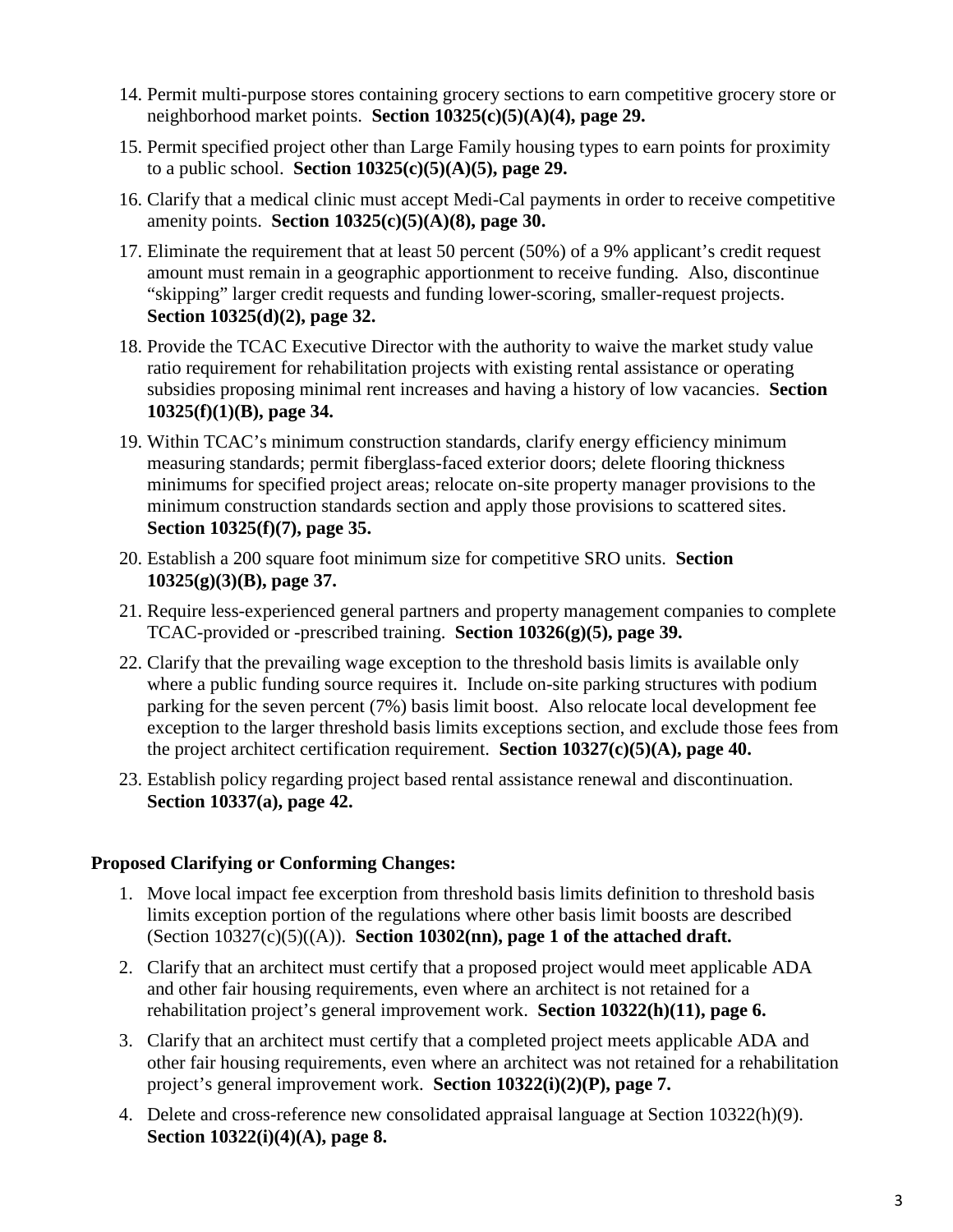- 5. Delete inoperative, archaic language regarding the Jobs and Closing Tax Loopholes Act of 2010. **Section 10323, page 9.**
- 6. Clarify that combined new construction and rehabilitation projects must earn sustainable building methods points for both portions of the project using the applicable scoring standards for each portion. **Section 10325(c)(6), page 30.**
- competitive scoring. **Section 10325(c)(7)(B), page 31.**  7. Clarify how 30 percent (30%) AMI units are to be arrayed across various unit sizes for
- 8. Clarify that project qualify as "at-risk" if they are nearing the end of either federal or State tax credit restrictions. **Section 10325(g)(5)(B), page 38.**
- cross-referencing the latter. **Section 10326(g)(4), page 39.**  9. Align tax-exempt bond and 4% feasibility provisions to parallel 9% provision by correctly
- 10. Correctly cross-reference new appraisal provisions at Section 10322(h)(9). **Section 10327(c)(7), page 41.**
- 11. Relocate property management provisions from current location within underwriting criteria description. **Section 10327(g)(1), page 41.**

Attachment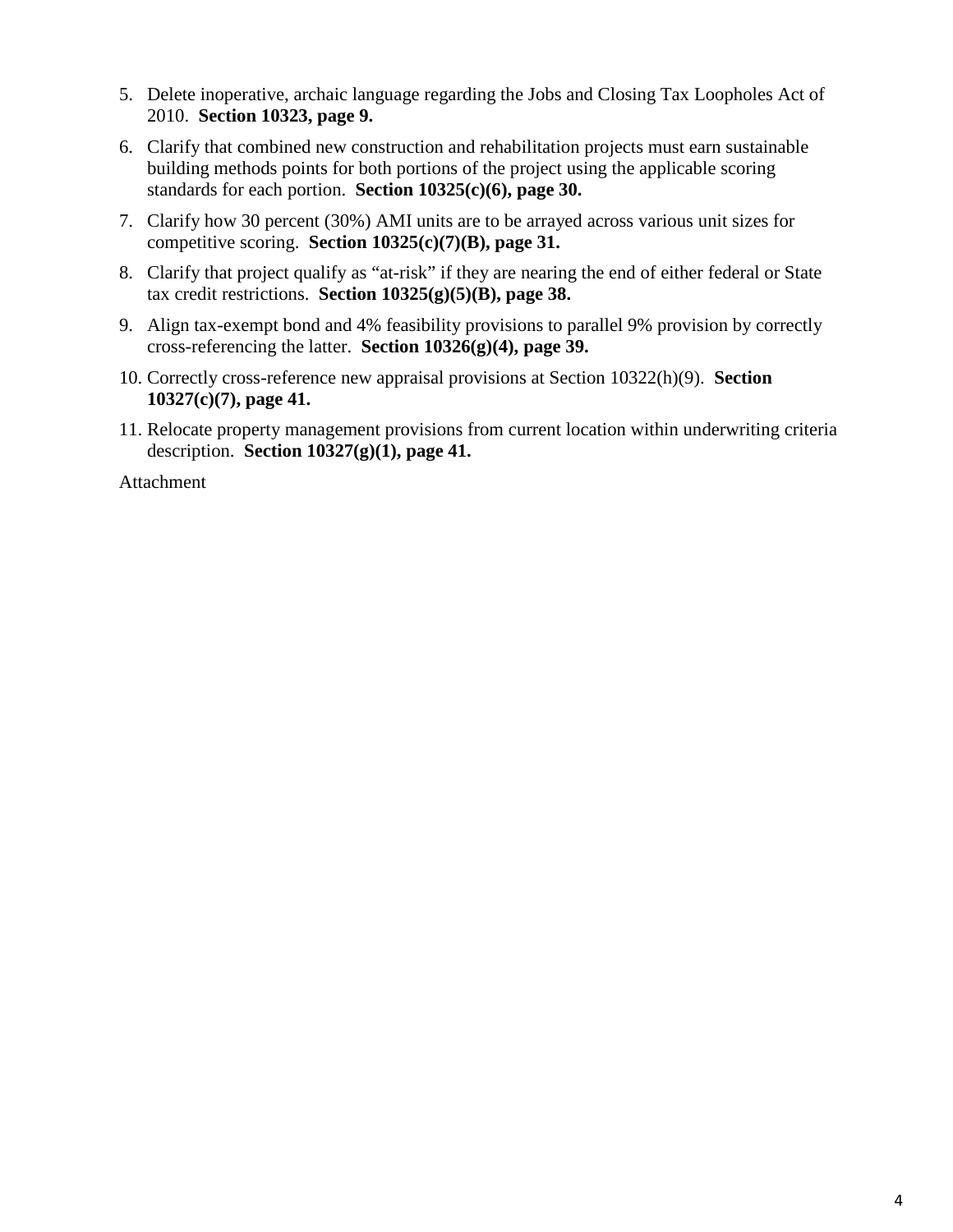### **2013 Proposed Regulation Change with Reason October 24, 2012**

# **Section 10302(nn) Proposed Change:**

 allowed by the Committee for purposes of calculating Tax Credit amounts. These limits are published by CTCAC on its website, by unit size and project location, and are based 9 percent and 4 percent funded projects, and shall eliminate extreme outliers from the the volume of 9 percent projects awarded credits from year to year. Local Development Impact Fees as defined in section 10302 of these regulations shall be excluded from this nn) Threshold Basis Limit. The aggregate limit on amounts of unadjusted eligible basis upon average development costs reported within CTCAC applications and certified development cost reports. CTCAC staff shall use new construction cost data from both calculation of averages. Staff shall publicly disclose the standard deviation percentage used in establishing the limits, and shall provide a worksheet for applicant use. CTCAC staff shall establish the limits in a manner that seeks to avoid a precipitous reduction in calculation if the fees are documented in the application submission by the entities charging such fee.

### **Reason:**

 current location within the Threshold Basis Limit definition causes some confusion among The proposed change would move the existing basis limit exception for local fees to Section  $10327(c)(5)(A)$  with the other basis limit exceptions, or boosts. The local fee exception's program users, and would be most easily located if it resided within the "exceptions to limits" section of the regulations.

\_\_\_\_\_\_\_\_\_\_\_\_\_\_\_\_\_\_\_\_\_\_\_\_\_\_\_\_\_\_\_\_\_\_\_\_\_\_\_\_\_\_\_\_\_\_\_\_\_\_\_\_

# **Section 10315(c) Proposed Change:**

 (c) Rural set-aside. Twenty percent (20%) of the Federal Credit Ceiling for any calendar year, calculated as of February first of the calendar year, shall be set-aside for projects in rural areas as defined in H & S Code Section 50199.21 and as identified in supplemental application material prepared by CTCAC. For purposes of implementing in effect the prior September 30, or is so designated in writing by the USDA Multifamily Housing Program Director. All Projects located in eligible census tracts defined by this Section 50199.21(a), an area is eligible under the Section 515 program on January 1 of the calendar year in question if it either resides on the Section 515 designated places list Section must compete in the rural set-aside and will not be eligible to compete in other set-asides or in the geographic areas unless:

#### **Reason:**

 an area's rural status under the Section 515 program. On January 1 of any given year, USDA has fiscal year commences on October 1 of the prior calendar year). In order to comply with State The proposed additional text would clarify longstanding TCAC practice related to determining typically yet to publish that federal fiscal year's Section 515 designated places list (the federal statute, Section 50199.21(a), TCAC has adopted the convention of relying upon the most recently published designated places list. This practice permits prospective applicants to anticipate their rural status under the Section 515 option well in advance of the TCAC program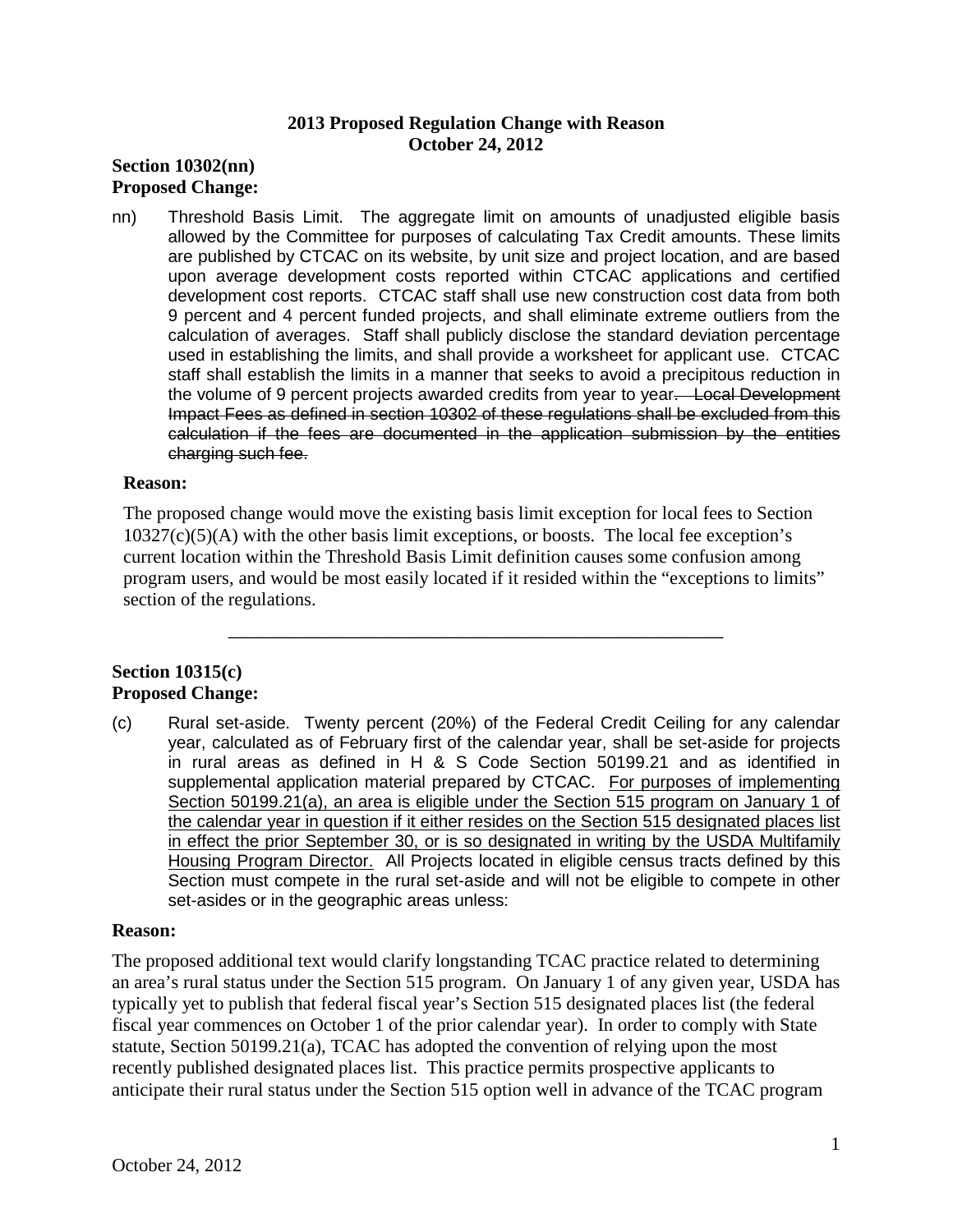year starting on January 1. Additionally, new text would explicitly recognize TCAC's practice of honoring letters from the USDA Multifamily Housing Program Director that attest to an area's rural status by virtue of its Section 515 eligibility..

\_\_\_\_\_\_\_\_\_\_\_\_\_\_\_\_\_\_\_\_\_\_\_\_\_\_\_\_\_\_\_\_\_\_\_\_\_\_\_\_\_\_\_\_\_\_\_\_\_\_\_\_

# **Section 10315(d) Proposed Change:**

- (d) RHS program apportionment. In each reservation cycle, fourteen percent (14%) of the rural set-aside shall be available for new construction projects which have a funding commitment from RHS of at least \$1,000,000 from either RHS's Section 514 Farm Labor Housing Loan Program, or RHS's Section 515 Rural Rental Housing Loan Program, in the following priority order:
	- that term is used by RHS) of Section 521 Rental Assistance for at least 50% of the • First, to projects with RHS funding commitments accompanied by an "obligation" (as project units (excluding non-restricted management units);
	- "obligation" (as that term is used by RHS); • Second, to projects for which the Section 514, or 515, funding commitment is an
	- Third, to projects for which the Section 514, or 515, funding commitment is a "NOFA selection for further processing" but not an "obligation" (as those terms are used by RHS.)

 All projects meeting the RHS program apportionment eligibility requirements shall the apportionment shall then compete within the general rural set-aside described in subsection (c). Any amount reserved under this subsection for which RHS funding does amount of Credit apportioned by this subsection and not reserved during a reservation cycle shall be available for applications qualified under the Rural set-aside. compete under the RHS program apportionment. Projects that are unsuccessful under not become available in the calendar year in which the reservation is made, or any

### **Reason:**

held to the same rigorous tiebreaker and scoring requirements of the general rural set-aside. held to the same rigorous tiebreaker and scoring requirements of the general rural set-aside. TCAC has noted that some applicants will enter high-scoring RHS projects through the general The proposed change would ensure that projects competing under the RHS apportionment are rural set-aside to ensure that their lower-scoring RHS projects receive allocations through the RHS program apportionment. This practice is an unintended consequence of the RHS program apportionment and does not reflect TCAC's mission to award high-scoring, quality projects.

\_\_\_\_\_\_\_\_\_\_\_\_\_\_\_\_\_\_\_\_\_\_\_\_\_\_\_\_\_\_\_\_\_\_\_\_\_\_\_\_\_\_\_\_\_\_\_\_\_\_\_\_

### **Section 10315(h) Proposed Change:**

(h) Housing types. To be eligible for Tax Credits, all applicants must select and compete in only one of the categories listed below and must meet the applicable "additional threshold requirements" of Section 10325(g), in addition to the Basic Threshold Requirements in 10325(f). The Committee will employ the tiebreaker at Section 10325(c)(10) in an effort to assure that no single housing type will exceed the following percentage goals where other housing type maximums are not yet reached: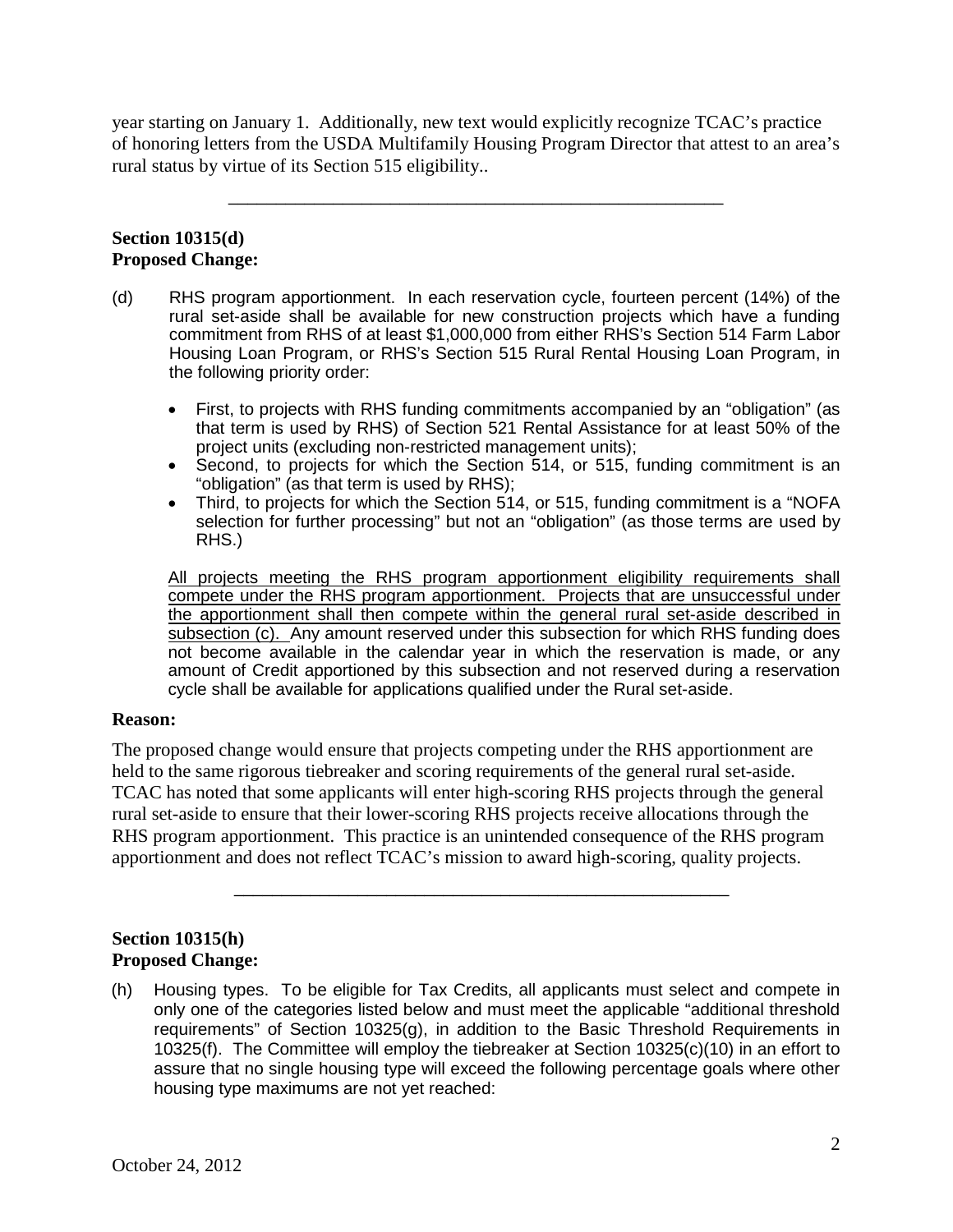| <b>Housing Type</b>   | Goal              |
|-----------------------|-------------------|
| Large Family          | 65%               |
| Single Room Occupancy | 15%               |
| At-Risk               | 15% <del>5%</del> |
| <b>Special Needs</b>  | 15%               |
| Seniors               | 15%               |

#### **Reason:**

 lower percentage goal is not justifiable. While TCAC staff is concerned about the trend toward The proposed change would place each housing type at the same 15 percent (15%) credit amount goal percentage, except the large family goal which would remain at 65 percent. This change would select against at-risk preservation projects only when 15% of the available credits in a round are reserved for that housing type. Preservation project application volume is up, and the higher rehabilitation project application volume within the 9 percent credit competition, preserving at-risk projects is a priority among those rehabilitation projects.

### **Section 10315(i) Proposed Change:**

(i) Geographic Apportionments. Annual apportionments of Federal and State Credit Ceiling shall be made in approximately the amounts shown below:

\_\_\_\_\_\_\_\_\_\_\_\_\_\_\_\_\_\_\_\_\_\_\_\_\_\_\_\_\_\_\_\_\_\_\_\_\_\_\_\_\_\_\_\_\_\_\_\_\_\_\_\_

| <b>Geographic Area</b>                                                                     | <b>Apportionments</b>                               | 2013 | 2014 Onward  |
|--------------------------------------------------------------------------------------------|-----------------------------------------------------|------|--------------|
| <b>City of Los Angeles</b>                                                                 |                                                     | 0%   | <u>17.6%</u> |
| <b>Balance of Los Angeles County</b>                                                       |                                                     | 33%  | 17.2%        |
| Merced, San Joaquin, Stanislaus, Tulare Counties)                                          | Central Valley Region (Fresno, Kern, Kings, Madera, | 10%  | 8.6%         |
| North and East Bay Region (Alameda, Contra<br>Costa, Marin, Napa, Solano, Sonoma Counties) |                                                     | 10%  | 10.8%        |
| San Diego County                                                                           |                                                     | 10%  | 8.6%         |
| Inland Empire Region (San Bernardino, Riverside,<br><b>Imperial Counties)</b>              |                                                     | 8%   | 8.3%         |
| <b>Orange County</b>                                                                       |                                                     | 8%   | 7.3%         |
| South and West Bay Region (San Mateo, Santa<br>Clara Counties)                             |                                                     | 6%   | 6.0%         |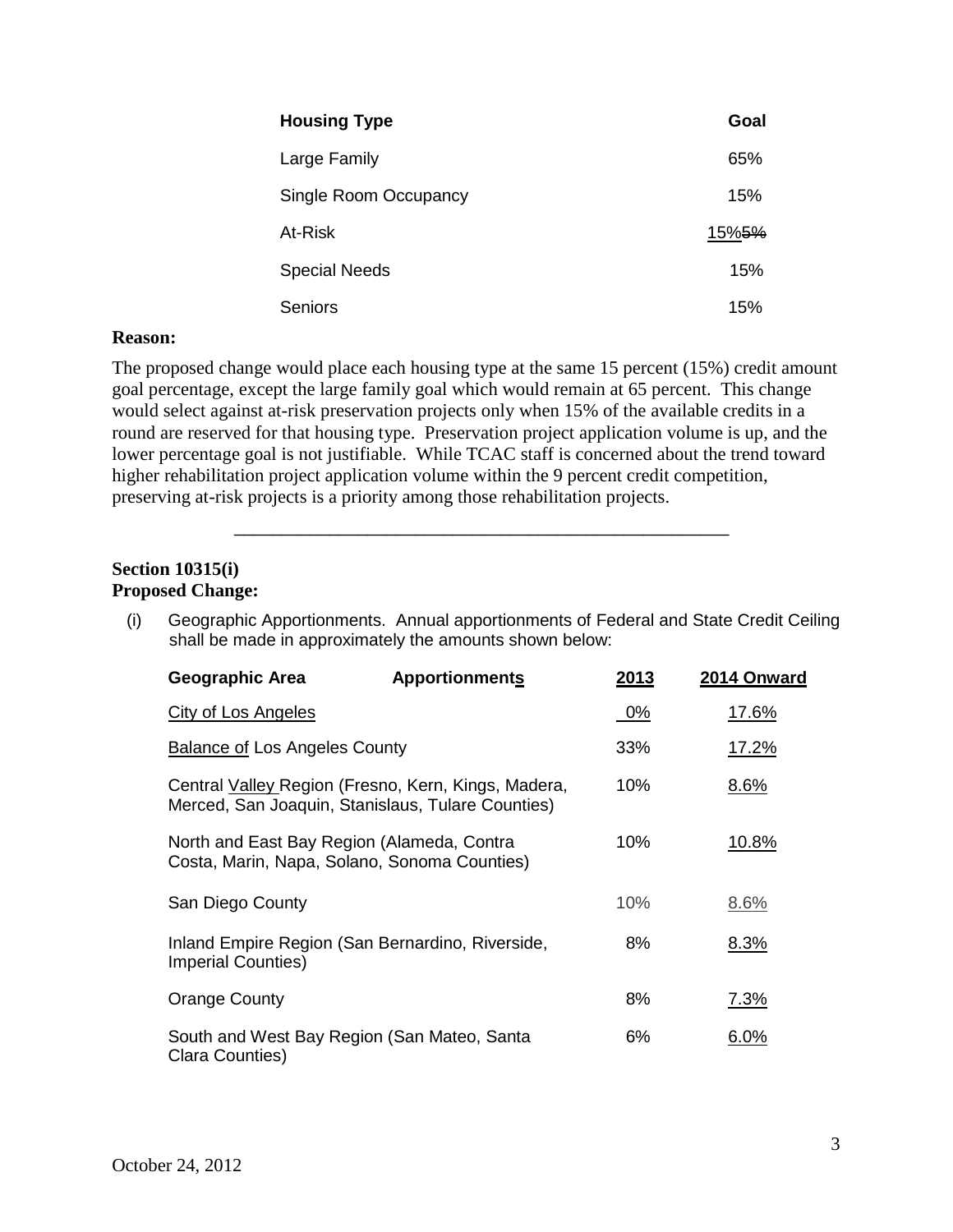| Capital and Northern Region (Butte, El Dorado,<br>Placer, Sacramento, Shasta, Sutter, Yuba, Yolo<br>Counties) | 6% | 6.7%    |
|---------------------------------------------------------------------------------------------------------------|----|---------|
| Central Coast Region (Monterey, San Luis<br>Obispo, Santa Barbara, Santa Cruz, Ventura Counties)              | 5% | 5.2%    |
| San Francisco County                                                                                          | 4% | $3.7\%$ |

#### **Reason:**

 worked with the City of Los Angeles to evaluate the possibility and effect of creating a City of The current geographic apportionments have been in place since 2004, and TCAC staff has been petitioned for some time to update the underlying data and the resulting apportionments. The proposed apportionment changes would take effect in 2014, ten years since the adoption of the current percentages. TCAC staff considered using the 2004 methodology and simply updating the process by using more current data. However, once TCAC published the preliminary results of such an updating, both staff's analysis and stakeholder feedback led TCAC to consider using other, different factors and methods for deriving new apportionments. In addition, TCAC Los Angeles apportionment. Documents related to TCAC staff's process and various iterations are available at [http://www.treasurer.ca.gov/ctcac/apportionment/index.asp.](http://www.treasurer.ca.gov/ctcac/apportionment/index.asp)

 burdened renters (renter households at all income levels paying more than 50 percent (50%) of is then reduced by the percentage of that region's population that resides in rural areas as The proposed percentages are derived by establishing each region's population of high cost their household income for housing). This statistic is available through the American Communities Survey for 2006-2010. Each region's high rent burdened population in each region determined in the 2010 U.S. census. Finally, each region's figure is adjusted by a construction cost adjuster available through 2012 RS Means Building Construction Cost Data.

The resulting regional figures are compared to the statewide roll-up of the regional results, and percentages of the statewide total are derived. In essence, each region's high rent burdened population is adjusted by a rural population exclusion, and by a development cost adjuster.

After considering several possible data points comparatively describing regional needs, TCAC staff believes that the high cost burdened renter population is the most relevant statistic to start the comparative analysis. This data set represents renters beyond the tax credit program's target population, but that population is included within the larger statistic. The more inclusive dataset selected more accurately describes a regional rental market's level of distress.

Like the current apportionment methodology, the proposed apportionments also factor out rural populations from the process. This accounts for the fact that rural projects access 9 percent credits through a separate set-aside. Therefore, regions with larger access to the rural set-aside ought to receive a proportionate downward adjustment to their regional apportionment.

 own portfolio of rental developments. Instead, the RS Means data covers a larger range of Finally, TCAC staff selected a construction cost indicator that does not rely solely upon TCAC's construction types, while drawing primarily from the more urban markets for construction data. This results in a helpful comparative dataset that accounts for varying construction costs across regions, and delivers more credits to regions where similar results are more costly due to factors like construction type.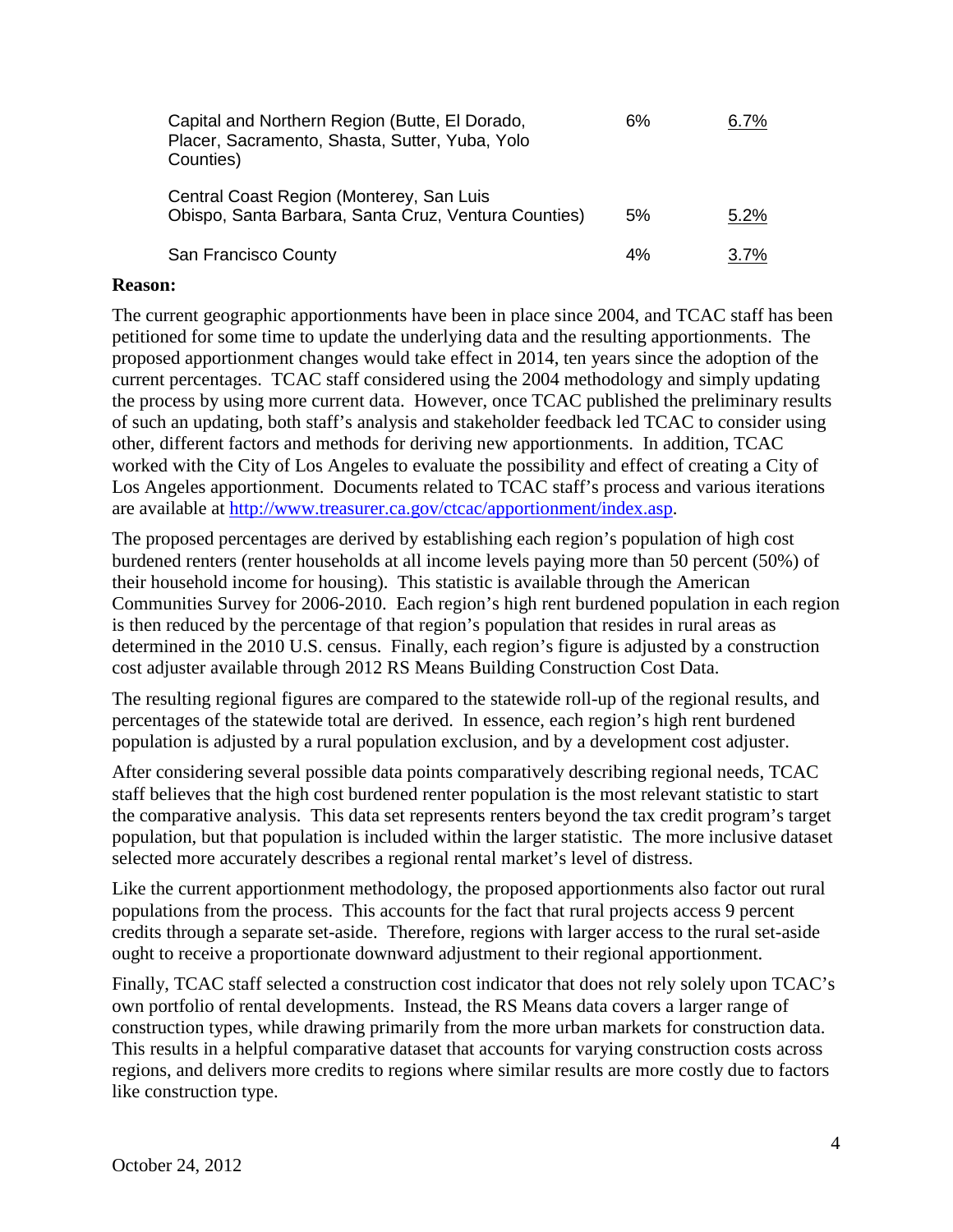TCAC is also proposing a new City of Los Angeles regional apportionment. The City of Los efforts facilitates the State achieving its housing policy goals effectively and efficiently. Where additional beneficial oversight by the City, complementing TCAC's compliance monitoring. Angeles's scale and complexity merits providing an apportionment just for that community. The City's proposed apportionment would be the single largest apportionment in the state, followed by the balance of Los Angeles County. Coordination with City affordable housing strategies and the City of Los Angeles has invested in tax credit projects, those projects have received Providing the City with its own geographic apportionment will facilitate a coordinated strategic approach utilizing tax credit and local resources across 9 percent projects as well as tax-exempt bond projects.

\_\_\_\_\_\_\_\_\_\_\_\_\_\_\_\_\_\_\_\_\_\_\_\_\_\_\_\_\_\_\_\_\_\_\_\_\_\_\_\_\_\_\_\_\_\_\_\_\_\_\_\_

# **Section 10322(h)(9) Proposed Change:**

- (9) Appraisals. Appraisals are required for all competitive applications except for new of the application date is required. construction projects that have third party purchase contracts executed within five years of the application date. If a third party purchase contract was executed more than five years from the application date, an appraisal with a date of value that is within one year
	- (A) Rehabilitation applications. An "as-is" appraisal prepared within 120 days before or after the execution of a purchase contract or the transfer of ownership by all the parties by a California certified general appraiser having no identity of interest with the development's partner(s) or intended partner or general contractor, acceptable to the Committee, and that includes, at a minimum, the following:
		- (i) the highest and best use value of the proposed project as residential rental property;
		- (ii) the Sales Comparison Approach, and Income Approach valuation methodologies except in the case of an adaptive reuse or conversion, where the Cost Approach valuation methodology shall be used;
		- (iii) the appraiser's reconciled value except in the case of an adaptive reuse or conversion as mentioned in (ii) above;
		- (iv) a value for the land of the subject property "as if vacant":
		- $(v)$  an on site inspection; and
		- $(vi)$ a purchase contract verifying the sales price of the subject property.

 the placed in service review, for the purpose of determining the final The "as if vacant" land value and the existing improvement value established at application, as well as the eligible basis amount derived from those values will be used during all subsequent reviews including award of Tax Credits.

(B) New construction applications. An "as-is" appraisal with a date of value certified general appraiser having no identity of interest with the that is within one year of the application date prepared by a California development's partner(s) or intended partner or general contractor, acceptable to the Committee.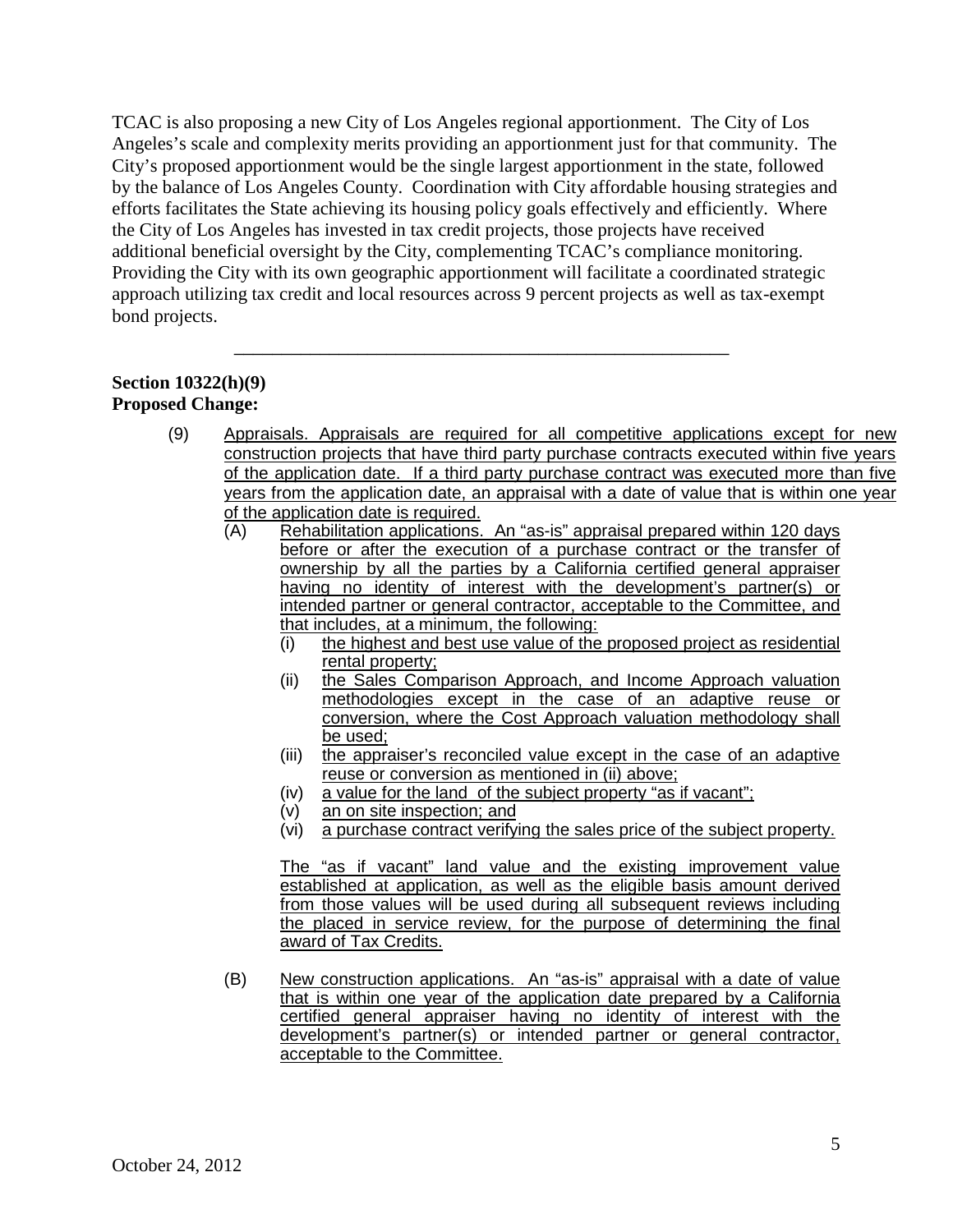land cost or value in the Sources and Uses budget. A nominal cost will not be accepted. All applications, including those funded with tax-exempt bond financing, must include a If land is donated or leased from a public entity or in the absence of a third party purchase contract, an appraisal is required to establish value.

### **Reason:**

 changes: (1) deleting the unnecessary and confusing phrase "ownership for the property" and (2) to require this level of licensing and experience. This change is generally consistent with the appraiser TCAC staff proposes to add regulations addressing appraisal requirements within the program regulation's "Standard application documents" listing. The proposed changes import appraisal requirements for rehabilitation projects from Section 10322(i)(4)(A) and provide guidance on appraisal requirements for all other applications. The language remains identical except for the following two changing from "California certified appraiser" to "California certified general appraiser". TCAC staff has determined that the licensing requirements of a California certified general license are consistent with the multifamily properties and land values submitted in TCAC applications and therefore proposes qualifications received in current applications and should not require any significant change in current practice. Section 10322(h)(9)(B) adds to TCAC regulations appraisal requirements for new construction projects. Since, in many instances, public funds points and the final tiebreaker scoring require an appraisal for new construction projects under Section 10325(c)(1)(C), TCAC staff proposes consolidating these appraisal requirements more clearly under a general "Appraisals" section. Currently this is done by cross-reference to Section 10322(i)(4)(A), which outlines rehabilitation application requirements. Additionally, this section establishes appraisal requirements for all projects, including non-competitive applications funded with tax-exempt bond financing.

Note: The proposed insertion of "Appraisals" as Section 10322(h)(9) above results in a renumbering of the remaining subsections of Section 10322(h), beginning with "Market Studies" as 10322(h)(10) and ending with "Self-scoring sheet as provided in the application" as 10322(h)(24).

\_\_\_\_\_\_\_\_\_\_\_\_\_\_\_\_\_\_\_\_\_\_\_\_\_\_\_\_\_\_\_\_\_\_\_\_\_\_\_\_\_\_\_\_\_\_\_\_\_\_\_\_

### **Section 10322(h)(11) Proposed Change:**

(11) Architectural drawings. Preliminary drawings of the proposed project, including a each unit). proceeding without an architect, an architect retained for the purpose of this certification must certify that the development will comply with building codes and the physical building requirements of all applicable fair housing laws. The site facilities, recreation facilities and community space. Drawings shall be to a scale that clearly shows all requested information. Blueprints need not be submitted. A project applying as a High-Rise Project must include the project architect site plan, building elevations, and unit floor plans (including square footage of The project architect, or in the case of rehabilitation projects plan shall identify all areas or features proposed as project amenities, laundry certification required by Section 10302(v).

### **Reason:**

 the rehabilitation work itself. This requirement would assure that proposed tax credit projects plan to This change would clarify that an architect must certify that the proposed project would comply with ADA and fair housing compliance, even in rehabilitation projects where an architect is not retained for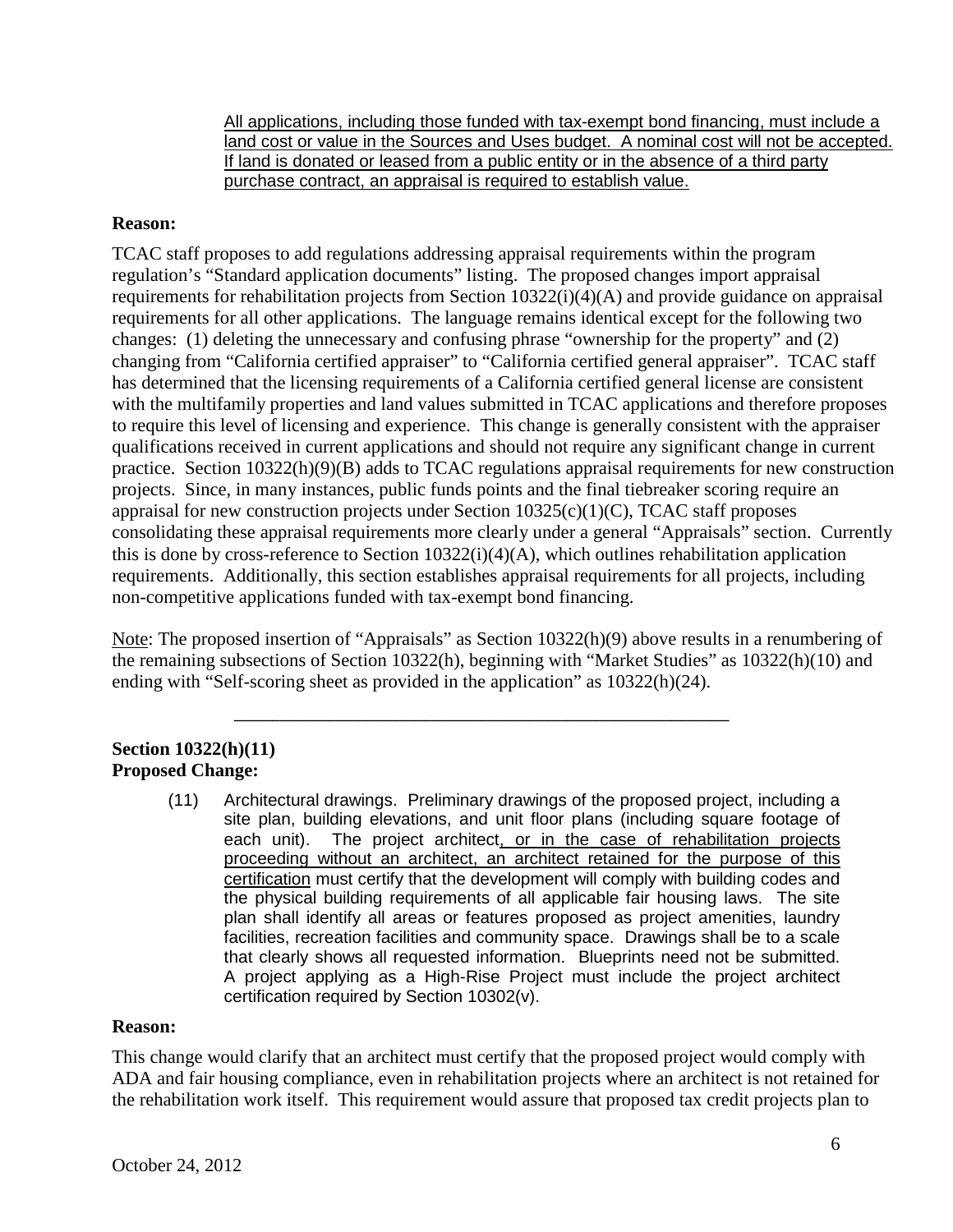comply with applicable ADA and other fair housing requirements by having a qualified third party provide the certification. TCAC staff has recently seen sponsor self-certifications in rehabilitation projects where an architect is not used. Self-certification is inadequate as an assurance to TCAC that relevant design requirements will be met.

\_\_\_\_\_\_\_\_\_\_\_\_\_\_\_\_\_\_\_\_\_\_\_\_\_\_\_\_\_\_\_\_\_\_\_\_\_\_\_\_\_\_\_\_\_\_\_\_\_\_\_\_

### **Section 10322(i)(2)(B) Proposed Change:**

- (3) Placed-in-service application. Within one year of completing construction of the proposed project, the applicant shall submit documentation including an executed regulatory agreement provided by CTCAC and the compliance monitoring fee to the financing plan and costs or changes to the services amenities, must be explained by the applicant in detail. If all conditions have been met, tax forms will be permitted by these regulations. The following must be submitted: required by Section 10335. CTCAC shall determine if all conditions of the reservation have been met. Changes subsequent to the initial application, particularly changes issued, reflecting an amount of Tax Credits not to exceed the maximum amount
	- (A) certificates of occupancy for each building in the project (or a certificate of completion for rehabilitation projects). If acquisition Tax Credits are requested, evidence of the placed-in-service date for acquisition purposes, and evidence that all rehabilitation is completed;
	- (B) an audited certification, prepared by a Certified Public Accountant under generally accepted auditing standards, with all disclosures and notes. The advisory or consulting capacity as a project participant under Section 10322(h)(5). This certification shall: Certified Public Accountant or accounting firm shall not have acted in an

### **Reason:**

 establishing conformance with 26 CFR §1.42-17. The proposed change seeks to ensure that the Certified Public Accountant (CPA) preparing a project's final cost certification is providing an independent evaluation of the project's costs, expenditures, and funds. CTCAC staff has noted that accounting firms can be members of a project's development team, providing services such as application preparation and market study analysis. Staff proposed this change to ensure that the final cost certification is audited by a CPA having no other considerations than

\_\_\_\_\_\_\_\_\_\_\_\_\_\_\_\_\_\_\_\_\_\_\_\_\_\_\_\_\_\_\_\_\_\_\_\_\_\_\_\_\_\_\_\_\_\_\_\_\_\_\_\_

### **Section 10322(i)(2)(P) Proposed Change:**

(P) a certification from the project architect or in the case of rehabilitation projects, from an architect retained for the purpose of this certification, that the physical buildings are in compliance with all applicable building codes and applicable fair housing laws;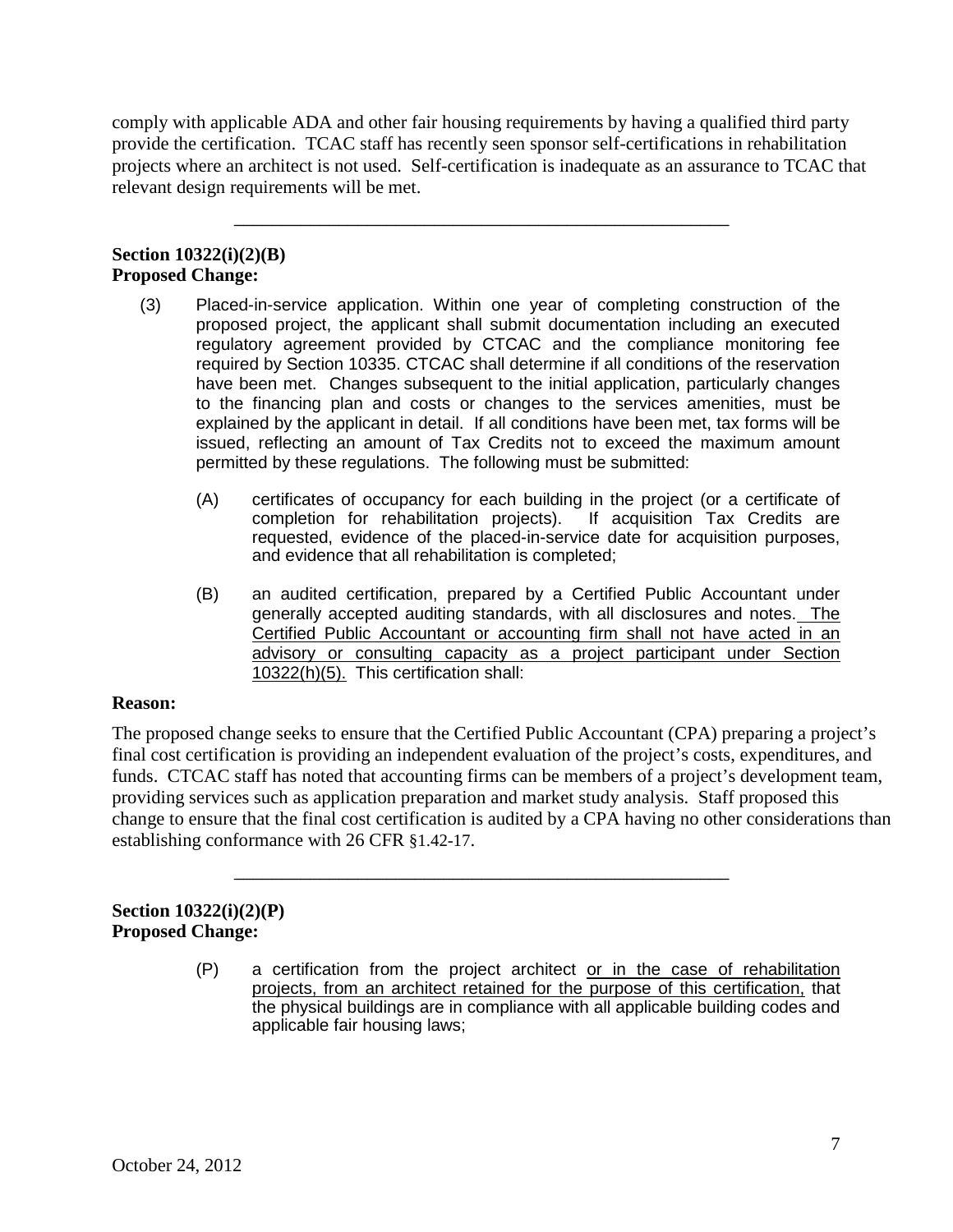### **Reason:**

 the placed-in-service requirement related to ADA and fair housing compliance must be certified by an itself. This requirement assures that completed tax credit projects comply with ADA and other fair housing requirements by having a qualified third party provide the certification. TCAC staff has Similar to the proposed change at Section 10322(h)(11) above, the proposed change would clarify that architect, even in rehabilitation projects where an architect was not retained for the rehabilitation work recently seen sponsor self-certifications in rehabilitation projects where an architect is not used. Selfcertification is inadequate as an assurance to TCAC that relevant design requirements have been met.

## **Section 10322(i)(4)(A) Proposed Change:**

(4) Rehabilitation application. Applicants proposing rehabilitation of an existing structure shall provide:

\_\_\_\_\_\_\_\_\_\_\_\_\_\_\_\_\_\_\_\_\_\_\_\_\_\_\_\_\_\_\_\_\_\_\_\_\_\_\_\_\_\_\_\_\_\_\_\_\_\_\_\_

- $(A)$  ownership for the property by all the parties by a California certified intended partner or general contractor, acceptable to the Committee, and that aAn independent, third party appraisal prepared consistent with the guidelines in Section 10322(h)(9). "as-is" appraisal prepared within 120 days before or after the execution of a purchase contract or the transfer of appraiser having no identity of interest with the development's partner(s) or includes, at a minimum, the following:
	- (vii) the highest and best use value of the proposed project as residential rental property;
	- methodologies except in the case of an adaptive reuse or conversion, (viii) the Sales Comparison Approach, and Income Approach valuation where the Cost Approach valuation methodology shall be used;
	- $(ix)$  the appraiser's reconciled value except in the case of an adaptive reuse or conversion as mentioned in (ii) above;
	- $(x)$  a value for the land of the subject property "as if vacant";
	- (xi) an on site inspection; and
	- (xii) a purchase contract verifying the sales price of the subject property.

 will be used during all subsequent reviews including the placed in service The "as if vacant" land value and the existing improvement value established at application, as well as the eligible basis amount derived from those values review, for the purpose of determining the final award of Tax Credits.

#### **Reason:**

The proposed and deleted language incorporates modifications and conforming language consistent with the proposed appraisal requirements changes in Section 10322(h)(9) above.

### **Section 10322(k) Proposed Change:**

(i) Unless the proposed project is a Single Room Occupancy development, a Special Needs development, or within ten (10) years of an expiring tax credit regulatory agreement, applicants for nine percent (9%) Low Income Housing Tax Credits to acquire

\_\_\_\_\_\_\_\_\_\_\_\_\_\_\_\_\_\_\_\_\_\_\_\_\_\_\_\_\_\_\_\_\_\_\_\_\_\_\_\_\_\_\_\_\_\_\_\_\_\_\_\_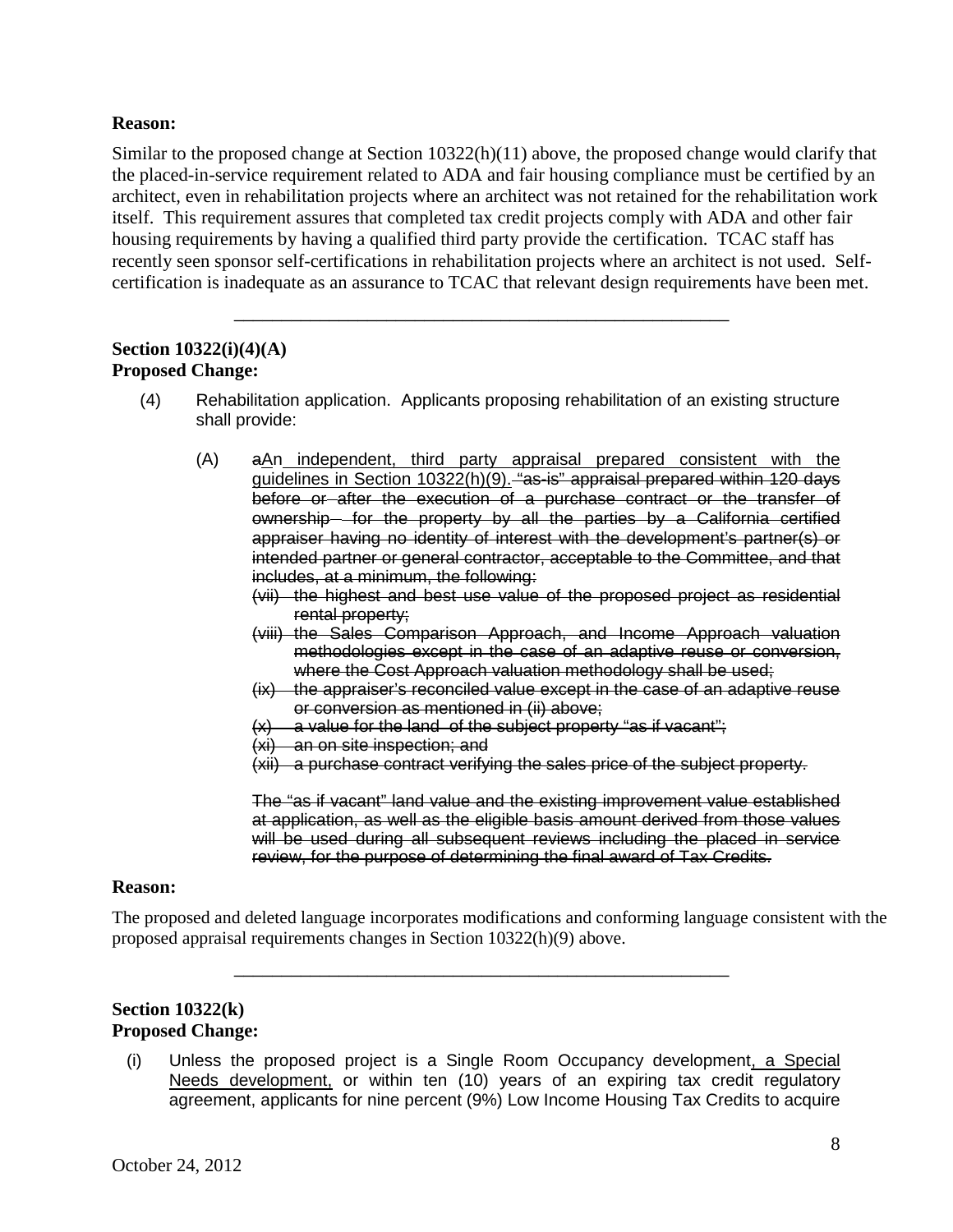and/or rehabilitate existing tax credit properties still regulated by an extended use agreement shall:

- (1) certify that the property sales price is no more than the current debt balance secured by the property, and
- (2) be prohibited from receiving any tax credits derived from acquisition basis.

### **Reason:**

 the end of their regulatory term. The general prohibition is meant to encourage project sponsors regulated tax credit projects. The proposed change would include Special Needs projects in the exception to the prohibition against older tax credit properties receiving new tax credits for acquisition basis. Special Needs projects would be added to Single Room Occupancy (SRO) and tax credit projects approaching to seek tax exempt bond financing along with four percent (4%) credits when rehabilitating their

their regulatory agreement altogether. The exception is granted for high-value projects that are unlikely to find tax exempt bond financing a viable option, or to accommodate projects approaching the opportunity to escape

The proposed change would help vital Special Needs projects access tax credit equity by using acquisition basis, if necessary, in addition to the project's rehabilitation basis. The nine percent (9%) credit scoring system provides competitive inducements to reduce a project's requested eligible basis. However, this change would accommodate projects that must access the additional equity, while remaining competitive in the TCAC scoring system.

\_\_\_\_\_\_\_\_\_\_\_\_\_\_\_\_\_\_\_\_\_\_\_\_\_\_\_\_\_\_\_\_\_\_\_\_\_\_\_\_\_\_\_\_\_\_\_\_\_\_\_\_

### **Section 10323 Proposed Change:**

Section 10323. The American Recovery and Reinvestment Act of 2009 Jobs and Closing Tax Loopholes Act of 2010

 the California Tax Credit Allocation Committee (CTCAC) may subaward federal grants in herein addressing 2010 credit exchange are inoperative. While CTCAC may access and subaward these funds in accordance with the provisions of this Section, nothing in this (a) General. Under the authority granted by The American Jobs and Closing Tax Loopholes Act of 2010 or other federal legislation extending the Section 1602 tax credit exchange provisions of the American Recovery and Reinvestment Act of 2009 (Public Law 111-5), lieu of housing credit allocations to projects awarded Low Income Housing Tax Credits in calendar year 2010. If referenced federal legislation does not pass, the provisions Section shall be construed to imply an obligation by the Committee to award funds to specific projects.

 Circumstances related to a specific project, such as updated market information, or the having previously received a reservation or allocation of credits. The Committee shall would otherwise have resulted in a subaward. The overriding public interest in sound sponsor's financial strength, including inadequate net assets or pending litigation or other liabilities, may cause the Committee to deny a subaward, in spite of that project state in writing reasons for denying a subaward where the standards described below investments through cash subawards shall be paramount as the Committee makes it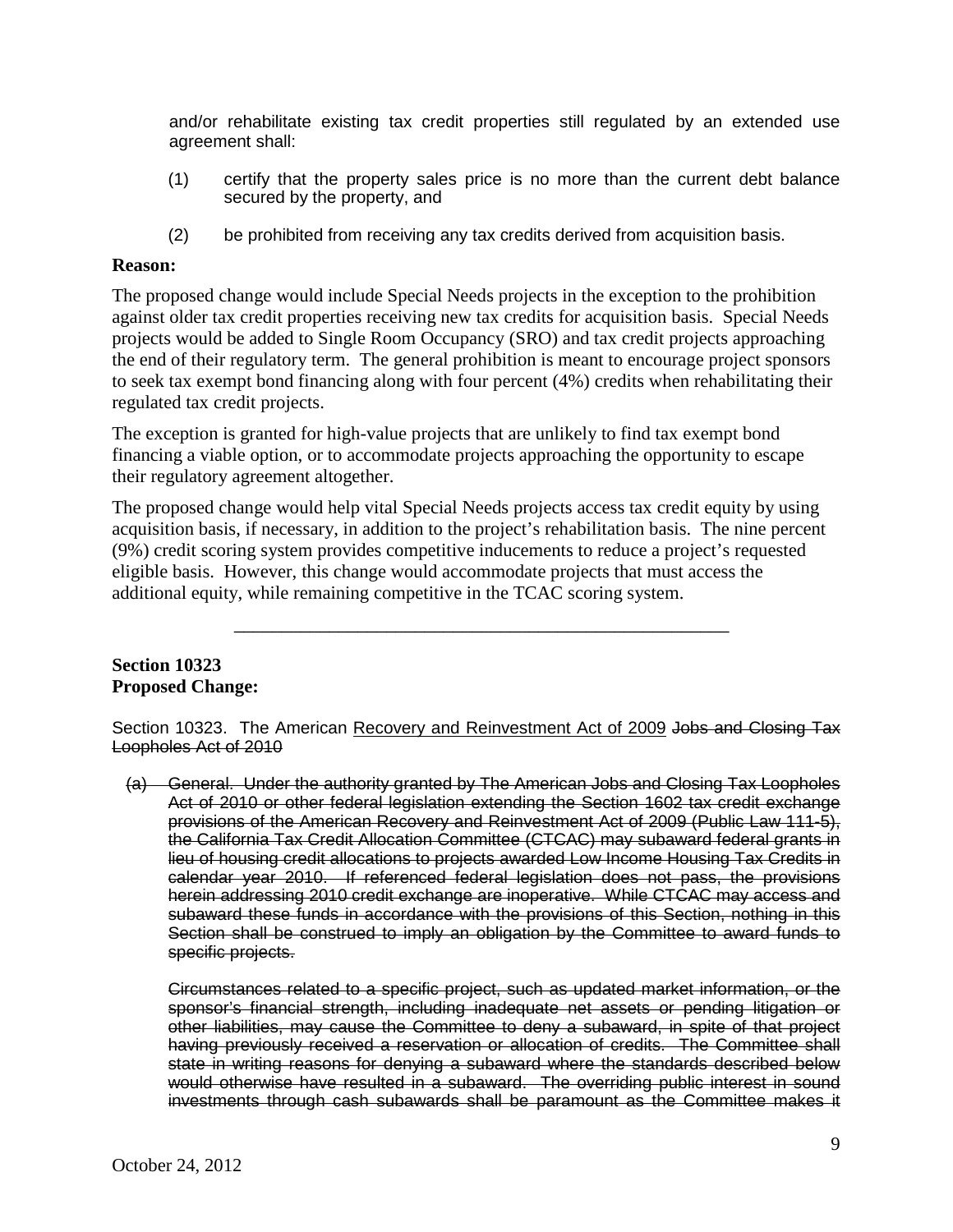criteria listed at Section 10327(g), as modified by this Section. funding decisions. Projects shall be evaluated in accordance with the underwriting

criteria listed at Section 10327(g), as modified by this Section.<br>Under the authority granted by the American Recovery and Reinvestment Act of 2009 may subaward Tax Credit Assistance Program (TCAP) funds and Section 1602 funds as (Public Law 111-5), or ARRA, the California Tax Credit Allocation Committee (CTCAC) described in paragraph (d)(2) below.

All terms and conditions established by federal rule shall hereby be incorporated by reference.

(b) Eligible Projects

 Applicants for federal cash awards must have a current reservation of federal Low 2010. To be eligible for funds, projects must be expected to be completed by December project sponsor shall assure adherence to this requirement by entering into a contractual obligation to CTCAC to perform according to a draw schedule, and by providing CTCAC monthly updates as to the project's progress. Income Housing Tax Credits for a project awarded Credit Ceiling credits in calendar year 31, 2012. In addition, all sub-awardees must be prepared to close all construction period financing and begin construction within 120 days of award. In addition, the

monthly updates as to the project's progress.<br>Projects\_receiving\_Credit\_Ceiling\_or\_Tax\_Exempt\_Bond\_credit\_reservations\_in\_calendar year 2009 are eligible for ARRA Funds, if federal authority remains, under the conditions described in paragraph (d)(2) below.

- (c) Award Amounts.
	- (1) Cash in lieu of credits: 2010 credit recipients may receive an award equal to the stated equity in the original tax credit application up to 73 cents (\$0.73) for every currently reserved federal tax credit dollar and up to 50 cents (\$0.50) for every California State Credit currently reserved by CTCAC for the project. Current for a cash award in lieu of credits. Credit Ceiling reservation recipients must return their reservation before applying

for a cash award in lieu of credits.<br>To be eligible for cash in lieu of credits, project applicants must demonstrate that they have made good faith efforts to obtain investment commitments for such equity investment, and describing issues inhibiting investor interest in the project. The narrative must identify potential investors proffering unacceptable offers, and why specific terms and conditions were detrimental to the project's feasibility. good faith effort test. Any misrepresentations by an applicant shall draw credits, and that the project remains the same as originally proposed. An applicant shall provide a narrative describing steps they have taken to secure an CTCAC reserves the right to corroborate presented facts, and may request additional information from the applicant and/or the potential investor or syndicator. CTCAC shall determine whether an applicant has met the federal maximum penalties under program regulations.

(2) CTCAC may award TCAP or Section 1602 Funds to projects as described in paragraph (d)(2) at CTCAC's sole discretion. CTCAC shall give priority for awarding TCAP funds to projects already subject to related requirements, such as paying prevailing wages, or where federal funds are a funding source in the project.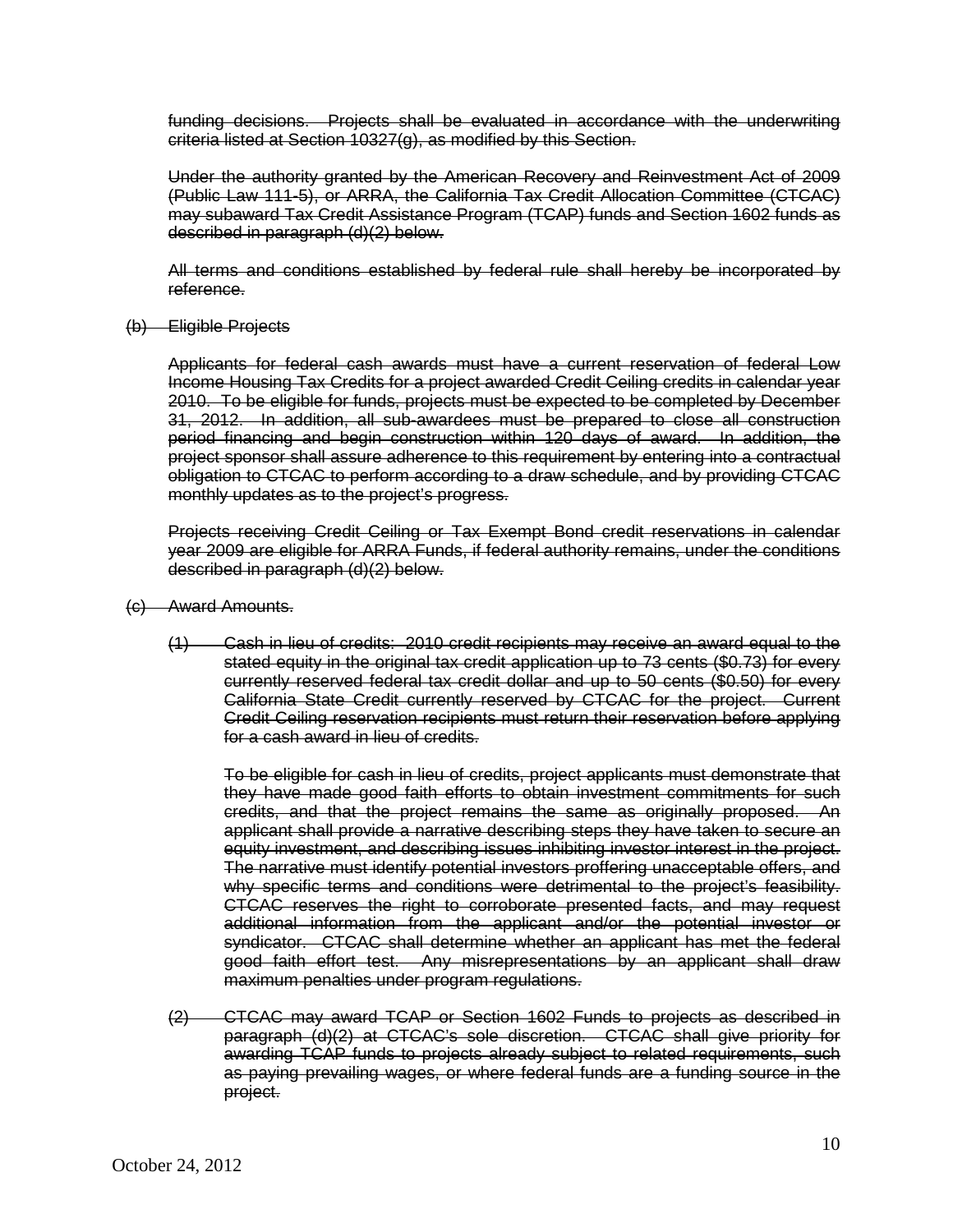- (3) No cash award amount shall exceed \$18.25 million plus an award amount associated with any reserved State credits.
- (d) Application and Award Processes.
	- (1) 2010 Credit Ceiling reservation recipients.
		- (A) Successful first round competitors for 2010 Credit Ceiling awards shall intent (LOI) from an equity partner. If federal legislation extending then paragraph (B) below is not in effect and first round reservation have 90 days, consistent with Section 10325(c)(8), to produce a letter of exchange authority to 2010, is not signed into law by September 7, 2010 recipients shall not have access to tax credit exchange resources.

 and a good faith effort as described in paragraph (c)(1) above, successful be financially feasible with the requested amount of cash in lieu of credits. Special Needs, Homeless Assistance, or SRO projects applying for cash in lieu of credits must return their federal and any State credit reservation, and CTCAC shall exchange as much returned federal credit to the described in Section (c)(1) as part of CTCAC's grant election amount. subject to CTCAC confirming the project's feasibility. However, to qualify award of cash in lieu of credits. No more than 20% of the 2010 federal credit ceiling shall be available for exchange in the first round. Any If, after approximately 45 days or by a date to be announced by CTCAC, 2010 Credit Ceiling reservation recipients have failed to identify an equity partner, the project sponsor may apply for a cash in lieu of credits award from CTCAC. All projects applying for cash in lieu of credits shall submit materials requested by CTCAC, including evidence that the project would Secretary of the Treasury as necessary to obtain the award amounts CTCAC shall award this federal exchange cash to the non-competing applicant Special Needs, Homeless Assistance, and SRO projects for a non-competitive exchange of federal funds for credits, the project sponsor must have at least five (5) years' experience providing such housing for Special Needs, Homeless Assistance, and/or SRO populations. All other cash in lieu of credits applicants shall be placed in a competition and scored as described in subsection (1)(C) below for an remaining balance of returned credits shall be made available to second round Credit Ceiling applicants.

 also have 90 days to produce an LOI consistent with Section 10325(c)(8). and a good faith effort as described in paragraph (c)(1) above, successful be financially feasible with the requested amount of cash in lieu of credits. in lieu of credits must return their federal and any State credit reservation, and CTCAC shall exchange as much returned federal credit to the described in Section (c)(1) as part of CTCAC's grant election amount.<br>CTCAC shall award this federal exchange cash to the non-competing (B) Successful second-round 2010 Credit Ceiling reservation recipients shall If, after approximately 45 days, or by a date to be announced by CTCAC, 2010 Credit Ceiling reservation recipients have failed to identify an equity partner, the project sponsor may apply for a cash in lieu of credits award from CTCAC. All projects applying for cash in lieu of credits shall submit materials requested by CTCAC, including evidence that the project would Special Needs, Homeless Assistance, or SRO projects applying for cash Secretary of the Treasury as necessary to obtain the award amounts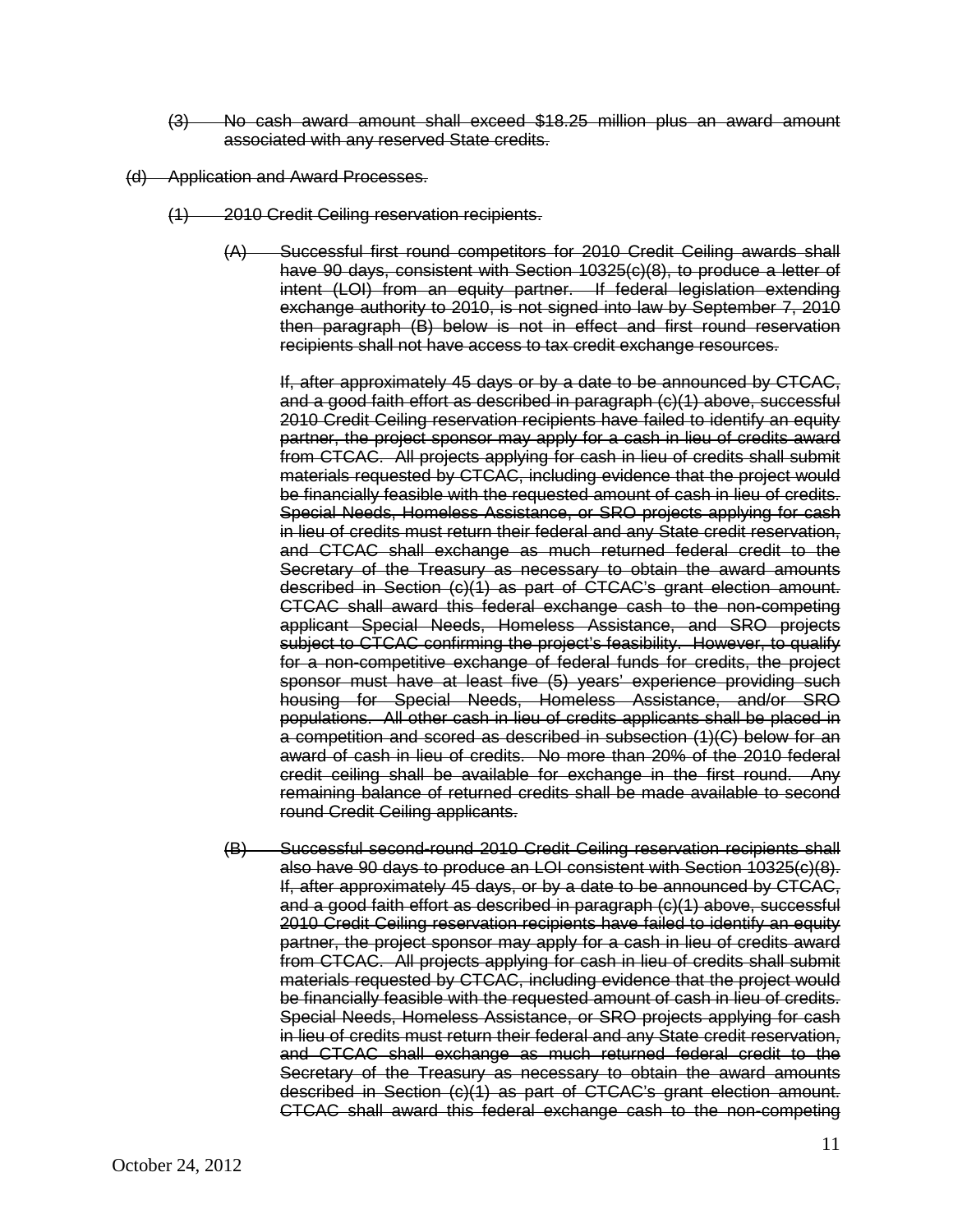subject to CTCAC confirming the project's feasibility. However, to qualify of 2010 federal credit ceiling remaining un-exchanged after the first round balance of returned credits shall be made available to waiting list Credit applicant Special Needs, Homeless Assistance, and SRO projects for a non-competitive exchange of federal funds for credits, the project sponsor must have at least five (5) years' experience providing such housing for Special Needs, Homeless Assistance, and/or SRO populations. All other cash in lieu of credits applicants shall be placed in a competition and scored as described in subsection (1)(C) below for an award of cash in lieu of credits. No more than the balance of 40 percent shall be available for exchange in the second round. Any remaining Ceiling applicants.

- originally scored tax credit application with supplemental information as (C) Competitors shall be scored and ranked competitively based upon the following criteria alone. All scoring information shall be drawn from the requested by CTCAC.
	- (i) Project type (20 points). Projects shall earn points as no more than one project type as follows:
		- 20 points • Rural projects meeting the requirements of Section 10315(c)
		- At-risk projects meeting the requirements of Section 10325(g)(5) 20 points

j

- All others  $\overline{a}$ 0 points
- upon the cash requested in inverse relation to total project costs. upon the cash requested in inverse relation to total project costs.<br>Lesser cash requests relative to total project costs will garner higher scores. Where "N" equals the percentage the cash request Where the cash request N equals 60% of the project cost, the (ii) Cash award requested (100 points). Projects shall earn points based represents relative to total project costs, points = 100-N. (Example: applicant's score would be 40.) Rehabilitation projects, except for At-Risk projects, may access these points only if the per-unit rehabilitation hard costs equal \$40,000 or greater.
- one percent (1%) that the project's average affordability would be below 60 percent (60%) of Area Median Income (AMI). While CTCAC's income levels specified in the application, this scoring factor would be 50 points). An average affordability of 40% of AMI would garner the full Section 8, HUD Project Rental Assistance Contracts (PRAC), Mental (iii) Average Affordability (100 points). Projects shall earn 5 points for every Regulatory Agreement shall regulate specific numbers of units at based upon a calculation determining the project's average overall affordability. (Example: A project with an average affordability of 50% of AMI would garner the percentage below 60% (10) times 5 points, or 100 points. Units with project-based rental or operating subsidy such as Health Services Act (MHSA), McKinney Act subsidies, or CTCACapproved locally-funded operating subsidy programs shall be assumed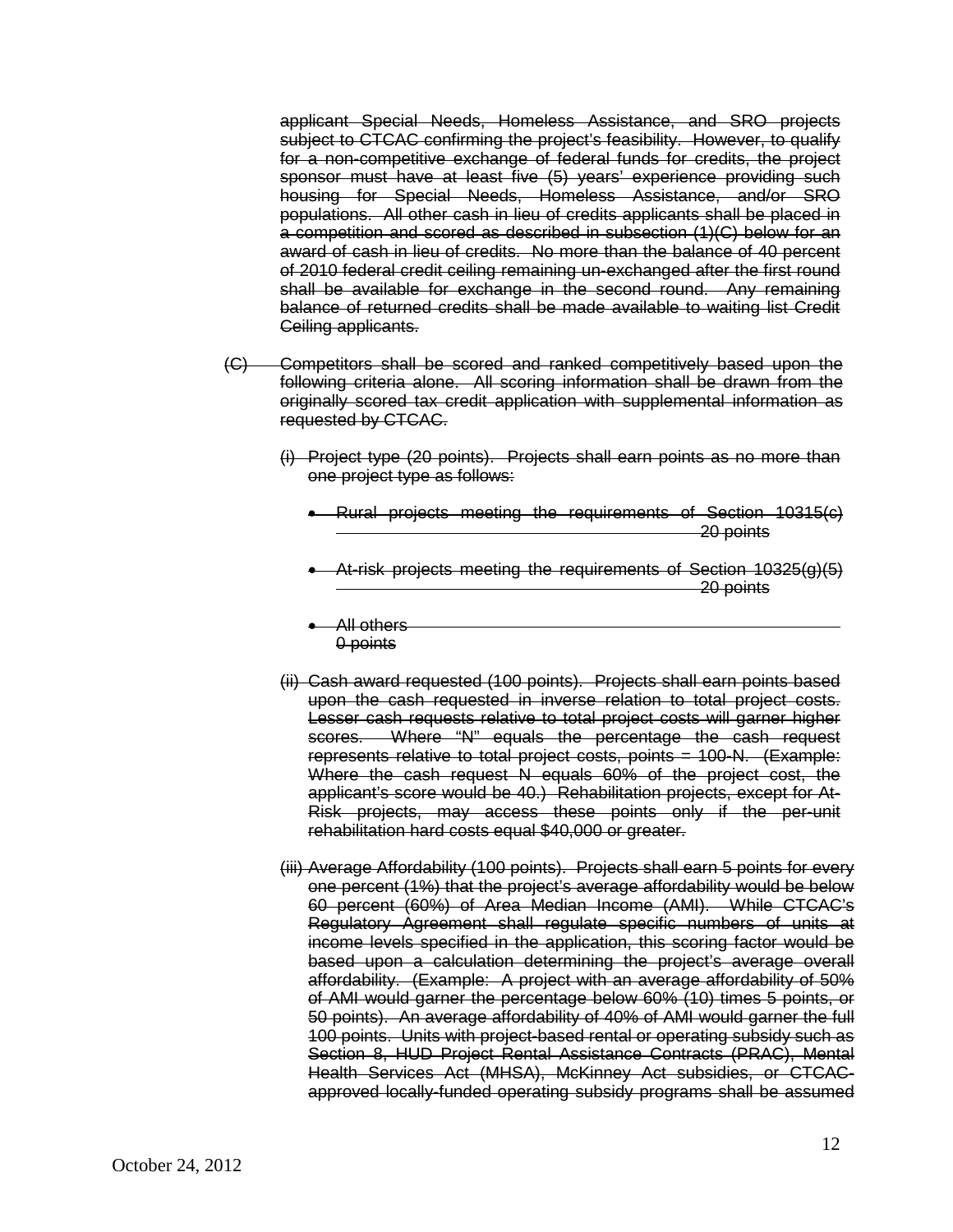to serve households at 40 percent (40%) of AMI, unless regulated to a lower level.

(2) Executive Director's discretion to award remaining funds.

 Director may take extraordinary measures to assure that all funds and credits are If, following the award processes described in paragraphs (d)(1) above, CTCAC has a surplus of either federal funds or Credit Ceiling credits, the Executive awarded and allocated by year-end. Such extraordinary measures include:

- (A) If Credit Ceiling credits remain with insufficient time for a waiting list award pursuant to Section 10325(c)(h), the Executive Director may declare a project possessing a Credit Ceiling reservation a Difficult to Develop Area (DDA) project and deliver additional federal Credit Ceiling credits in lieu of the reserved California State Credits. The Executive Director must attempt to minimize project disruption by first conferring with the project sponsor, and must also report such an action to the Committee at its next convened meeting.
- $(B)$  for another project's awarded TCAP funds. (i) If earlier-awarded Section 1602 funds are recaptured or returned, the Executive Director may substitute those returned Section 1602 funds
	- (ii) Or, CTCAC may award any returned Section 1602 funds to eligible 2010 projects seeking an exchange and able to meet the earlier required federal timelines.
- (C) The Committee may award available TCAP funds to any eligible 2007, 2008, or 2009 project with an MHP, SHP, Homeless Youth, or TOD takeout financing commitment from HCD that:
	- TCAP funding, and (i) has yet to commence construction or has already received partial
	- (ii) in CTCAC's judgment can meet federal TCAP timelines.

Or, CTCAC may award available TCAP funds to projects previously awarded both TCAP and Section 1602 funds by reducing the Section 1602 portion of the award by an equal amount.

 (D) Recaptured or returned TCAP funds shall be re-lent as 55-year loans, with an executed Promissory Note and secured by a Deed of Trust. the provisions of Section 10323(b)(3) in effect at the time of award, any by financing from the State Department of Housing and Community Development (HCD). Rather, those loans shall be converted to permanent loans of 55 years in duration, with the HCD-required income targeting, operating and replacement reserves, any special needs simple interest rate upon the project sponsor's request. The project must Otherwise, the terms described in sub-section (e) apply. Notwithstanding TCAP loans awarded under the PMIB provisions shall not be repayable population targeting, and other requirements and limitations. The asset management fee structure at Section 10323(f)(2) shall supersede HCD's annual fee/interest payment, and TCAC may impose a three percent (3%)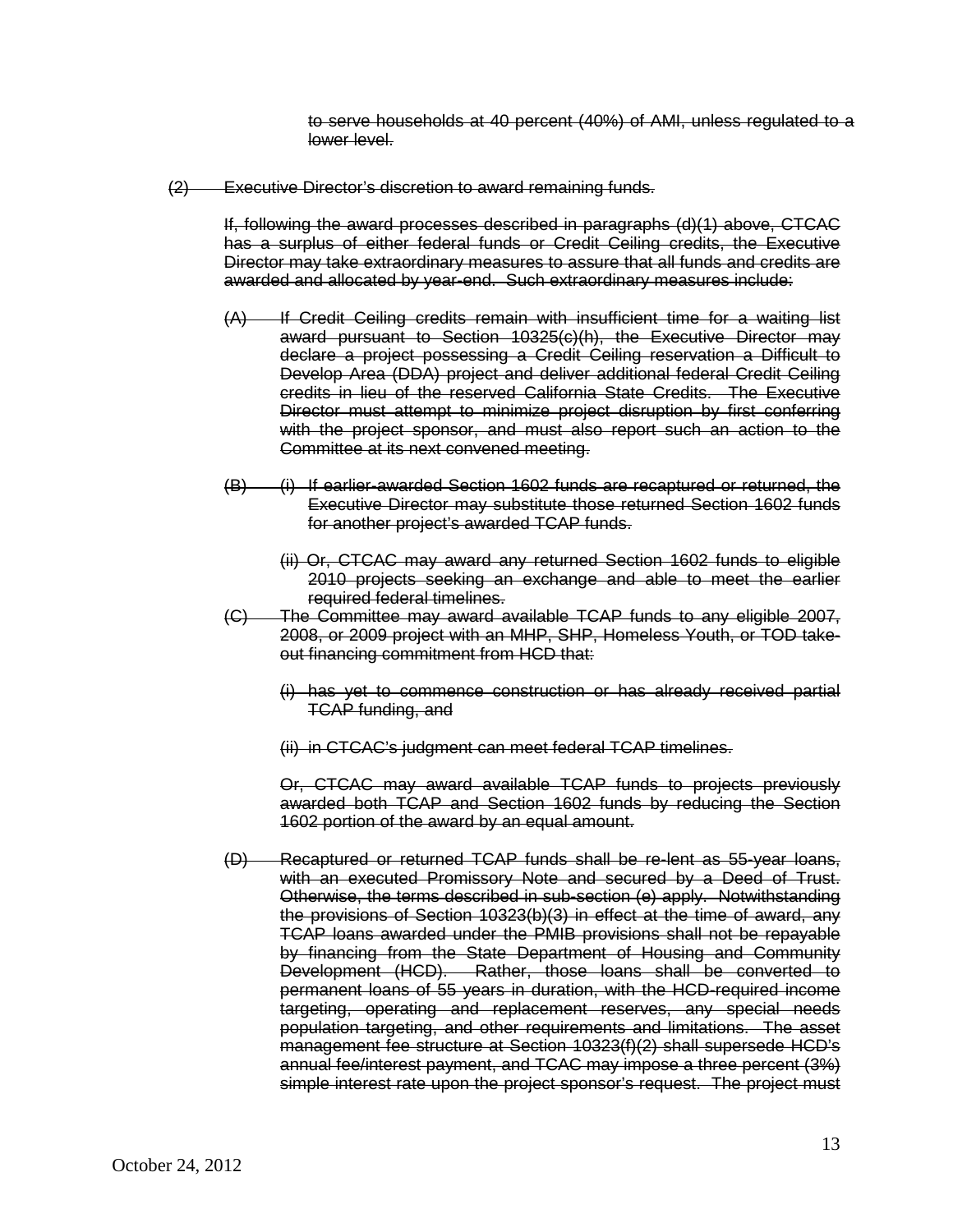continue to comply with CTAC's other underwriting standards as described in Section 10327.

(e) Grant Terms.

 The project owner receiving any cash award from CTCAC shall agree to the grant terms described below as applicable.

- (1) All funds must be expended by December 31, 2012.
- $(2)$  All grants shall be underwritten in advance using the applicable financial feasibility standards listed within Section 10327.
- recorded Deed of Trust as required by CTCAC. In addition, the project owner must execute a recorded Regulatory Agreement provided by CTCAC. TCAC  $(3)$  The project owner must execute a 55-year regulatory agreement secured by a may agree to an assumption by a proposed new property owner.
- lender. (4) The CTCAC Deed of Trust shall be recorded in a subordinate position relative to the principal private lender's Deed of Trust, as well as those of public lenders, unless the CTCAC grant amount is more than twice the amount lent by the public
- lender. (5) Recipients of cash grants in lieu of tax credits shall enter into a binding agreement establishing CTCAC's right of first refusal to purchase the project for its fair market value at the time the owner chooses to sell the project, except for a choice, and shall be in effect for the duration of the Regulatory Agreement. sale under IRC §42(i)(7). This right is assignable by CTCAC to a third party of its
- (6) CTCAC shall disburse grants provided in lieu of tax credit equity on the following occupancy by eligible households as certified by an independent third party.<br>CTCAC shall hold back up to \$300,000 to be payable upon CTCAC approval of schedule with up to two draws per tranche: Up to 40 percent (40%) at and following construction loan closing as justified by costs; up to 35 percent (35%) at project completion as evidenced by a temporary Certificate of Occupancy for the entire project; and up to 25 percent (25%) minus a hold-back at 90 percent (90%) final cost certification and other placed-in-service materials. CTCAC may accelerate or depart from this described disbursement schedule at the sole discretion of the Executive Director and as expressed under the terms of a triparty agreement with other lenders and the project sponsor.

 Finally, at the sole discretion of the Executive Director, CTCAC may accelerate payment in order to conform with federal expenditure deadlines.

 provisions for defaults on the regulatory agreement. The terms of recapture shall by the U.S. Department of Treasury for cash in lieu awards. If, following an ARRA application and award, a sponsor syndicates and sells a portion of their (7) All executed grant agreements and regulatory agreements shall reflect recapture be proportionate to the scale and duration of the uncorrected noncompliance relative to a 15-year initial compliance period, consistent with guidance provided ownership interest to a partner seeking tax losses associated with the project, and such syndication was not set forth in the original ARRA application, ninetenths of the gross proceeds of that sale shall be remitted to CTCAC as recaptured ARRA funds. Exceptions to this requirement may be granted by the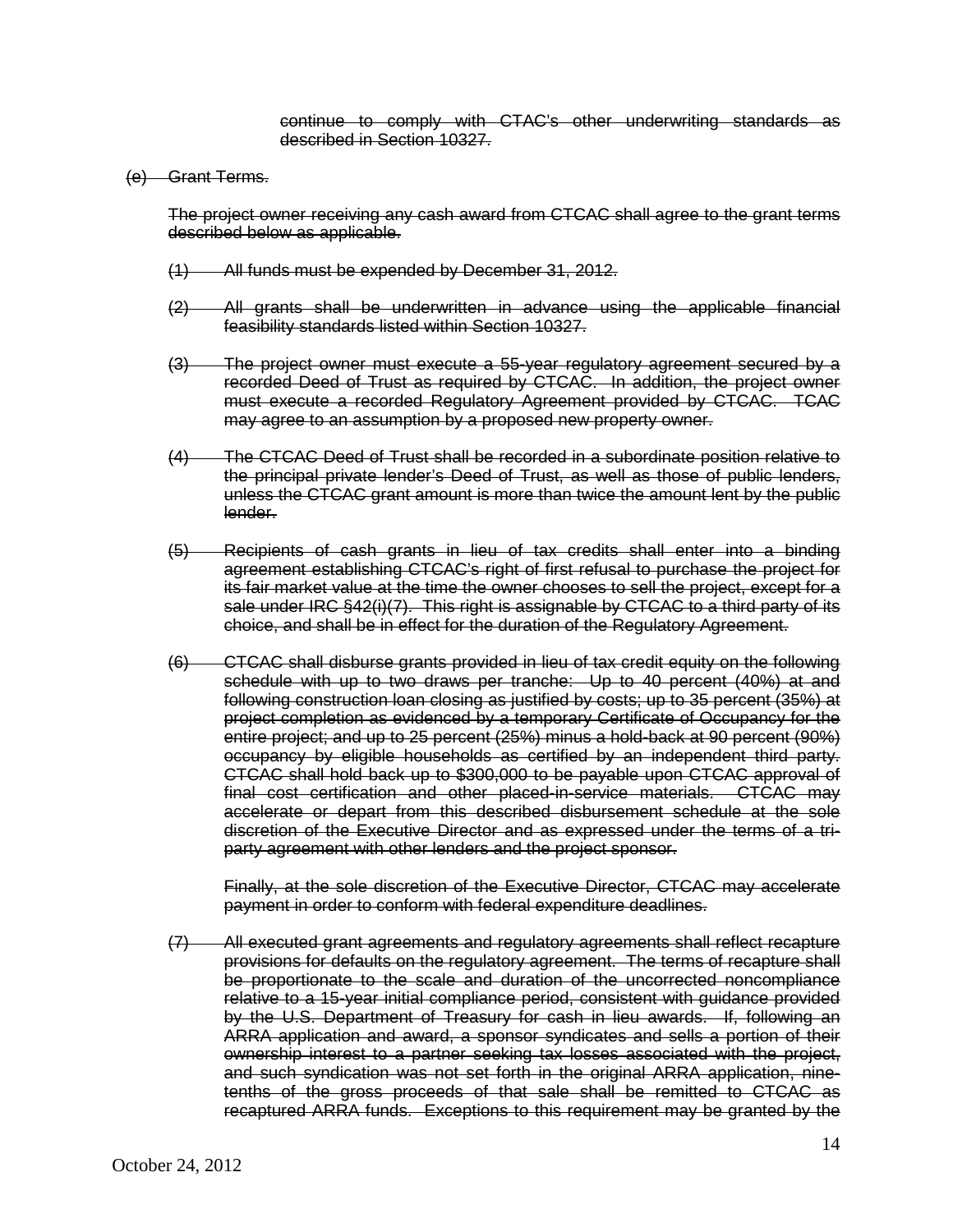proceeds would either (i) capitalize a services reserve for special needs projects, CTCAC Executive Director where a sponsor demonstrates that such syndication or (ii) pay deferred developer fee costs.

(a) General. The American Recovery and Reinvestment Act of 2009 was administered by CTCAC under regulations adopted October 22, 2009. Awards made under those prior regulations remain bound by the terms of related executed funding agreements, and regulatory agreements.

## (f<u>)(b)</u> Fees.

 ARRA funding recipients beyond tax credit fees collected pursuant to Section an allocation fee, even where an allocation of credits is not ultimately made. an allocation fee, even where an allocation of credits is not ultimately made.<br>CTCAC may charge an ARRA funds recipient an asset management fee for such services. This fee may be in the form of an annual charge during the project's annually for projects of 31 to 75 units. Projects containing more than 75 units, will pay up to \$7,500 as a basic asset management fee annually, as well \$40 per management fee equal to the total fee over the 15-year period, or a partial one- annual payment schedule. Where another State or federal housing entity is a project funding source, project sponsors may propose a plan to CTCAC wherein management functions meet federal requirements, CTCAC may agree to accept that information and discount or forgo a fee altogether. (1) No additional processing fees or performance deposits shall be collected from 10335. Such tax credit fees must be paid by all ARRA fund recipients, including regulatory term, or may be charged at or about project completion. In the event CTCAC contracts out for asset management services, the contracted entity may charge the sponsor an asset management fee directly.(2) Asset management fees shall be \$5,000 annually for projects of 30 units or fewer, and up to \$7,500 unit of every unit over 75 units. Project owners may pay a one-time asset time upfront fee. If making a partial payment, the remaining annual payments shall be discounted accordingly to assure an equal total payment to a pure that source shares asset management information with CTCAC. Sponsors may also propose a plan to CTCAC where a syndicator or investor providing professional asset management services to the project shares asset management information with CTCAC. If CTCAC determines that those asset

### **Reason:**

 The stricken provisions were adopted by the Committee in October 2010 in anticipation of thenpending federal legislation that would have, in essence, provided an additional year of the federal credit exchange program (Section 1602 of ARRA). That federal legislation was never enacted, and the current regulation provisions were never operational. As a result, the current inoperative text is confusing, leading some tax credit sponsors to inappropriately hearken to its provision when administering a straight tax credit project.

TCAC proposes deleting the inoperative provisions, except for existing subsection (f) listing the fee structure that continues to govern the ARRA funded projects. New language would refernce the earlier regulations that were the basis for existing loan and grant agreements, and recorded regulatory agreements.

\_\_\_\_\_\_\_\_\_\_\_\_\_\_\_\_\_\_\_\_\_\_\_\_\_\_\_\_\_\_\_\_\_\_\_\_\_\_\_\_\_\_\_\_\_\_\_\_\_\_\_\_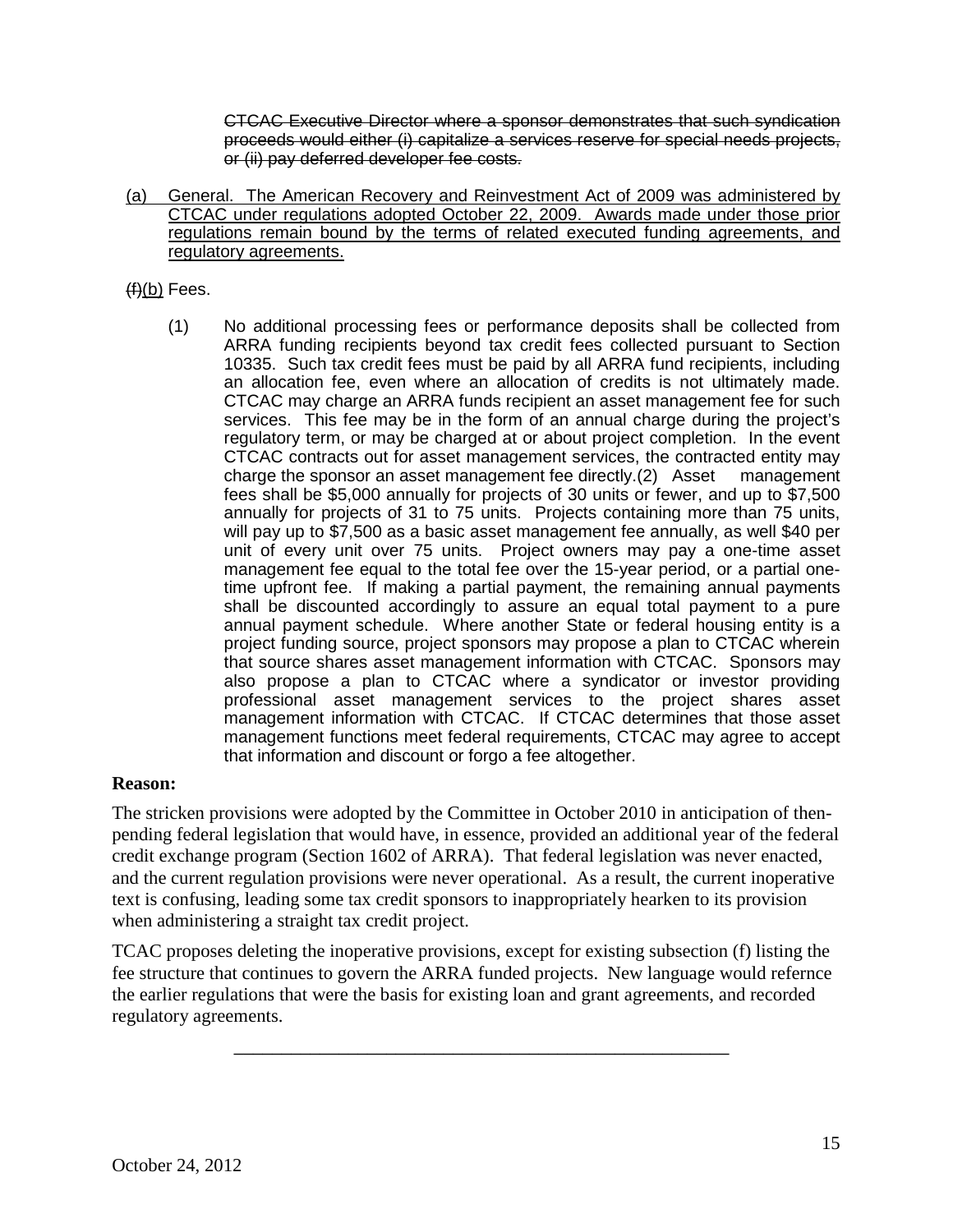## **Section 10325(c) Proposed Change:**

 (c) Credit Ceiling application competitions. Applications received in a reservation cycle, and the below-described criteria, except as modified by Section 10317(g) of these regulations. The Committee shall reserve the right to determine, on a case by case the relative scores and ranking of the proposed projects, that a project's score is too low to warrant a reservation of Tax Credits. All point selection categories shall be met in the multiple scattered sites, all within a five (5) mile diameter circle except where a pre- existing project-based Section 8 contract is in effect, shall be scored proportionately in the site amenities category based upon (i) each site's score, and (ii) the percentage of units represented by each site. Point scores shall be determined solely on the with these regulations**.** Further, a project's points will be based solely on the current same projects. competing for Federal and/or State Tax Credits, shall be scored and ranked according to basis, under the unique circumstances of each funding round, and in consideration of application submission through a presentation of conclusive, documented evidence to the Executive Director's satisfaction. An application proposing a project located on application as submitted, including any additional information submitted in compliance year's scoring criteria and submissions, without respect to any prior year's score for the

same projects.<br><del>Effective in the second round of 2010, the</del> The number of awards received by individuals, entities, affiliates, and related entities is limited to no more than four (4) per competitive round. sponsor, owner, general partner, and to parent companies, principals of entities, and having significant influence over an entity, or participating as key management of an entity. Related entity disclosure is required at the time of application. **Furthermore**, no This limitation is applicable to a project applicant, developer, family members. For the purposes of this section, related or non-arm's length relationships are further defined as those having control or joint-control over an entity, application submitted by a sponsor may benefit competitively by the withdrawal of another, higher-ranked application submitted by the same sponsor or related parties as described above.

### **Reason:**

 competitive scoring system's purpose by allowing a project meeting fewer of the program's This change would discontinue the practice of sponsors submitting multiple applications and then, upon learning or surmising the competitive outcomes, withdrawing a higher-scoring application in favor of one of their lower-scoring applications. While the motivations for a withdrawal may vary, TCAC has witnessed strategic withdrawals of higher scoring applications by sponsors in order to advance a lower-scoring application. This outcome is at odds with the policy goals (as reflected in the program scoring) to advance over one meeting more goals.

Under the new rule, if a sponsor withdraws a superior application and another application submitted by the same sponsor becomes fundable as a result, TCAC would skip that second project and fund the next highest scoring application. If no other application remained after the second application, then TCAC would not make another award and would use the unawarded credits in the subsequent round or place them in the Supplemental Set Aside.

The proposed change is meant to discontinue the practice of developers strategically submitting multiple applications hoping that circumstances permit their selecting which of their projects succeeds in the competition. Typically, developers withdraw their higher scoring application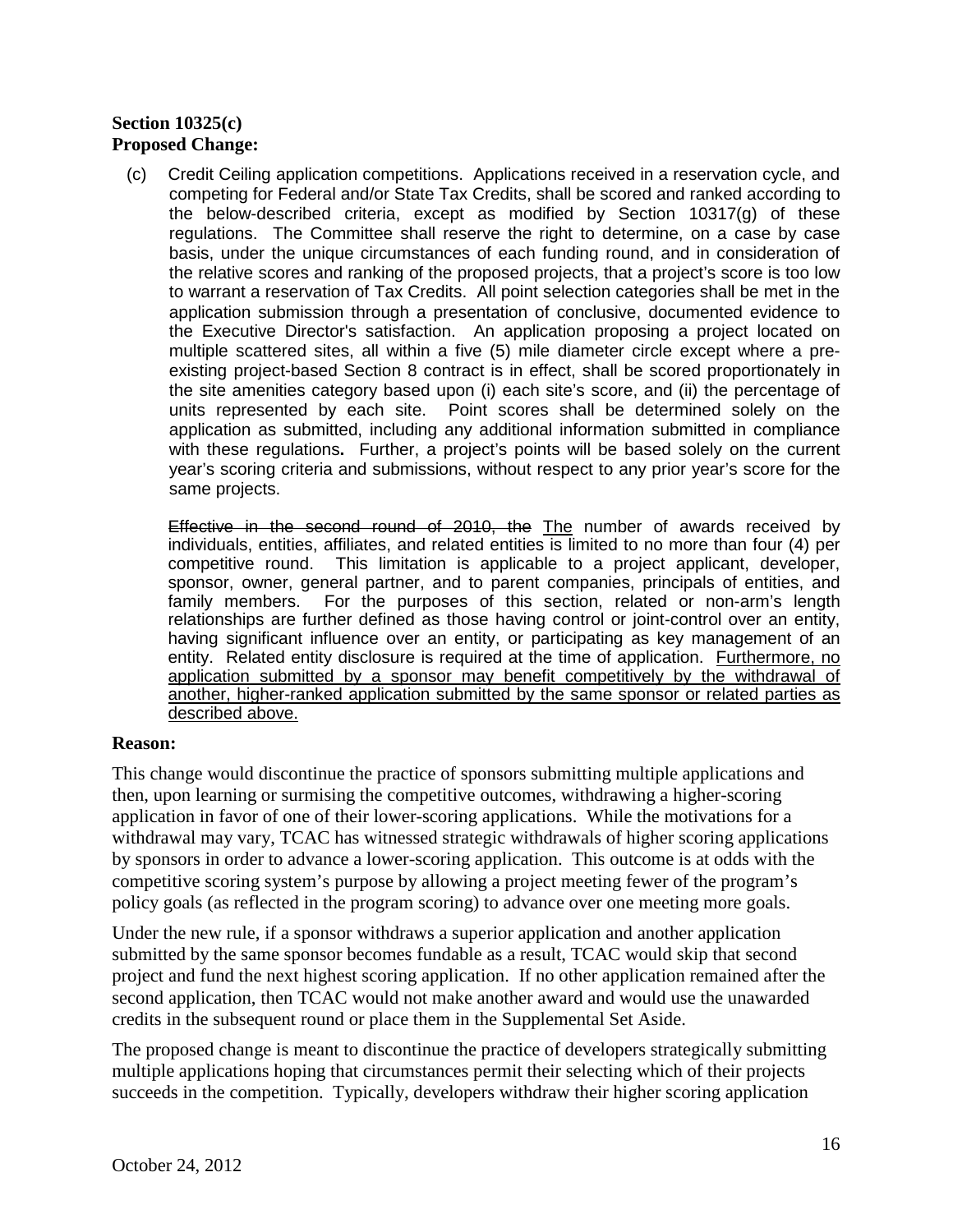knowing it has a better prospect for winning in a subsequent competitive round. The result of this practice is that TCAC provides credits to the weaker scoring projects due to the strategic withdrawal of stronger applications.

\_\_\_\_\_\_\_\_\_\_\_\_\_\_\_\_\_\_\_\_\_\_\_\_\_\_\_\_\_\_\_\_\_\_\_\_\_\_\_\_\_\_\_\_\_\_\_\_\_\_\_\_

# **Section 10325(c)(1)(C) Proposed Change:**

 local government funds, including the outstanding principal balances of prior existing public <del>direct federal</del> debt or subsidized debt that has been or will be assumed in the course of an acquisition/rehabilitation transaction<del>,</del>. Outstanding (C) Public funds. For purposes of scoring, "public funds" include federal, state, or principal balances shall not include any accrued interest on assumed loans.

 In addition, public funds include funds from a local community foundation, funds already awarded under the Affordable Housing Program of the Federal Home required by federal or state law, or the value of land donated or leased by a public entity or donated as part of an inclusionary housing ordinance which has that are guaranteed by a public entity (for example, RHS Section 538 guaranteed financing) shall not be scored as public funds under this scoring factor. Current receive 1 point for each 1 percent of the total development cost funded. Loan Bank (AHP)**,** waivers resulting in quantifiable cost savings that are not been in effect for at least one year prior to the application deadline. Private loans land and building values for land donated or leased by a public entity or donated as part of an inclusionary housing ordinance must be supported by an independent, third party appraisal, conducted within one year of the tax credit application, and otherwise consistent with the guidelines in Section 10322(i)(4)(A) 10322(h)(9). Building values shall be considered only if those existing buildings are to be retained for the project, and the appraised value is not to include off-site improvements. All such public fund commitments shall

loans, having terms (or remaining terms) in excess of 15 years, and below market interest rates, and interest accruals, or residual receipts payments or other preferred terms for at least the first fifteen years of their terms. The maximum below-market interest rate allowed for scoring purposes shall be four percent (4%) simple. RHS Section 514 or 515 financing shall be considered soft debt for scoring purposes in spite of a debt service requirement. Further, for points to be awarded under this subsection, there shall be conclusive evidence presented that any new public funds have been firmly committed to the proposed consideration other than the proposed housing given by anyone connected to the project, for the funds or the donated or leased land. To receive points under this subsection for loans, those loans must be "soft" project and require no further approvals, and that there has been no

 documented as a waived fee pursuant to a nexus study and relevant State or curbs, gutters, and sidewalks immediately bordering the property. Public contributions of off-site costs shall not be counted competitively, unless (1) Government Code provisions regulating such fees or (2) the off-sites must be developed by the sponsor as a condition of local approval and those off-sites directly benefit the project only, such as consist solely of utility connections, and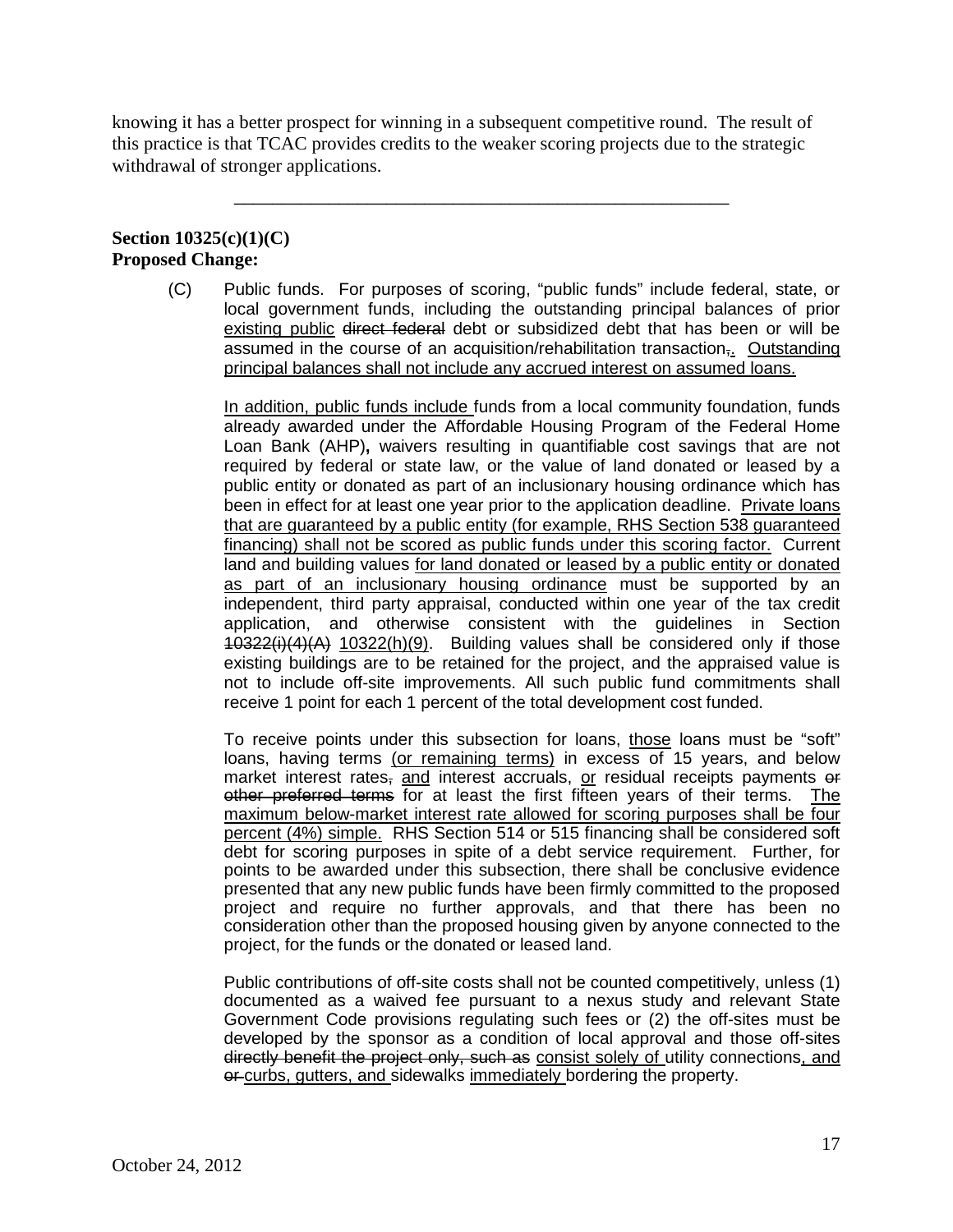Similarly, if Only the principal balances of any prior publicly funded or subsidized loans are to be assumed in the course of a proposed acquisition, shall be scored competitively. Accrued interest shall not be considered in scoring assumed public debt. Public funds points shall only be awarded for assumed principal or other required procedure by the public agency holding the promissory note. balances only upon documented verification of approval of the loan assumption initially approving the subsidy will be needed to satisfy the commitment requirements.

 to rent subsidies shall also be considered public funding for purposes of the final tiebreaker. The amount of private loan counted for scoring purposes would be the lesser of the private lender commitment amount, or an amount based upon (5%) vacancy rate. In addition, the rental income differential for subsidized units AMI levels (40% AMI for Special Needs/SRO projects) from the anticipated Private "tranche B" loans underwritten based upon rent differentials attributable CTCAC underwriting standards. Standards shall include a 15-year loan term; an interest rate established annually by CTCAC based upon a spread over 10-year Treasury Bill rates; a 1.15 to 1 debt service coverage ratio; and a five percent shall be established by subtracting tax credit rental income at 50 percent (50%) contract rent income documented by the subsidy source.

### **Reason:**

 competitively as public funds, (b) clarify that scoring public land donations require a current The proposed changes would (a) eliminate accrued interest on assumed public funding from competitive consideration, clarify that publicly-guaranteed private loans do not count appraisal, (c) clarify which publicly funded off-site improvements would count competitively, (d) limit competitively-scored assumed debt to principal balances only, and (e) limit competitive public fund interest rates to 4% simple interest.

# Exclusion of Accrued Interest from Public Funds Scoring

 both principal and accrued interest up to the appraised as-is value of the property. Limiting the competitively relative to smaller original subsidy amounts. Existing regulation language refers to "outstanding principal balances" of "prior" public agency debt or debt that "has been or will be assumed." However, TCAC has competitively counted competitive weight of assumed public funding by the as-is restricted value may competitively punish the most deeply income-targeted properties since an income appraisal method would lower the property's value. A better alternative to this policy inequity would be to competitively honor current public funding principal balances, regardless of the as-is value of the property. In this way, projects with larger original public commitments would likely be advantaged

 interest altogether. By excluding interest from the scoring, TCAC would avoid rewarding very By considering only principal amounts and excluding accrued interest, TCAC would also avoid competitively punishing public funding sources charging more modest interest rates, or no long predevelopment periods, during which significant interest accrues, over projects with shorter predevelopment periods.

 Finally, project sponsors may continue to include accrued interest in project development costs along with displaying the public funding source. The proposed change would simply discontinue counting that interest as a competitive advantage.

Public Loan Guarantees not Public Funds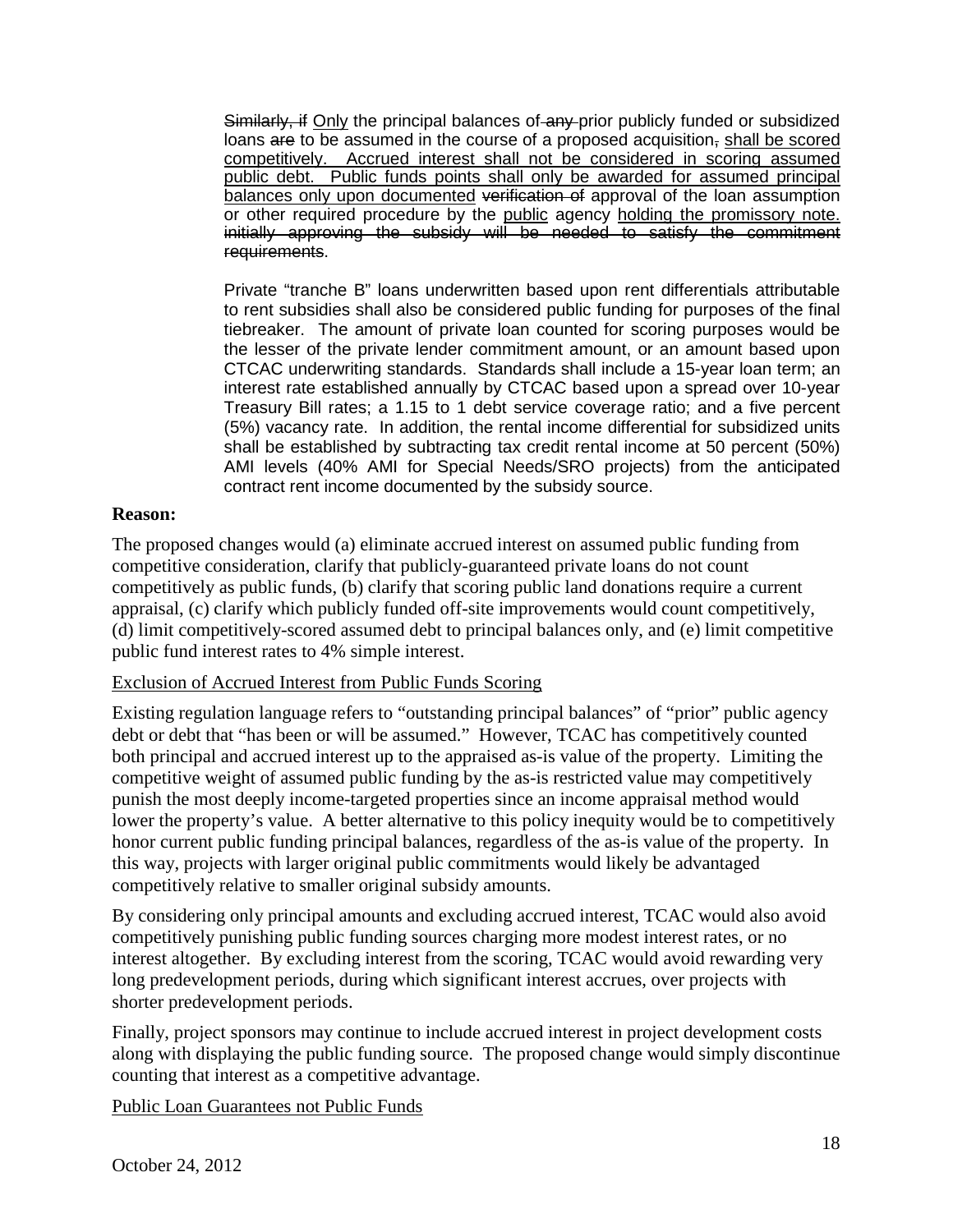state that private loans with public guarantees are not public funds for scoring purposes. TCAC TCAC has seen some confusion on this point over the years, and new language would clearly sees no compelling reason to competitively reward such funding when comparing two otherwise identical projects. The project with the guarantee would already gain a competitive advantage if it permits the sponsor to lower its basis request or credit amount.

# Public Land Donations:

 Proposed language clarifies that appraisals are required for public land contributions to be counted for competitive scoring. An additional change aligns a regulatory citation to conform with new appraisal language at Section 10322(h)(9).

### Publicly-Funded Off-Sites:

Existing regulations score publicly funded off-site improvements to those that "directly benefit the project only, such as utility connections or sidewalks bordering the property." This language has proven to be ambiguous and confusing to applicants. TCAC routinely reduces tiebreaker scores which are based, in part, upon the provisions in this section of the regulations. Reductions are generally necessary due to uncertainty regarding the "directly benefit" test.

 items: curbs and gutters. The proposed language would eliminate the ambiguity by listing the off-site improvements TCAC would count in scoring public funding. The revision would limit the relevant off-sites to the two items currently listed as examples (utility connections and sidewalks) as well as two new

In addition, the regulation would specify that the off-sites must be immediately bordering the property. This proximity language would apply to both utility connections, and to curbs, gutters and sidewalks. TCAC has received applications attempting to receive a scoring benefit for long utility runs tying into distant utility trunk lines. TCAC does not intend to provide a competitive advantage to projects that are remote from existing utilities, nor to projects providing trunk utility lines that could accommodate future local growth and utility tie-ins. While localities may elect to finance such public infrastructure through project financing, TCAC will not view such projects as more competitive than projects developed near existing infrastructure.

### Assumed Principal Balances:

While existing regulation language references assumed "principal balances," proposed language would clarify that TCAC would not score accrued interest on public financing for competitive advantage. Current language could perversely reward projects with existing public financing originated at a higher interest rate, relative to projects funded with low- or no-interest public financing.

 In an attempt to accurately quantify and score the value of existing public financing, TCAC has limited what it counts competitively to that which can be supported by an appraisal. As noted earlier, the as-is appraisal methodology could paradoxically punish more deeply-targeted projects, especially those housing special needs and homeless populations. With the proposed change, TCAC would no longer tie the existing public debt value to the as-is appraisal. Rather, the outstanding principal balance would receive full competitive credit, regardless of the property's as-is, perhaps as-regulated, value.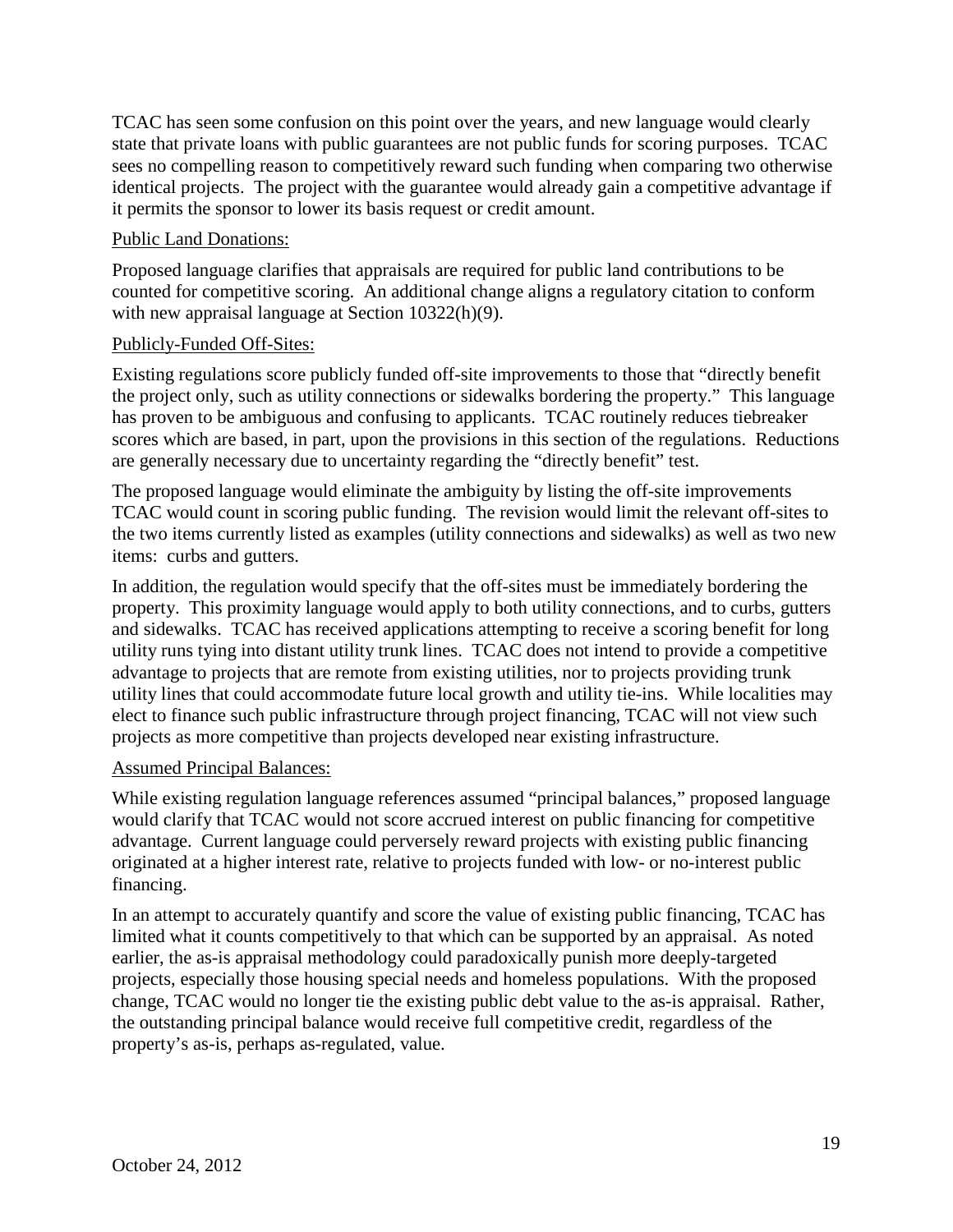# Maximum Interest Rates for Public Loans:

 have "below market interest rates." For this phrase to have meaning, TCAC proposes to The proposed regulation changes would not alter the condition that scored public loans must establish four percent (4%) simple interest as the maximum rate under which a public loan would be scored competitively.

 of the "below market interest rates" clause. The proposed changes eliminate the confusing TCAC has recently been asked its scoring policy for public loans with interest rates at eight percent (8%) simple. TCAC has responded that such a high interest rate conflicts with the intent language regarding "other preferred terms," and establishing 4% simple interest as meeting the below market interest rate test. A 4% maximum would accommodate the vast majority of public loans TCAC sees within tax credit projects, while meeting a reasonable person's standard for "below market." Public loan interest rates in excess of 4% begin to raise concerns regarding accruing debt on the project, and a borrower's ultimate ability to repay that loan.

\_\_\_\_\_\_\_\_\_\_\_\_\_\_\_\_\_\_\_\_\_\_\_\_\_\_\_\_\_\_\_\_\_\_\_\_\_\_\_\_\_\_\_\_\_\_\_\_\_\_\_\_

### **Section 10325(c)(2) Proposed Change:**

General Partner/Management Company Characteristics.

 during any calendar year unless imposing this requirement would prevent allocation of (2) General Partner/Management Company Characteristics. No one general partner, party having any fiduciary responsibilities, or related parties will be awarded more than 15% of the Federal Credit Ceiling, calculated as of February first all of the available Credit Ceiling.

- (A) General partner experience. To receive points under this subsection for projects in existence for over 3 years, the applicant must meet the following conditions:
	- $(i)$  For projects in operation for over three years, submit a certification from a third party certified public accountant that the projects for which it is than one year prior to the application deadline) and have funded reserves in accordance with the partnership agreement and any applicable loan documents. To obtain points for projects previously owned by the respect to the last full year of ownership by the proposed general partner, by that general partner. To obtain points for projects previously owned, years from the application deadline. This certification must list the specific projects for which the points are being requested. The certification of the third party certified public accountant may be in the as of the report date, which shall be dated within 60 days of the application deadline. Where there is more than 1 general partner, requesting points have maintained a positive operating cash flow, from typical residential income alone (e.g. rents, rental subsidies, late fees, forfeited deposits, etc.) for the year in which each development's last financial statement has been prepared (which must be effective no more proposed general partner, a similar certification must be submitted with along with verification of the number of years that the project was owned the ending date of ownership or participation must be no more than 10 form of an agreed upon procedure report that includes funded reserves experience points may not be aggregated; rather, points will be awarded based on the highest points for which 1 general partner is eligible.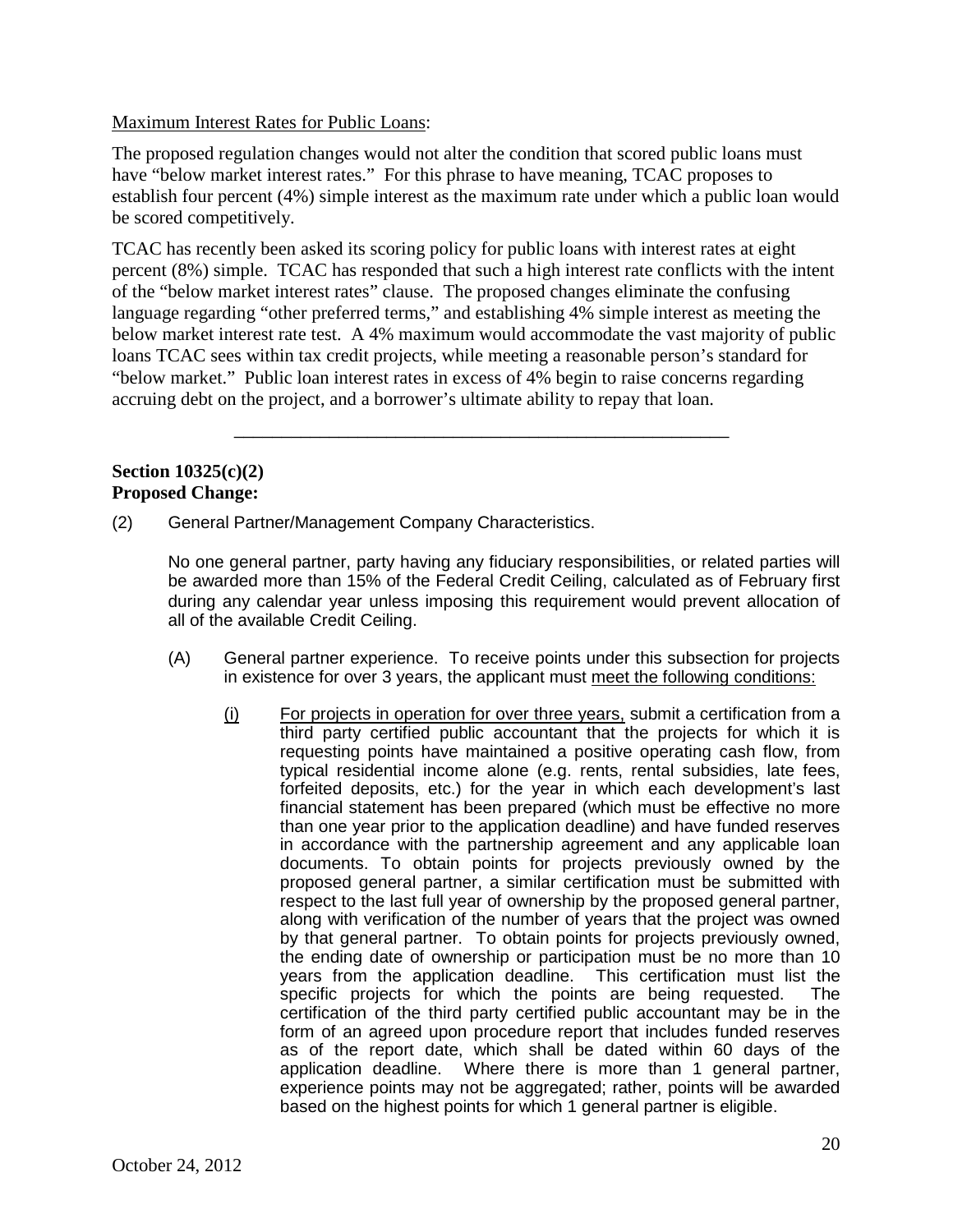| 1-2 projects in service under 3 years<br>1 point/over 3 years 2 points     |  |
|----------------------------------------------------------------------------|--|
|                                                                            |  |
| 3 points/over 3 years 4 points<br>3-6 projects in service under 3 years    |  |
| 7 or more projects in service under 3 years 5 points/over 3 years 6 points |  |

| 3-6 projects in service less than 3 years       | 3 points |
|-------------------------------------------------|----------|
| 3-6 projects in service more than 3 years       | 4 points |
| 7 or more projects in service less than 3 years | 5 points |
| 7 or more projects in service more than 3 years | 6 points |

For projects applying through the Nonprofit set-aside or Special Needs set-aside only, points are available for special needs housing type projects only as follows:

 $\overline{a}$  $\overline{a}$ 4 or more projects in service under 3 years 5 points/over 3 years 6 points 2 projects in service under 3 years 1 point/over 3 years 2 points 3 projects in service under 3 years 3 points/over 3 years 4 points

| 3 projects in service less than 3 years         | 3 points |
|-------------------------------------------------|----------|
| 3 projects in service more than 3 years         | 4 points |
| 4 or more projects in service less than 3 years | 5 points |
| 4 or more projects in service more than 3 years | 6 points |

- company, and principals must submit to CTCAC a list of all rental projects (ii) The applicant project's general partner, sponsor, developer, parent currently operating under a tax credit regulatory agreement. Applicants must meet the compliance standards below for the three years preceding the application due date.
	- No more than 10% of the total portfolio has Level 3 deficiencies under the Uniform Physical Conditions Standards established by HUD;
	- No more than 10% of the total have findings of household income above income limit upon initial occupancy per property or; and
	- No more than 10% of total portfolio have findings of gross rent exceeding the tax credit maximum limits per bedroom size per property or.

All projects of the above-listed entities will be considered when determining the number of noncompliance findings. TCAC shall deduct one (1) point from the total General Partner Experience score for each categorical standard above that is not met.

 minimum combined total of 2 points for a minimum period of 2 years. General partners with fewer than two (2) active California Low Income Housing Tax Credit projects, and general partner's for projects applying through the Nonprofit or Special Needs set-aside with no active California tax credit projects, shall partner with a bona-fide management company currently operating tax credit projects in California and which maintains a

In applying for and receiving points in this category, applicants assure that the property shall be owned by entities with equal experience scores for the entire 15-year federal compliance period.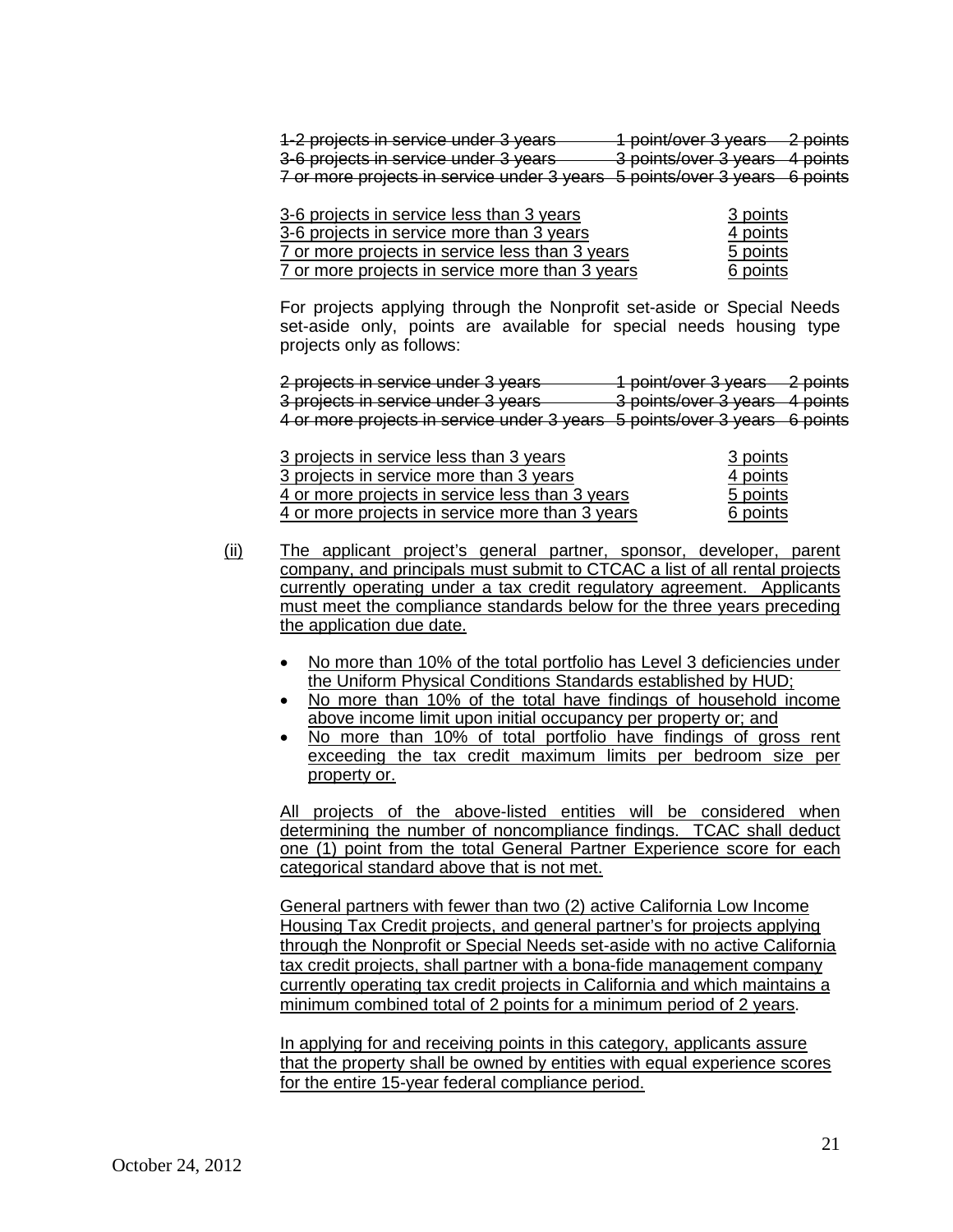(B) Management Company experience. To receive points under this subsection, the

| property management company must meet the following conditions: |                             |          |  |
|-----------------------------------------------------------------|-----------------------------|----------|--|
|                                                                 |                             |          |  |
| 2-5 projects in service under 3 years                           | 0.5 point/over 3 years      | point    |  |
| 6-10 projects in service under 3 years                          | 1.5 points/over 3 years     | 2 points |  |
| 11 or more projects in service under 3 years                    | $2.5$ points/over $2$ vegre | 2 nointe |  |

For projects applying through the Nonprofit set-aside or Special Needs set-aside only, points are available for special needs housing type projects only as follows:

| 1 projects in service under 3 years         | 0.5 point/over 3 years          | 1 point  |
|---------------------------------------------|---------------------------------|----------|
|                                             |                                 |          |
| 2-3 projects in service under 3 years       | 1.5 points/over 3 years         | 2 points |
|                                             |                                 |          |
| 4 or more projects in service under 3 years | 2.5 nointe/over 3 years         | 3 points |
|                                             | <del>z.o politici o years</del> |          |

| (i) | 6-10 projects in service under 3 years       | 1.5 points |
|-----|----------------------------------------------|------------|
|     | 6-10 projects in service over 3 years        | 2 points   |
|     | 11 or more projects in service under 3 years | 2.5 points |
|     | 11 or more projects in service over 3 years  | 3 points   |

For projects applying through the Nonprofit set-aside or Special Needs set-aside only, points are available for special needs housing type projects only as follows:

| 2-3 projects in service under 3 years       | 1.5 points |
|---------------------------------------------|------------|
| 2-3 projects in service over 3 years        | 2 points   |
| 4 or more projects in service under 3 years | 2.5 points |
| 4 or more projects in service over 3 years  | 3 points   |

- (ii) The property management company must meet the limitations on findings of noncompliance for the three years preceding the application due date or the period of time which they have projects in service less than three years.
	- No more than 10% of the total portfolio has Level 3 deficiencies under the Uniform Physical Conditions Standards established by HUD;
	- No more than 10% of the total portfolio has findings of household income above income limit upon initial occupancy; and
	- No more than 10% of the total portfolio has findings of gross rent exceeding the tax credit maximum limits per bedroom size.

 determining the number of noncompliance findings. CTCAC shall deduct All projects of the above-listed entities will be considered when one (1) point from the total Management Company Experience score for each categorical standard above that is not met.

 Management Companies with fewer than two (2) active projects in and which maintains a minimum combined total of 2 points for a minimum California and management companies for projects applying through the Nonprofit or Special Needs set-aside with no active Low Income Housing Tax Credit projects in California, shall partner with a bona-fide management company currently operating tax credit projects in California period of 2 years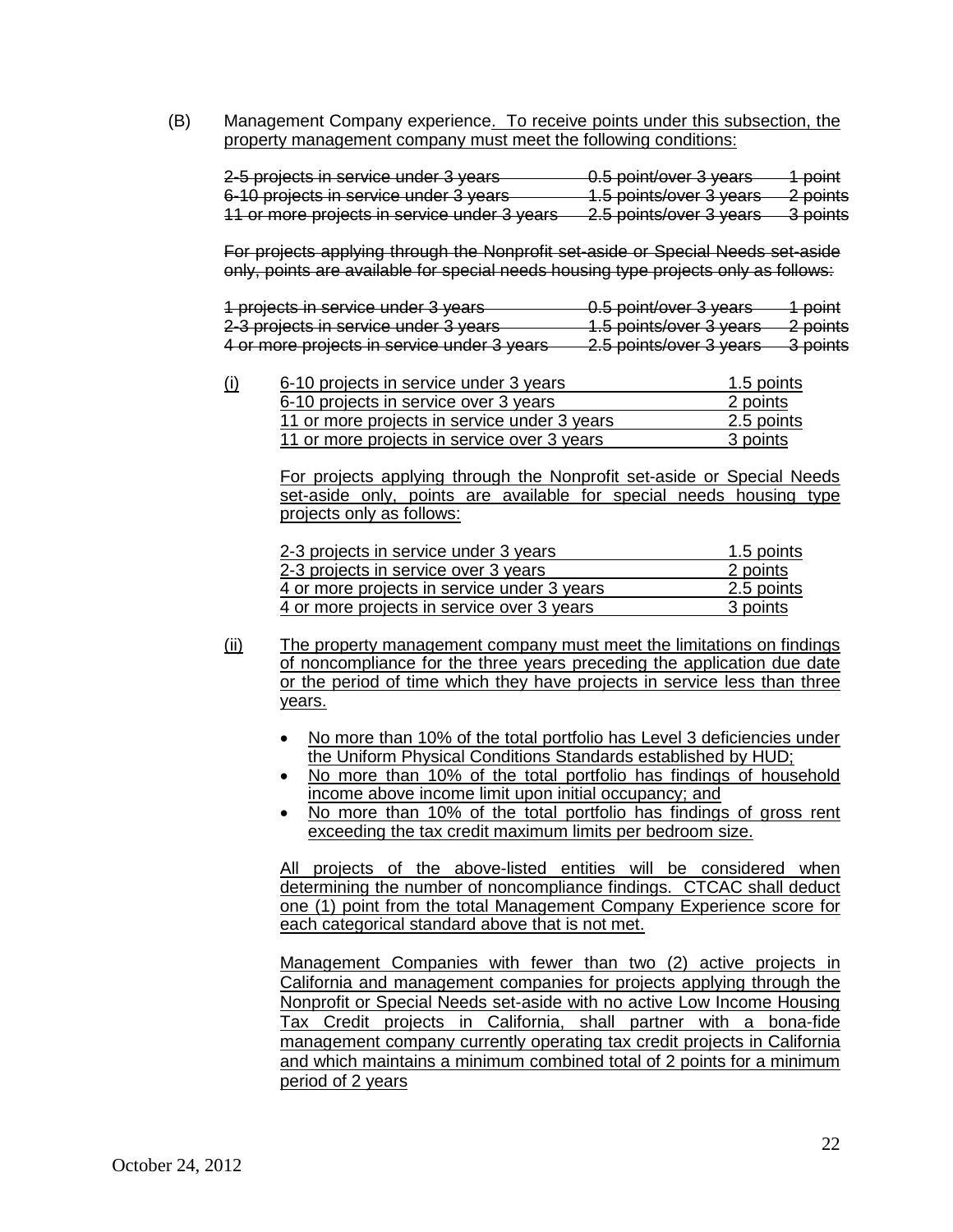In applying for and receiving points in this category, applicants assure that the property shall be managed by entities with equal experience scores for the entire 15-year federal compliance period.

### **Reason:**

would evaluate both the relevant project quantity and past performance quality. TCAC proposes amending how it awards both general partner and property management points in the competitive scoring system. Currently general partner and management points are based upon the applicant's or management company's number of existing projects and does not account for the relevant compliance record. The proposed changes

Under the new system the general partner and the management company would still be evaluated on the quantity of projects within their portfolio. In addition, TCAC would evaluate and score them on their portfolio's compliance in three (3) critical areas. Project general partners and management companies would begin to lose points if more than ten percent (10%) of their portfolio had findings regarding (1) serious physical deficiencies, (2) ineligible households, or (3) excessive rents. The 10% noncompliance threshold for IRC Section 42 compliance is a reasonable performance indicator and allows for unusual circumstances before competitive penalties occur. TCAC tested the 10% standard through an in-house review of randomly-selected general partners and management companies. Eighty-five percent (85%) of 45 randomly selected general partners and eighty percent (80%) of 50 randomly selected management companies currently would warrant no penalty points under the proposed system.

The proposed one point deduction per failed requirement (up to a maximum of three points each for the general partner and management company scoring) would reduce the number of entities taking on additional projects while operating with significant noncompliance findings. The three-year review period would sync with TCAC's monitoring schedule, and recognize if more recent improvement had been maintained.

The term "Level 3 deficiencies" is considered a "severe" maintenance violation where health and/or safety living conditions are compromised. Examples include nonfunctioning smoke detectors, missing fire extinguishers, exposed wiring, water leaks on or near electrical equipment, and failed flooring.

 New language would require general partners and management companies currently property management entities that are new to California's Low Income Housing Tax Credit (LIHTC) program. These parties frequently have little knowledge of California's operating fewer than two Low Income Housing Tax Credit projects to partner with a bona-fide management company currently operating in California and maintaining at least a two competitive point status. Recently TCAC has experience developers and market dynamics and program practices. As a result, projects operated and managed by less experienced parties tend to have more compliance deficiencies. TCAC has found that partnering with parties who are more experienced in California leads to better project operation and compliance with TCAC requirements.

 year compliance period any new general partner or management company would have the Finally, new language would require that properties be owned and operated by parties with the same experience as scored in the initial reservation application. During the 15-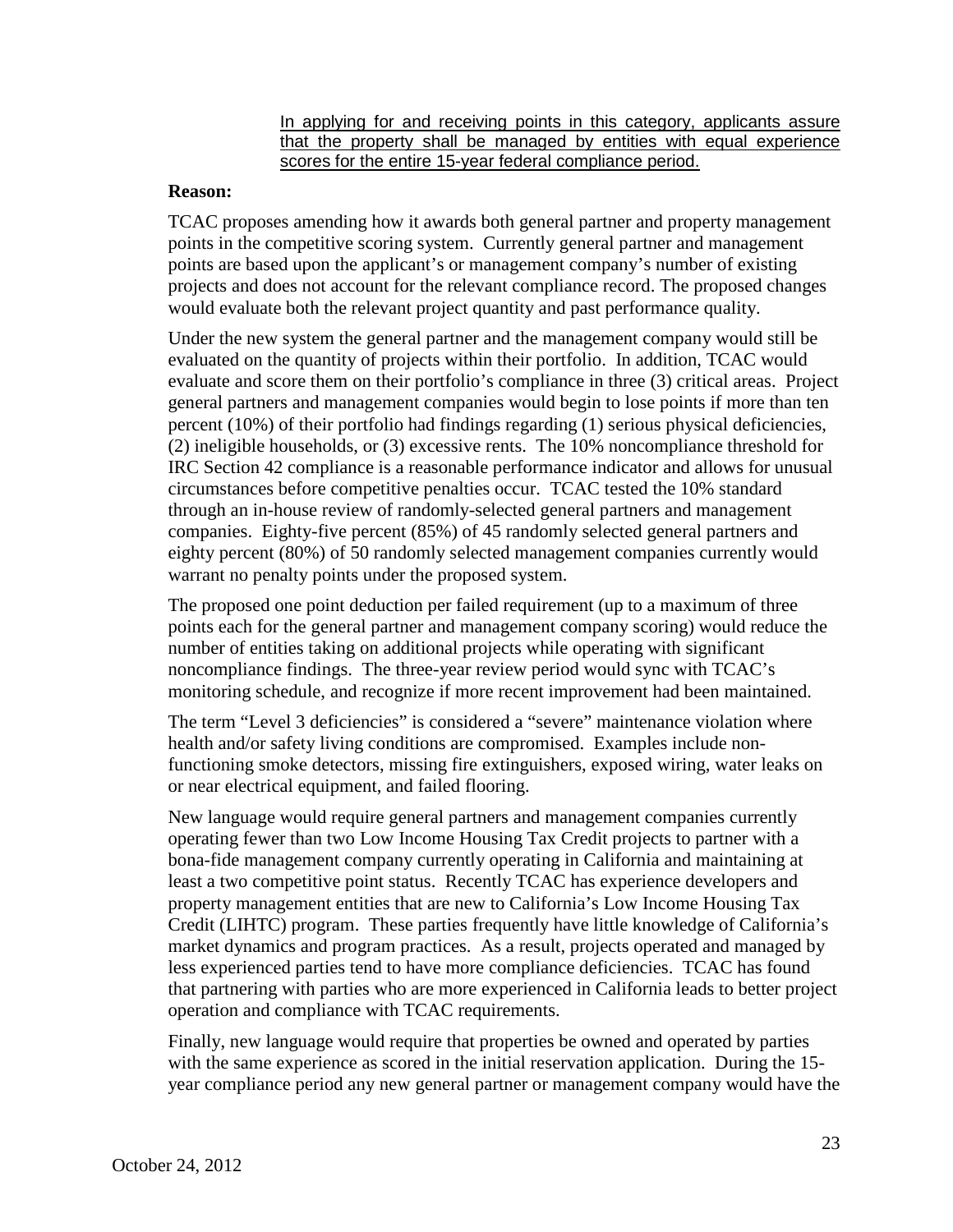same experience and score as the outgoing parties. This would assure ongoing quality operation for the tax credit property.

\_\_\_\_\_\_\_\_\_\_\_\_\_\_\_\_\_\_\_\_\_\_\_\_\_\_\_\_\_\_\_\_\_\_\_\_\_\_\_\_\_\_\_\_\_\_\_\_\_\_\_\_

### **Section 10325(c)(3)(R) Proposed Change:**

- (3) Negative points. Negative points, up to a total of 10 for each project and/or each violation, may be given at the Executive Director's discretion for general partners, codevelopers, management agents, consultants, guarantors, or any member or agent of the Development Team as described in Section 10322(h)(5) for items including, but not limited to:
	- (A) failure to utilize committed public subsidies identified in an application, unless it can be demonstrated to the satisfaction of the Executive Director that the circumstances were entirely outside of the applicant's control;
	- (B) failure to utilize Tax Credits within program time guidelines, including failure to meet the 180 day readiness requirements, unless it can be demonstrated to the satisfaction of the Executive Director that the circumstances were entirely outside of the applicant's control;
	- (C) failure to request Forms 8609 for new construction projects within one year from acquisition/rehabilitation projects, one year from the date on which the the date the last building in the project is placed-in-service, or for rehabilitation was completed;
	- (D) removal or withdrawal under threat of removal as general partner from a housing tax credit partnership;
	- (E) failure to provide physical amenities or services or any other item for which points were obtained (unless funding for a specific services program promised is no longer available);
	- (F) failure to correct serious noncompliance after notice and cure period within an existing housing tax credit project in California;
	- (G) repeated failure to submit required compliance documentation for a housing Tax Credit project located anywhere;
	- (H) failure to perform a tenant income recertification upon the first anniversary following the initial move-in certification for all one-hundred percent (100%) tax credit properties, or failure to conduct ongoing annual income certifications in properties with non-tax-credit units;
	- (I) material misrepresentation of any fact or requirement in an application;
	- (J) failure of a building to continuously meet the terms, conditions, and requirements state or local law, unless it is demonstrated to the satisfaction of the Executive received at its certification as being suitable for occupancy in compliance with Director that the circumstances were entirely outside the control of the owner;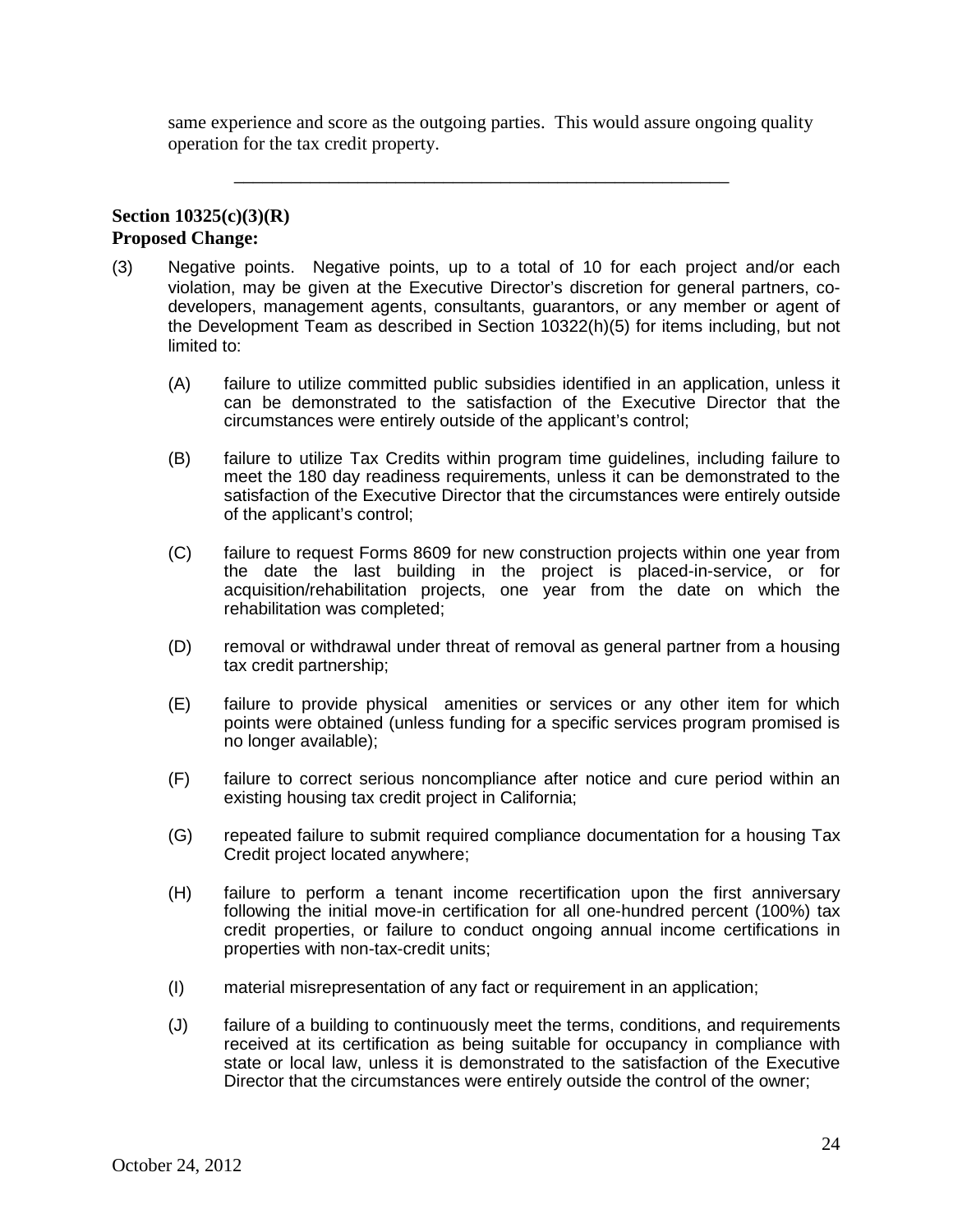- (K) failure to submit a copy of the owner's completed 8609 showing the first year filing;
- (L) failure to promptly notify CTCAC of a property management change or changing to a management company of lesser experience contrary to Section 10325(c)(2)(B);
- partner changes, transfer of a Tax Credit project, or allocation of the Federal or (M) failure to properly notify CTCAC and obtain prior approval of general or limited State Credit;
- (N) certification of site amenities, distances or service amenities that were, in the Executive Director's sole discretion, inaccurate or misleading;
- (O) falsifying documentation of household income or any other materials to fraudulently represent compliance with IRC Section 42; or
- (P) failure of American Recovery and Reinvestment Act (ARRA) funded projects to comply with Section 42, CTCAC regulations, or other applicable program requirements;
- $(Q)$ failure to provide required documentation of third party verification of sustainable and energy efficient features.;
- (R) failure to correct serious noncompliance, including incorrect rents or income qualification, incorrect utility allowance, or other overcharging of residents,

 Negative points given to general partners, co-developers, management agents, effect for up to two calendar years, but in no event will they be in effect for less than one funding round. Furthermore, they may be assigned to one or more Development Team members, but do not necessarily apply to the entire Team. Negative points assigned by consultants, or any other member or agent of the Development Team may remain in the Executive Director may be appealed to the Committee under appeal procedures enumerated in Section 10330.

#### **Reason:**

The proposed addition would clearly state that material compliance violations that are not corrected in a timely fashion could earn the project development team negative points in future competitions. This enforcement mechanism may be available under existing provision (G), but the proposed language would add clarity to the prospect.

# **Section 10325(c)(5)(A) Proposed Change:**

(4) Amenities beyond those required as additional thresholds Maximum 25 points

\_\_\_\_\_\_\_\_\_\_\_\_\_\_\_\_\_\_\_\_\_\_\_\_\_\_\_\_\_\_\_\_\_\_\_\_\_\_\_\_\_\_\_\_\_\_\_\_\_\_\_\_

For site amenities and service amenities combined.

 served. To receive points the amenity must be in place at the time of (A) Site Amenities: Site amenities must be appropriate to the tenant population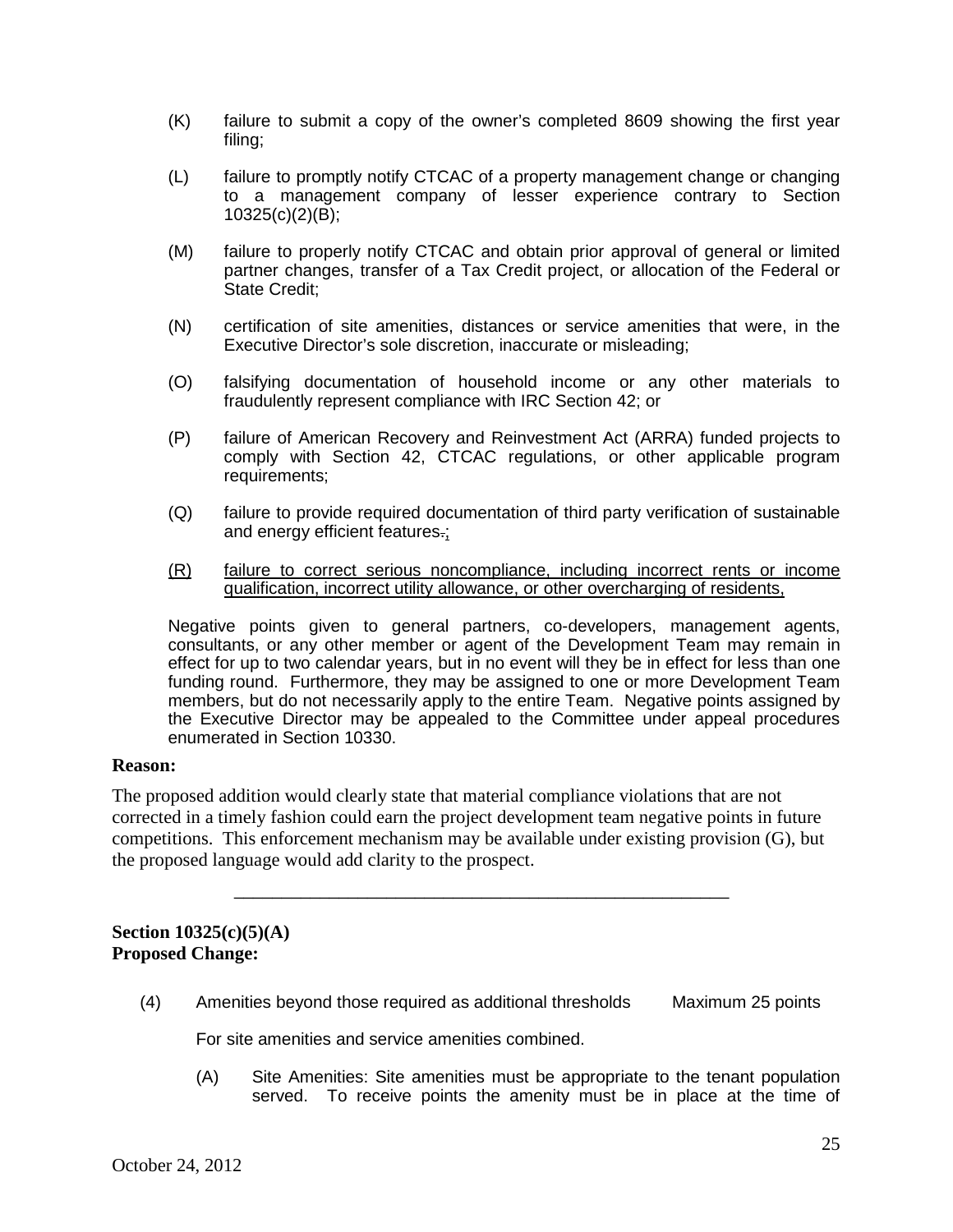paragraph (A)(1) and (A)(5) below. Distances must be measured using a standardized radius from the development site to the target amenity, unless that line crosses a significant physical barrier or barriers. Such barriers include highways, railroad crossings, regional parks, golf courses, or any other feature that significantly disrupts the established street grid between the development site and the amenity. determined by the Committee but must not include physical barriers. The radius line may be struck from the corner of development site nearest the target amenity, to the nearest corner of the an entry drive or on-site access road that extends from the central portion of the site itself. Rather, the line shall be struck from the nearest corner of the site's central portion. Where an amenity such as a grocery store resides within a larger shopping complex or commercial strip, the radius line must be measured to the amenity exterior wall, rather than the site boundary. The application except as specified for certain transit amenities described in target amenity site. However, a radius line shall not be struck from the end of resulting distance shall be reduced in such instances by 100 feet to account for close-in parking,

 No more than 15 points will be awarded in this category. Applicants must subsequent rounds, if the information submitted is found to be inaccurate. third parties to verify distances or may have staff verify them. Only one point award will be available in each of the subcategories (1-9) listed below.<br>Amenities may include: certify to the accuracy of their submissions and will be subject to negative points in the round in which an application is considered, as well as For each amenity, color photographs, a contact person and a contact telephone must be included in the application. The Committee may employ

#### **Reason:**

The first proposed change adds a conforming reference to Section  $10325(c)(5)(A)(1)$  and  $(5)$ as an exception to the "in-place" requirement for amenities. The reference is to an existing exception in paragraph (5) for public schools under construction at the time of application, and to a new proposed exception in paragraph (1) described in detail below.

 shaped development sites and amenities within larger commercial complexes. Measuring residents have ready practical access to important nearby services. The current language does not adequately describe how distances to amenities are measured for competitive scoring purposes. The proposed language reflects past TCAC practice in scoring applications, while also specifically addressing less common questions regarding unusually distances using a straight line methodology is methodologically simple and meets the intent of the site amenity scoring: A proposed project's residents' nearness to specified existing amenities. Additional language clarifies what is meant by the existing term "physical barriers" by providing examples and an elaboration. The intent behind the clarifications is to assure that

The shorter, higher-scoring distances are meant to accommodate walking access to the amenity. Any physical barriers that inhibit walkability, or even short drives, mitigate against the public policy objective of short-distance access. Over the years, TCAC has become involved in protracted discussions with applicants regarding the intent behind the "physical barrier" provision. The idea behind that long-standing provision is that the straight-line measuring convenience is inappropriate where the actual travel path is inordinately circuitous due to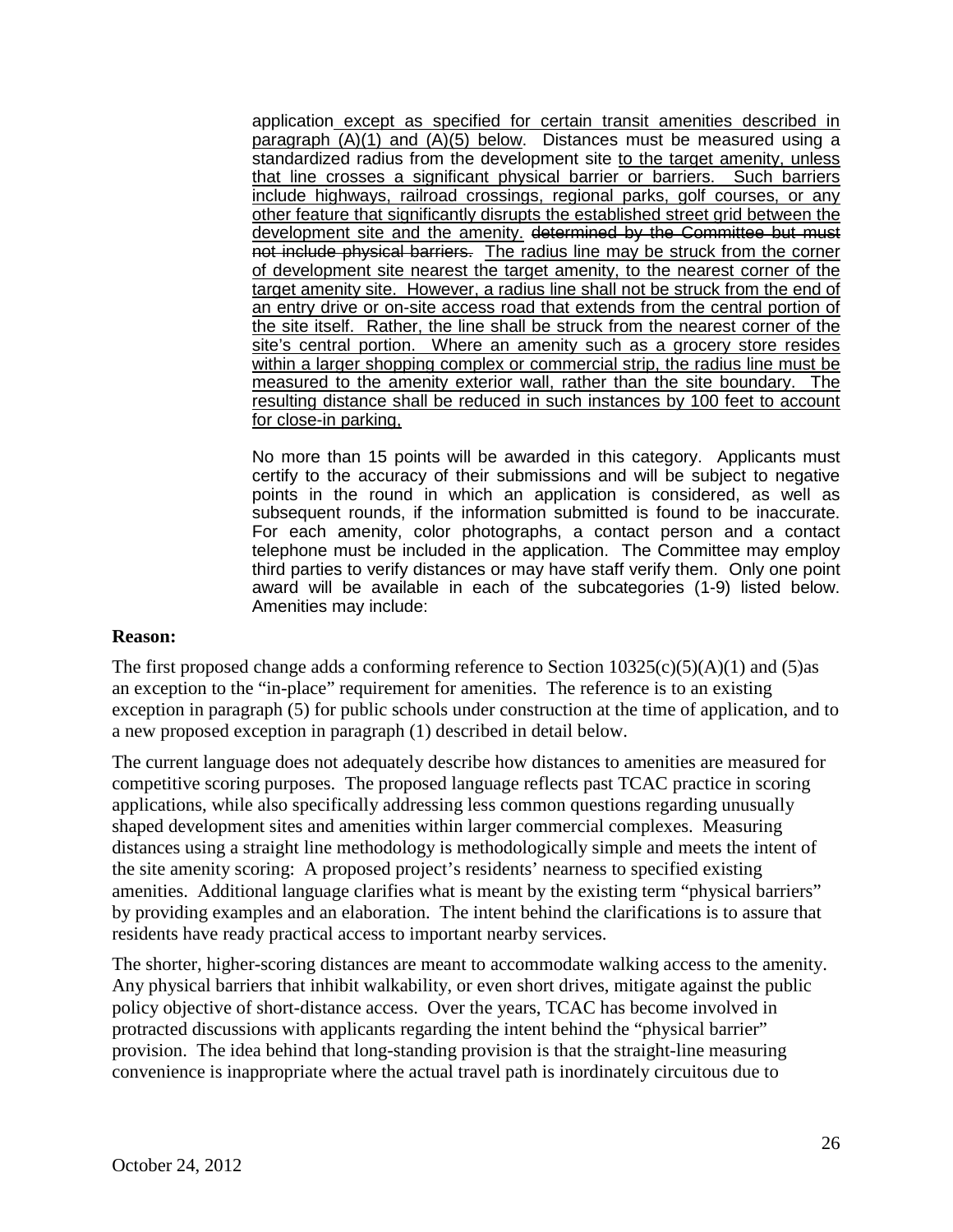nearest overpass (auto or pedestrian) requires a significant deviation from the straight-line path. intervening physical barriers. The most common example is an intervening freeway where the

Proposed language would specify that developments with long entry drives may not strike the radius arc from the nearest end of that long drive. Rather, the radius line must start at the nearest corner of the central portion of the lot, not including the drive. TCAC has seen two extreme cases where very long drives access residential sites that are well off the street nearest the project. The distance down the entry drive adds significantly to the walking travel time to the amenity, and such projects ought not to score equally to sites that are not set back from the street in such an extreme fashion.

Finally, proposed language clarifies that amenities within larger shopping complexes or commercial strips require measuring to the amenity itself, not the larger complex or strip. An extreme example would be a grocery store at the far end of a very large shopping center relative to the proposed residential development. In such cases TCAC would score the application based upon the distance from the proposed development to the nearest corner of the amenity structure itself, not the larger complex site's boundary line. TCAC has encountered instances where the distance measurement became difficult because no clear boundary existed between the target amenity's (for example, a grocery store) parking area, and the parking area of neighboring stores in the larger shopping complex.

 amenity in such cases. Rather, TCAC proposes a standard 100 foot accommodation for such The proposed new language would allow an additional 100 feet for parking in such instances. The parking accommodation is an attempt to avoid imposing a stricter requirement upon shopping complex or commercial strip amenities by measuring to the exterior wall of the projects. So, a shopping complex amenity may be within one-quarter of a mile, plus 100 feet, of the project site.

\_\_\_\_\_\_\_\_\_\_\_\_\_\_\_\_\_\_\_\_\_\_\_\_\_\_\_\_\_\_\_\_\_\_\_\_\_\_\_\_\_\_\_\_\_\_\_\_\_\_\_\_

# **Section 10325(c)(5)(A)(1) Proposed Change:**

1. Transit Amenities

1. Transit Amenities<br>The project is <u>located part of a transit-oriented development strategy</u> where there is a transit station, rail station, commuter rail station, or bus station, or public bus stop within 1/4 mile from the site with service at least every 30 minutes during the hours of 7-9 a.m. and 4-6 p.m., Monday through Friday, and the project's density will exceed 25 Hub, or Bus Transfer Station within 1/4 mile of the proposed residential development. construction is programmed into a Regional or State Transportation Improvement units per acre. "Transit station" means a rail or light-rail station, ferry terminal, Bus This includes a planned transit station otherwise meeting this definition, whose Program to be completed prior to the scheduled completion and occupancy of the proposed residential development. 7 points

 The site is within 1/4 mile of a transit station, rail station, commuter rail station or bus 6 points station, or public bus stop with service at least every 30 minutes during the hours of 7-9 a.m. and 4-6 p.m., Monday through Friday.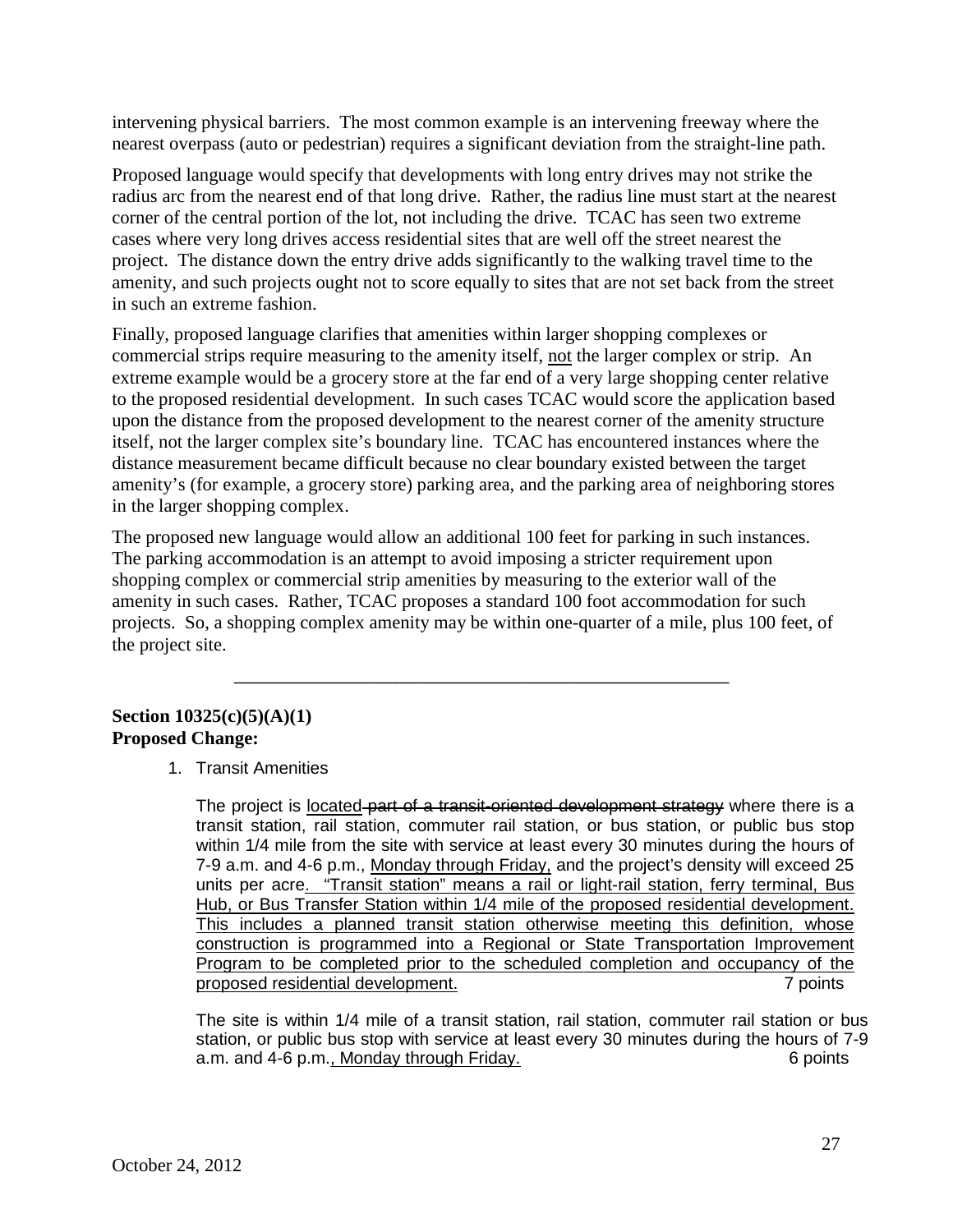during the hours of 7-9 a.m. and 4-6 p.m., Monday through Friday. 5 points The site is within 1/3 mile of a public bus stop with service at least every 30 minutes

 The site is located within 1/4 mile of a regular public bus stop, or rapid transit system service are included in the budget and the operating schedule is either on demand by stop. (For Rural set-aside projects, full points may be awarded where van or dial-a-ride service is provided to tenants, if costs of obtaining and maintaining the van and its tenants or a regular schedule is provided) 4 points

 3 points The site is located within 1/3 mile of a regular public bus stop or rapid transit system stop

 public system if it (a) meets the relevant headway and distance criteria, and (b) if approval from the CTCAC Executive Director prior to the application deadline. A private bus or transit system providing service to residents may be substituted for a service is provided free to the residents. Such private systems must receive Multiple bus lines may be aggregated for the above points, only if multiple lines from the designated stop travel to an employment center. Such aggregation must be demonstrated to, and receive prior approval from, the CTCAC Executive Director in order to receive competitive points.

### **Reason:**

 The first proposed change deletes reference to a transit oriented development strategy. As a commute hours. The proposed change distills the language down to this essential scoring feature, along with an existing minimal density requirement. practical matter, TCAC has not been receiving meaningful information in response to this requirement. The scoring driver has been proximity to frequent transit service during key

 service during core commute hours. The frequency measure was not meant to apply throughout The second change would clarify the TCAC scoring standard of service being Monday through Friday. Again, the intent of the regulation is to reward nearby moderately-frequent transit weekends as well.

Finally, proposed language would acknowledge transit-oriented developments' access to nearterm planned transit station. Failing to acknowledge transit integrally planned into the residential development does not reflect the public policy intent of TCAC's transit scoring. The proposed language would permit TCAC to acknowledge, and score accordingly, regional or State transit plans that would deliver intensive transit services to the proposed project's residents. The specific "transit station" language was drawn from the State Department of Housing and Community Development's (HCD's) Transit Oriented Development (TOD) program definition.

The proposed transit station completion date also reflects HCD's standard, except that HCD permits the transit completion date to be up to five years beyond the HCD TOD application date. The proposed TCAC language does not contain that provision in part because competitive tax credit applications are due subsequent to HCD's application and award process, and because the proposed accommodation is a departure from TCAC's longstanding standard that transit amenities must be in place by the TCAC application submittal.

\_\_\_\_\_\_\_\_\_\_\_\_\_\_\_\_\_\_\_\_\_\_\_\_\_\_\_\_\_\_\_\_\_\_\_\_\_\_\_\_\_\_\_\_\_\_\_\_\_\_\_\_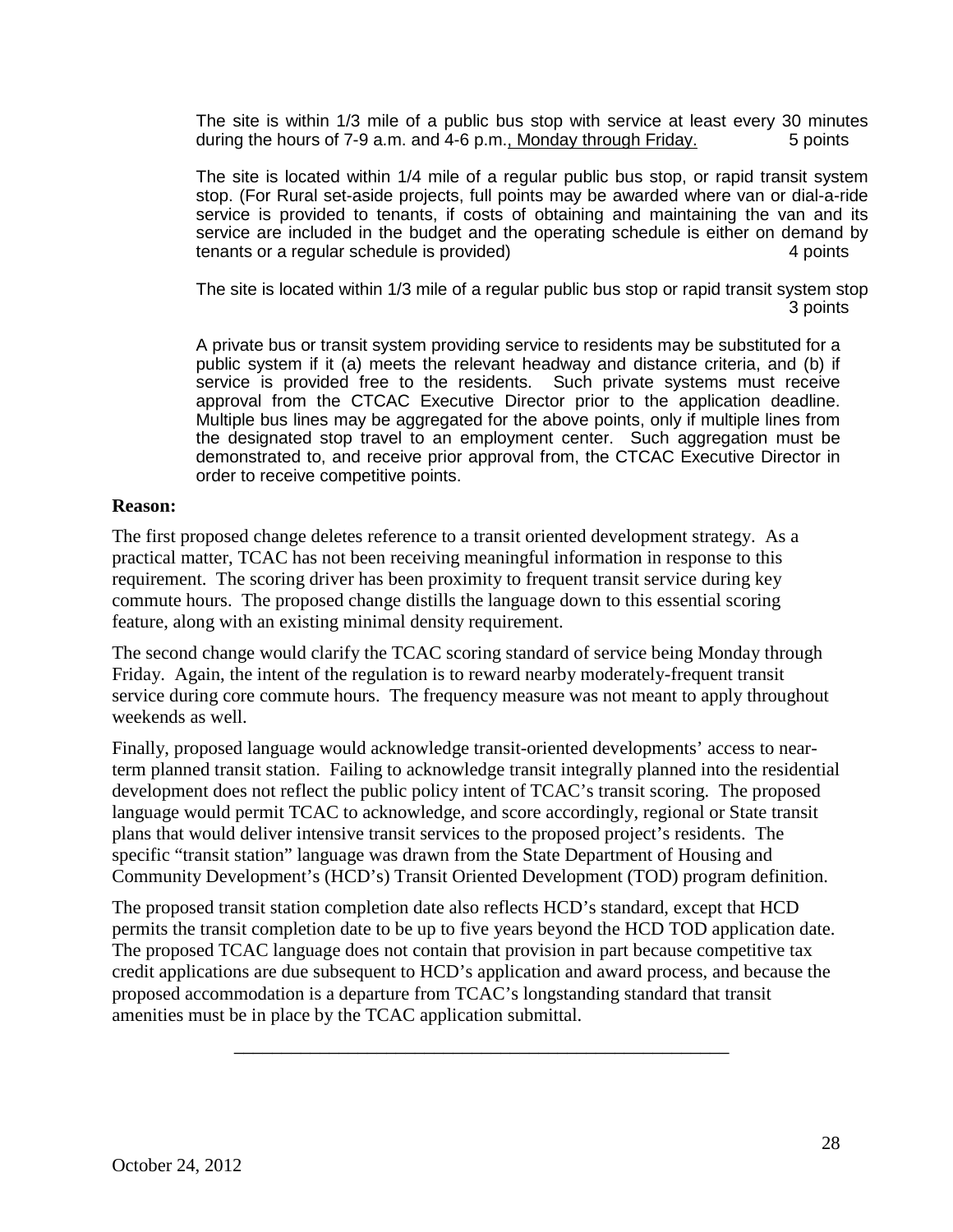# **Section 10325(c)(5)(A)(4) Proposed Change:**

4. The site is within 1/4 mile of a full scale grocery store/supermarket of at least 25,000 5 points gross interior square feet where staples, fresh meat, and fresh produce are sold (1/2 mile for Rural set-aside projects). A very large multi-purpose store containing a grocery section may garner these points if the application contains interior measurements and explanations of the grocery portion of that multi-purpose store

4 points or within 1.5 miles (3 miles for Rural set-aside projects) 3 points or within 1/2 mile (1 mile for Rural set-aside projects)

 The site is within 1/4 mile of a neighborhood market of 5,000 gross interior square feet or more where staples, fresh meat, and fresh produce are sold (1/2 mile for explanations of the grocery portion of that multi-purpose store 4 points Rural Set-aside projects). A large multi-purpose store containing a grocery section may garner these points if the application contains interior measurements and

3 points Federation of Certified Farmers' Markets, and operating at least 5 months in a or within 1/2 mile (1 mile for Rural Set-aside projects) The site is within 1/4 mile of a weekly farmers market certified by the California calendar year 2 points and 2 points and 2 points are  $\sim$  2 points and 2 points are  $\sim$  2 points and 2 points are  $\sim$  2 points and 2 points are  $\sim$  2 points and 2 points are  $\sim$  2 points and 2 points are  $\sim$  2 points

or within  $1/2$  mile

1 point

### **Reason:**

 Through the proposed language TCAC would recognize the size and variety of grocery sections presented by such stores is measuring those portions of the store that count as "grocery." A within larger multi-purpose stores such as Target, Wal-Mart, and Costco. The challenge typical stand-alone grocery store or neighborhood market has a selection of sundries along with food products.

 grocery measurement (e.g., furniture, clothing) even though stand-alone groceries and markets Large, multi-purpose stores have a variety of products that should clearly not count toward the may have a small set of these items. TCAC's intent is to count the interior space appropriately dedicated to foodstuffs and sundries common to grocery stores or neighborhood markets.

\_\_\_\_\_\_\_\_\_\_\_\_\_\_\_\_\_\_\_\_\_\_\_\_\_\_\_\_\_\_\_\_\_\_\_\_\_\_\_\_\_\_\_\_\_\_\_\_\_\_\_\_

### **Section 10325(c)(5)(A)(5) Proposed Change:**

5. For a Large Family development wherein at least 30 percent (30%) of the residential elementary school; 1/2 mile of a public middle school; or one (1) mile of a public high completion are considered in place at the time of application for purposes of this units shall be three-bedroom or larger units, the site is within 1/4 mile of a public school, (an additional 1/2 mile for each public school type for Rural set-aside projects) and that the site is within the attendance area of that school. Public schools demonstrated, at the time of application, to be under construction and to be completed and available to the residents prior to the housing development scoring factor. **3** points **3** points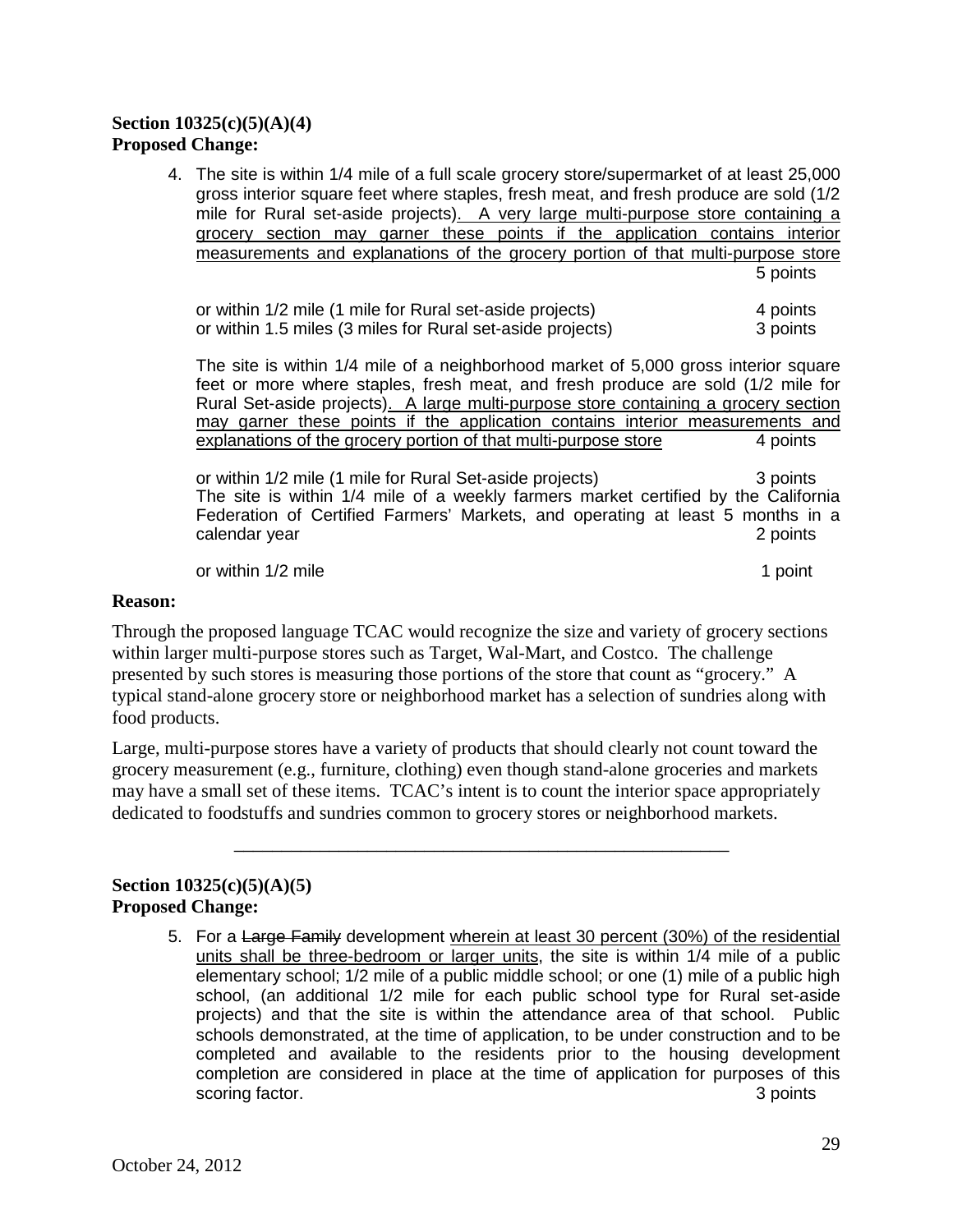or within an additional 1/2 mile for each public school type (an additional 1 mile for Rural set-aside projects) 2 points

#### **Reason:**

 The proposed change would make public school amenity points available to a broader array of projects. Changes would remove the Large Family housing type reference, and replace it with a more general reference to projects likely to house high numbers of large families. The change would make school proximity points available to at-risk or special needs housing type projects so long as the property is likely to house large families.

\_\_\_\_\_\_\_\_\_\_\_\_\_\_\_\_\_\_\_\_\_\_\_\_\_\_\_\_\_\_\_\_\_\_\_\_\_\_\_\_\_\_\_\_\_\_\_\_\_\_\_\_

## **Section 10325(c)(5)(A)(8) Proposed Change:**

8. The site is within 1/2 mile (for Rural set-aside projects, 1 mile) of a qualifying medical clinic with a physician, physician's assistant, or nurse practitioner onsite for a minimum of 40 hours each week, or hospital (not merely a private doctor's office). A qualifying 3 points medical clinic must accept Medi-Cal payments or have an equally comprehensive subsidy program for low-income patients.

The site is within 1 mile (for Rural set-aside projects, 1.5 miles) of a qualifying medical of 40 hours each week, or hospital 2 points 2 points clinic with a physician, physician's assistant, or nurse practitioner onsite for a minimum

#### **Reason:**

 payments or to have a subsidy program for low-income individuals. Medi-Cal is California's visits or treatments, the program provides a deep subsidy that significantly reduces medical and The proposed language would establish an additional criterion for a medical clinic to receive competitive points. Specifically, new language would require the clinic to accept Medi-Cal version of the federal Medicaid program and is designed to help low-income individuals, as well as blind or disabled individuals. While an individual may pay a Share of Cost for some medical dental costs to low-income individuals. Such individuals include those receiving many forms of public assistance, the medically indigent, and persons with disabilities. The proposed changes would add specificity to the criteria TCAC would use to determine a medical facility beneficial to the resident population.

\_\_\_\_\_\_\_\_\_\_\_\_\_\_\_\_\_\_\_\_\_\_\_\_\_\_\_\_\_\_\_\_\_\_\_\_\_\_\_\_\_\_\_\_\_\_\_\_\_\_\_\_

### **Section 10325(c)(6) Proposed Change:**

(6) Sustainable building methods. Maximum 10 points

 on meeting applicable standards for both construction types. In such cases, points Sustainable building methods points shall be awarded to applicant projects committing to the following applicable standards. Projects consisting of both (i) new construction or adaptive reuse and (ii) rehabilitation of existing units shall be scored shall be awarded based upon the lowest score achieved by each construction type.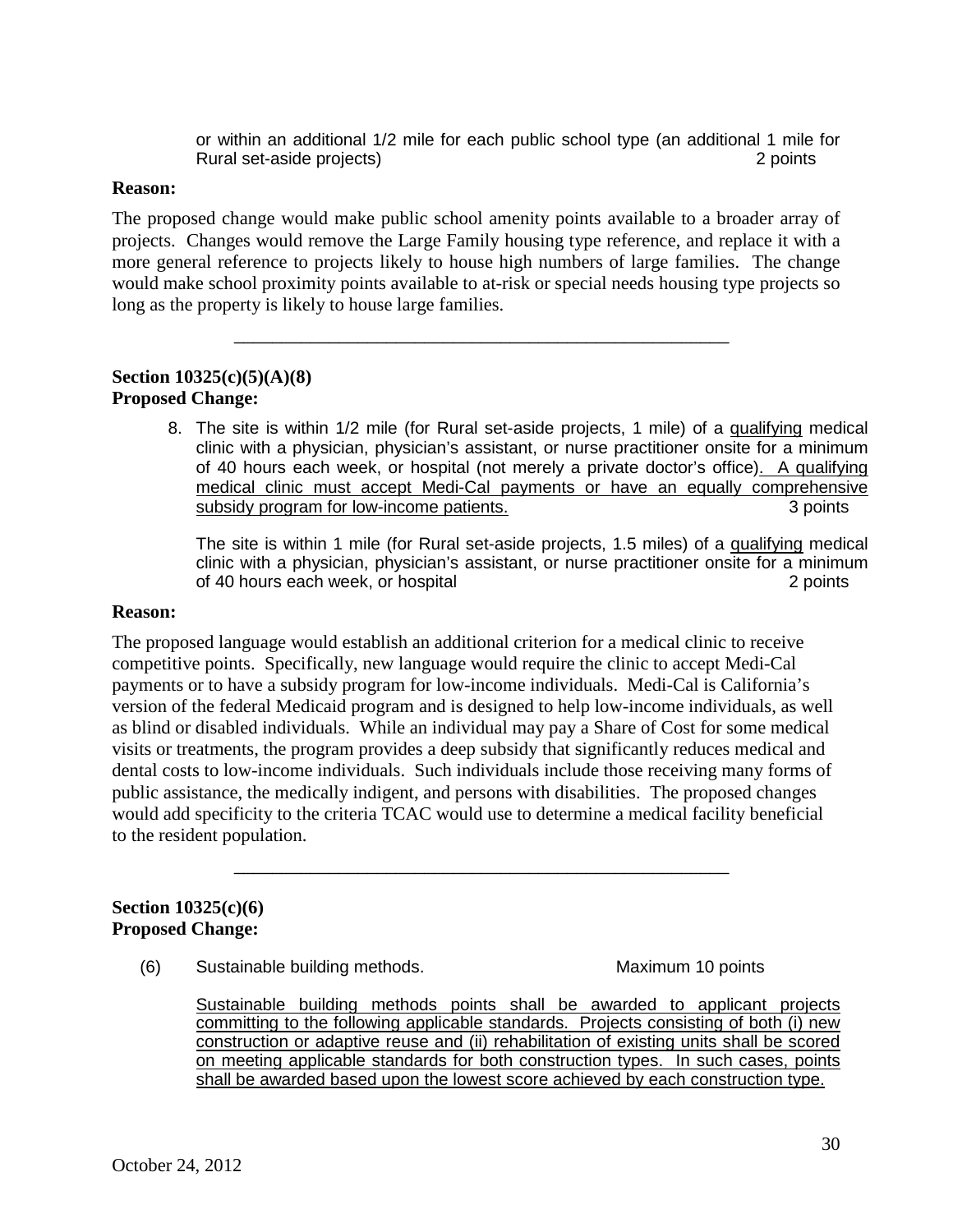### **Reason:**

The proposed language would clarify that projects involving both new construction and rehabilitation are scored on their adherence to both sets of scoring standards. Two recent applicants sought point only for one of the two standards and lost points accordingly. Under such circumstances, applicants must earn points using both the new construction standards and the rehabilitation standards. For example, the newly constructed portion may earn 10 points by developing to a LEED Gold standard, while the rehabilitated portion may improve energy efficiency by 30 percent. Such an application would earn the full ten (10) points. Conversely, if the same project only sought a rehabilitation energy improvement of 25 percent, earning seven (7) points, the application would receive 7 points for the sustainable building method scoring category.

 on energy efficiency is inconsistent with the TCAC goal of maximizing energy efficiency within Combined new construction and rehabilitation projects are uncommon, but typically have similar unit counts for both new construction and rehabilitation. Scoring only one portion of the project all nine percent (9%) tax credit projects. Assigning the lower score in such cases appropriately motivates sponsors to strive for full points in both portions of the project.

\_\_\_\_\_\_\_\_\_\_\_\_\_\_\_\_\_\_\_\_\_\_\_\_\_\_\_\_\_\_\_\_\_\_\_\_\_\_\_\_\_\_\_\_\_\_\_\_\_\_\_\_

# **Section 10325(c)(7)(B) Proposed Change:**

 tenants with incomes no greater than thirty percent (30%) of area median, and to across bedroom size, starting with the largest bedroom sizes and assuring that at least 10% of the larger bedroom sizes are proposed at 30% of area median income. So long as the applicant meets the 10% standard project-wide, the 10% Director may correct minor applicant errors in carrying out this largest-to-smallest number of units in the development. (These points may be obtained by using the (B) A project that agrees to have at least ten percent (10%) of its units available for restrict the rents on those units accordingly, will receive two points in addition to other points received under this subsection. The 30% units must be spread standard need not be met among the smaller units. The CTCAC Executive unit protocol. and measurement will begin using 10% of the largest bedroom size; however, the requirement will not exceed a minimum of 10% of the total 30% section of the matrix.)

#### **Reason:**

 30 percent (30%) Area Median Income (AMI) units, start by assuring at least 10 percent (10%) described below would comply with the 10% test as follows: The proposed language would clarify a somewhat confusion provision within the TCAC regulations. The intent of the existing regulation is to assure that applicants, when assigning the of the larger units are designated 30% AMI units. For example, a 100-unit project configured as

| Units      | Bedroom Size  | Units @ 30% AMI |
|------------|---------------|-----------------|
| 42         | Three-bedroom |                 |
| 38         | Two-bedroom   |                 |
| <u> 20</u> | One-bedroom   |                 |
| 100        |               | 10              |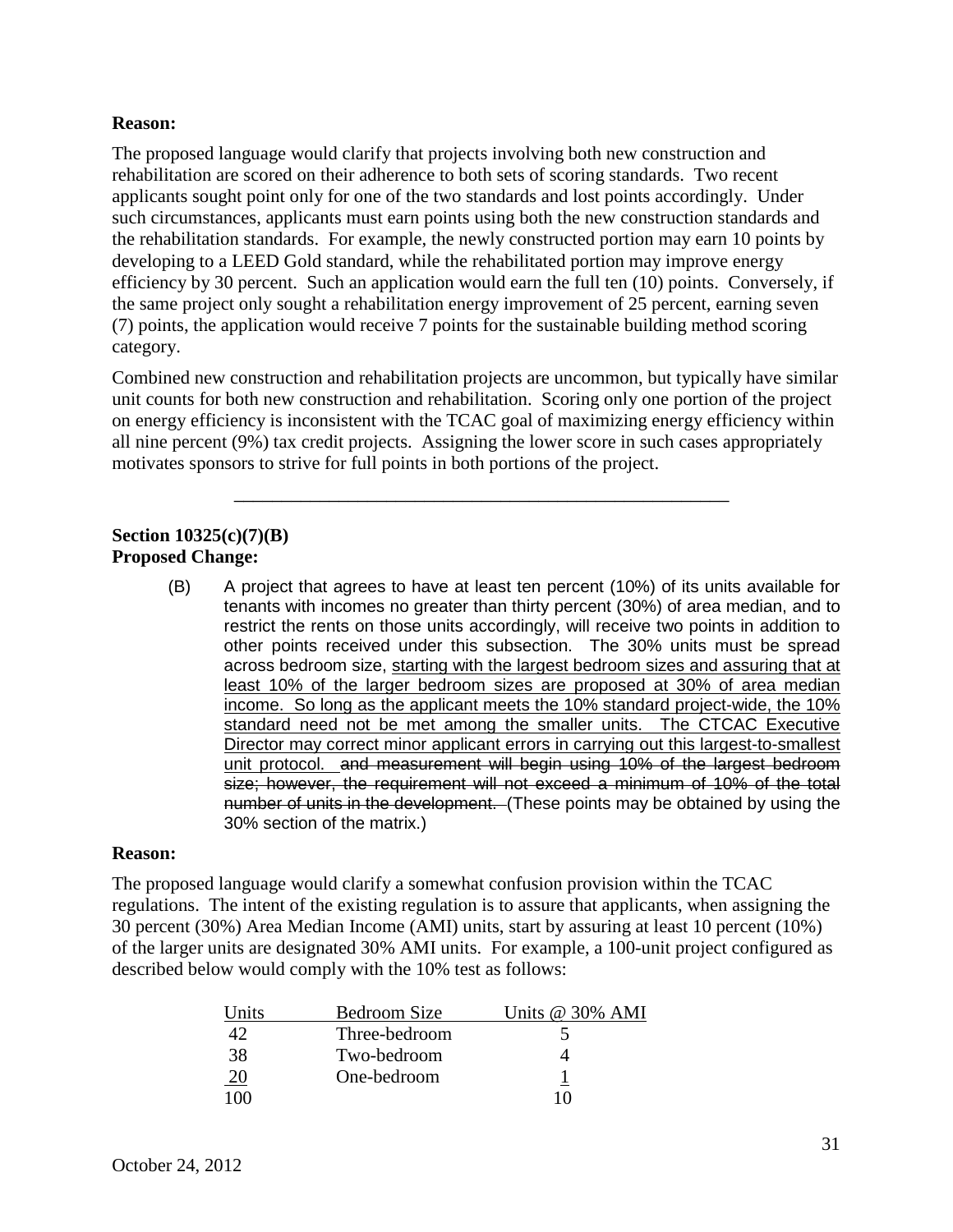In this example, the applicant correctly met the 10% test in the two larger bedroom sizes, and met the 10% test project-wide (10 out of 100 units). The fact that the one-bedroom units did not meet the 10% test is fine, since the applicant (a) met the test in the larger units, and (b) met it project-wide.

The proposed language is meant to clarify the distribution protocol, not change the policy intent of arraying the 10% among the larger units first.

\_\_\_\_\_\_\_\_\_\_\_\_\_\_\_\_\_\_\_\_\_\_\_\_\_\_\_\_\_\_\_\_\_\_\_\_\_\_\_\_\_\_\_\_\_\_\_\_\_\_\_\_

# **Section 10325(d)(2) Proposed Change:**

(2) Geographic Areas selection. Tax Credits remaining following reservations to all second funding round. The funding order shall be followed by funding the highest project in each region, if any, and continue cycling through the regions, filling each geographic area's apportionment. TCAC shall assure that each geographic area receives funding for at least one project in each funding round to area. Projects will be funded in order of their rank so long as at least 50% of the applicable Geographical Apportionment, and the 125% limit for the in excess of the Geographic Apportionments by the application of the 125% and 50% rules rule described above will be drawn from the second round set-asides shall be reserved to projects within the geographic areas, beginning with the geographic area having the smallest apportionment, and proceeding upward according to size in the first funding round and in reverse order in the scoring application, if any, in each of the ten regions. After each region has had the opportunity to fund one project, TCAC shall award the second highest scoring the extent that by funding a project in a geographic area, that area will not have exceeded 125% of the amount available in that funding round for the geographic Tax Credits to be awarded to any single project are available under the Apportionment as a whole is not exceeded. the region's last award does not cause the region's aggregate award amount to exceed 125 percent (125%) of the amount originally available for that region in that funding round. Credits allocated apportionments during the first round, and from the Supplemental Set Aside during the second round. However, all Credits drawn from the Supplemental Set Aside will be deducted from the Apportionment in the subsequent round.

 Committee will skip over the next highest-ranking project to fund a project that Apportionment can be used. Any unused credit from the geographic areas in the second funding round will be added back into the Supplemental Set-Aside. Tax Credits reserved in all geographic areas shall be counted within the housing type When the next highest ranking project does not meet the 50% rule then the does meet this 50% requirement so long as the score of the funded project(s) is no more than 5 points below that of the first project skipped, so that the full goals.

 $(A)$ 

 there is a deficit in a geographic area after a funding round, such amount will be To the extent that there is a positive balance remaining in a geographic area after a funding round, such amount will be added to the amount available in that geographic area in the subsequent funding round. Similarly, to the extent that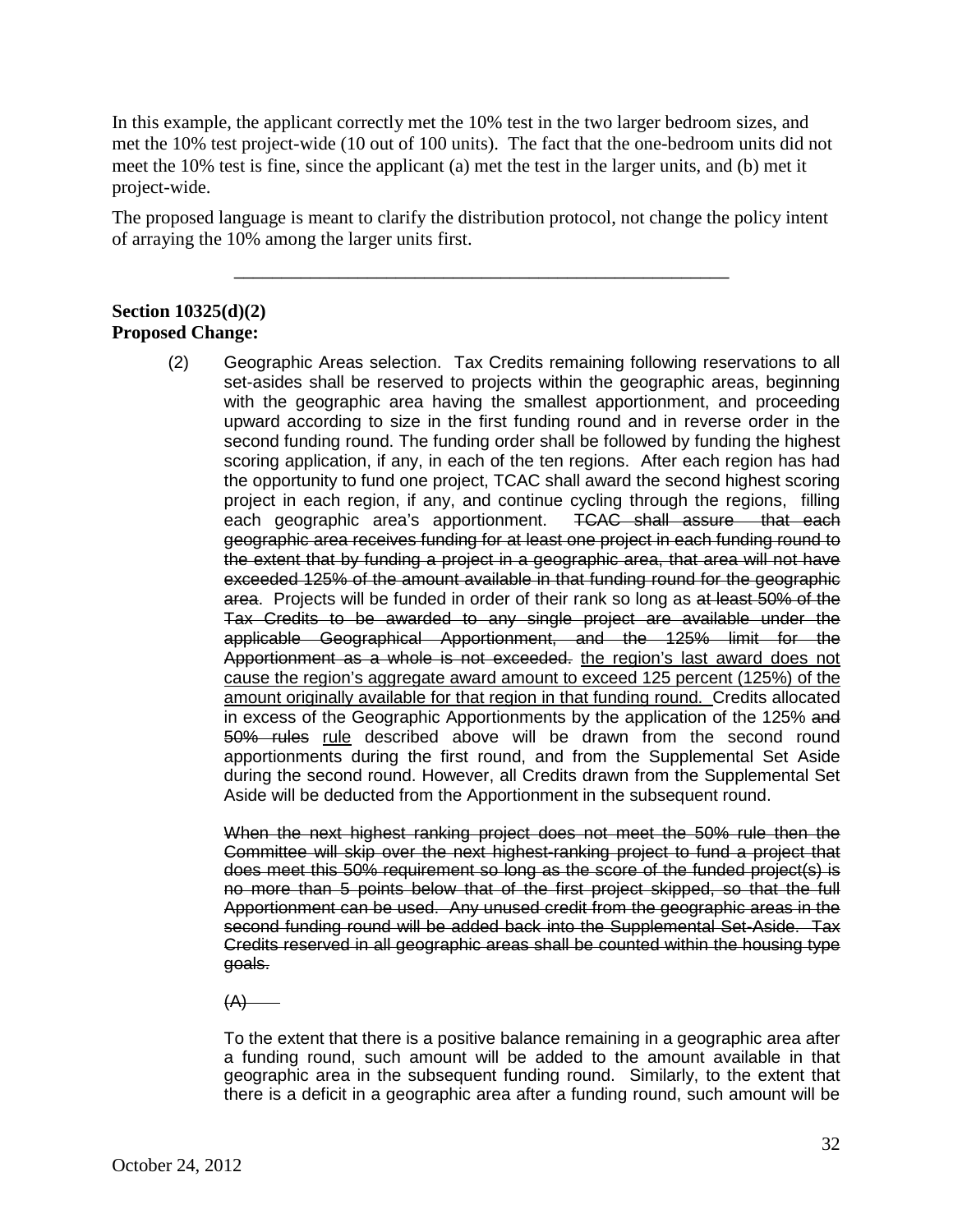subtracted from the funds available for reservation in the next funding round. subtracted from the funds available for reservation in the next funding round.<br>Any unused credit from the geographic areas in the second funding round will be added back into the Supplemental Set-Aside. Tax Credits reserved in all geographic areas shall be counted within the housing type goals.

### **Reason:**

The proposed change would (a) eliminate the "50% rule," and (b) discontinue permitting TCAC to fund lower-scoring projects within the geographic apportionments.

#### The 50% Rule:

 The regulations currently employ both a "50% rule" and a "125% rule" when reserving a geographic region's apportionment. The 50% rule requires that the last funded project in the region request no more than twice what remains in the apportionment at the time. In essence, the apportionment must still contain at least 50% of what the pending application is requesting.

In addition, TCAC may reserve credits for a project so long as that reservation would not cause TCAC to award more than 125% of the amount originally available to the region. The 125% rule assures that TCAC avoids excessively forward-committing subsequent round or subsequent year credits to the detriment of subsequent-round competitors.

The current language regarding the two rules is confusing, and the 50% rule does not accomplish a meaningful public purpose. The original intent behind both rules was to assure that TCAC did not over-reserve credits in a manner that left subsequent round competitors with significantly fewer credits than the prior-round competitors. The 125% rule alone accomplishes that objective.

TCAC has seen meritorious projects that fail the 50% rule, while an award to that project would not have violated the 125% rule. The following is a hypothetical example.

| Region A's original apportionment:     | \$2 million   |
|----------------------------------------|---------------|
| 125% rule maximum award amount:        | \$2.5 million |
| Available balance prior to last award: | \$250,000     |
| Next highest-scoring request amount:   | \$750,000     |

The next project's request of \$750,000 would violate the 50% rule (the apportionment balance of \$250,000 is less than 50% of the request). Yet, this award would not exceed the 125% rule.

Awarding \$750,000 to the next highest scoring project would not be excessive according to the 125% principle, and yet is prohibited by the 50% rule.

#### The Five Point Difference Rule:

 the matter up in public venues for years. Currently, regulations permit TCAC to award small amounts remaining in a regional apportionment by skipping to smaller-request applications. TCAC may skip larger-request projects even when that project receives a score that is up to five points more than the smallerrequest project. This practice has caused consternation among program users who have brought

 objectives. In addition, this system has awarded credits to very small projects that are much less The current rule emphasizes exhausting a region's credits over funding higher-quality projects. The result has been to fund projects that fail to achieve one or more of the program's objectives as expressed in the scoring system, while skipping over projects that meet more of those cost-efficient on a per-unit basis. By eliminating the skipping provision, TCAC would discontinue funding lower scoring projects.

\_\_\_\_\_\_\_\_\_\_\_\_\_\_\_\_\_\_\_\_\_\_\_\_\_\_\_\_\_\_\_\_\_\_\_\_\_\_\_\_\_\_\_\_\_\_\_\_\_\_\_\_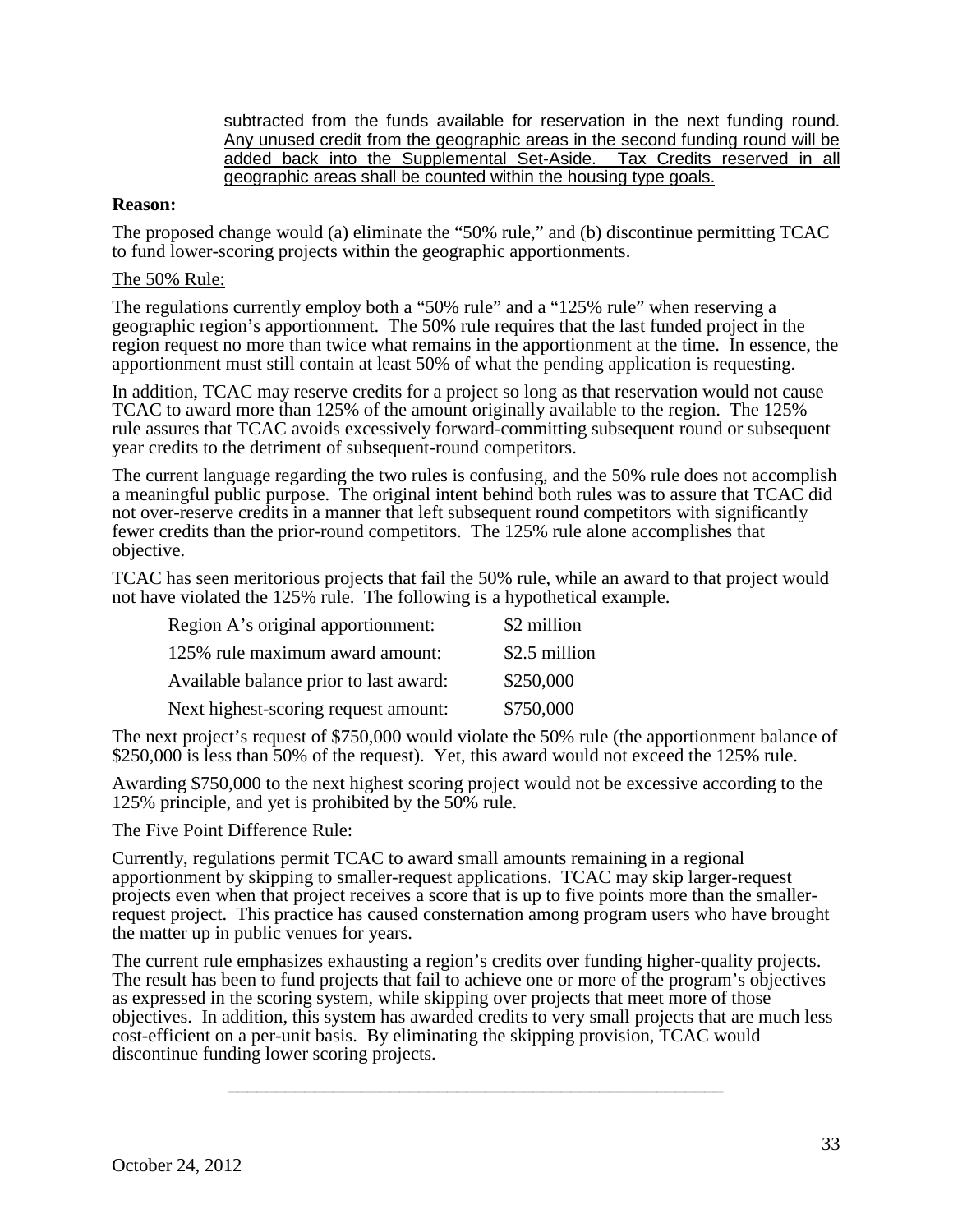# **Section 10325(f)(1)(B) Proposed Change:**

- (B) a market study as described in Section 10322(h)(9) of these regulations, which provides evidence that:
	- types in comparable market rate rental properties; (i) The proposed tenant paid rents for each affordable unit type in the proposed development will be at least ten percent (10%) below rents for the same unit
	- (ii) The proposed unit value ratio stated as dollars per square foot (\$/s.f.) will be no more than the value ratios for comparable market rate units;
	- comparables, the market study must show that in comparison to three- and four-bedroom market rate single family homes, the affordable rents will be at least 20% below the rents for single family homes and the \$/s.f. ratio will not (iii) In rural areas without sufficient three- and four-bedroom market rate rental exceed that of the single family homes; and
	- (iv) The demand for the proposed project's units must appear strong enough to projects and 95% for all other projects – within six months of being placed in service for projects of 150 units or less, and within 12 months for projects of reach stabilized occupancy – 90% occupancy for SRO and Special Needs
	- (v) more than 150 units and senior projects.

 for acquisition/rehabilitation projects with existing federal or state rental assistance or study pages, as to why the project is unable to meet the requirement. The CTCAC Executive Director may waive the value ratio requirement in item (ii) above operating subsidies so long as the following conditions are met: the proposed rents and income targeting levels do not increase by more than five percent (5%) and the project has a vacancy rate of no more than five percent (5%) at the time of the tax credit application. Such waiver requests must be approved prior to the application submission and must include evidence from the project market analyst, including relevant market

 above is essential, but because other elements of the market study will also be considered, meeting those requirements in subsection (B) will not in itself show adequate need and demand for a proposed project or ensure approval of a given Market studies will be assessed thoroughly. Meeting the requirements of subsection (B) project.

#### **Reason:**

 there is a scarcity of viable senior market rate comparables). The proposed waiver language TCAC staff has noted and has received input from several market analysts that existing affordable acquisition/rehabilitation projects occasionally have difficulty meeting the value ratio requirement. This is partly because affordable project unit sizes that were reasonable and allowable at construction are now significantly smaller than market rate comparables. The value-ratio requirement also proves problematic when comparing senior acquisition/rehabilitation projects to family/mixed tenancy market comparables (in cases where would help preserve already-leased up, affordable acquisition/rehabilitation projects in cases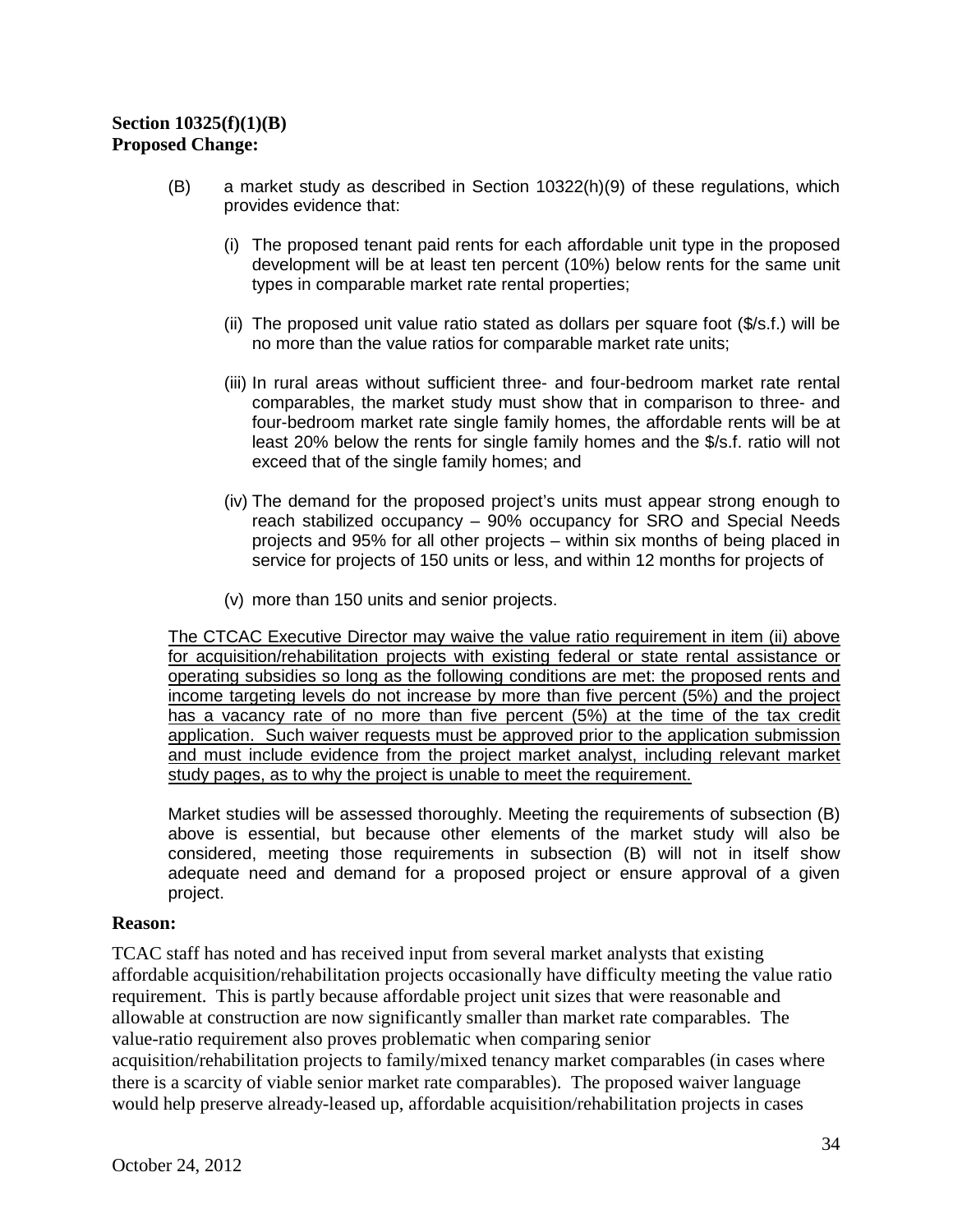such projects for conformity with the TCAC/CDLAC Joint Market Study Guidelines. where TCAC deems the value-ratio requirement an unnecessary hurdle. TCAC will continue to hold such waiver recipients to all other market study requirements, however, and will review

\_\_\_\_\_\_\_\_\_\_\_\_\_\_\_\_\_\_\_\_\_\_\_\_\_\_\_\_\_\_\_\_\_\_\_\_\_\_\_\_\_\_\_\_\_\_\_\_\_\_\_\_

# **Section 10325(f)(7)(A),(E),(I) and (L) Proposed Change:**

- incorporated into the project design for all new construction and rehabilitation (7) Minimum construction standards. For preliminary reservation applications, applicants shall provide a statement of their intent to utilize landscaping and construction materials which are compatible with the neighborhood in which the proposed project is to be located, and that the architectural design and construction materials will provide for low maintenance and durability, as well as be suited to the environmental conditions to which the project will be subjected. Additionally, the statement of intent shall note that the following minimum specifications will be projects:
	- (15%) better than the current Energy Efficiency Standards (California Code of Regulations, Part 6 of Title 24) including heating, cooling, fan energy, and or process energy. All rehabilitated buildings shall have improved energy (A) Energy Efficiency. All new construction buildings shall be fifteen percent water heating but not the following end uses: lighting, plug load, appliances, efficiency above the modeled energy consumption of the building(s) based on existing conditions, with at least a 10% post-rehabilitation improvement over existing conditions energy efficiency achieved for each building.
	- (Title 24, Part 11 of the California Code of Regulations). All rehabilitation (B) CALGreen Compliance. New construction buildings of four (4) or more habitable stories shall meet the mandatory provisions of the CALGreen Code projects, including rehabilitation projects of four  $(4)$  or more habitable stories, are required to meet the mandatory provisions of the CALGreen Code for any building product or system being replaced as part of the scope of work.
	- (C) Landscaping. A variety of plant and tree species that require low water use the general market area and low maintenance needs. Projects shall follow [\(http://www.water.ca.gov/wateruseefficiency/landscapeordinance/\)](http://www.water.ca.gov/wateruseefficiency/landscapeordinance/) unless a local landscape ordinance has been determined to be at least as stringent as shall be provided in sufficient quantities based on landscaping practices in the requirements of the state Model Water Efficient Landscape Ordinance the current model ordinance.
	- (D) Roofs. Roofing shall carry a three-year subcontractor guarantee and at least a 20-year manufacturer's warranty.
	- (E) Exterior doors. Insulated or solid core, flush, paint or stain grade exterior doors shall be made of metal clad, <del>or</del> hardwood<u>, or fiberglass</u> faces, with a standard one-year guarantee and all six sides factory primed.
	- (F) Appliances. ENERGY STAR rated appliances, including but not limited to, refrigerators, dishwashers, and clothes washers shall be installed when such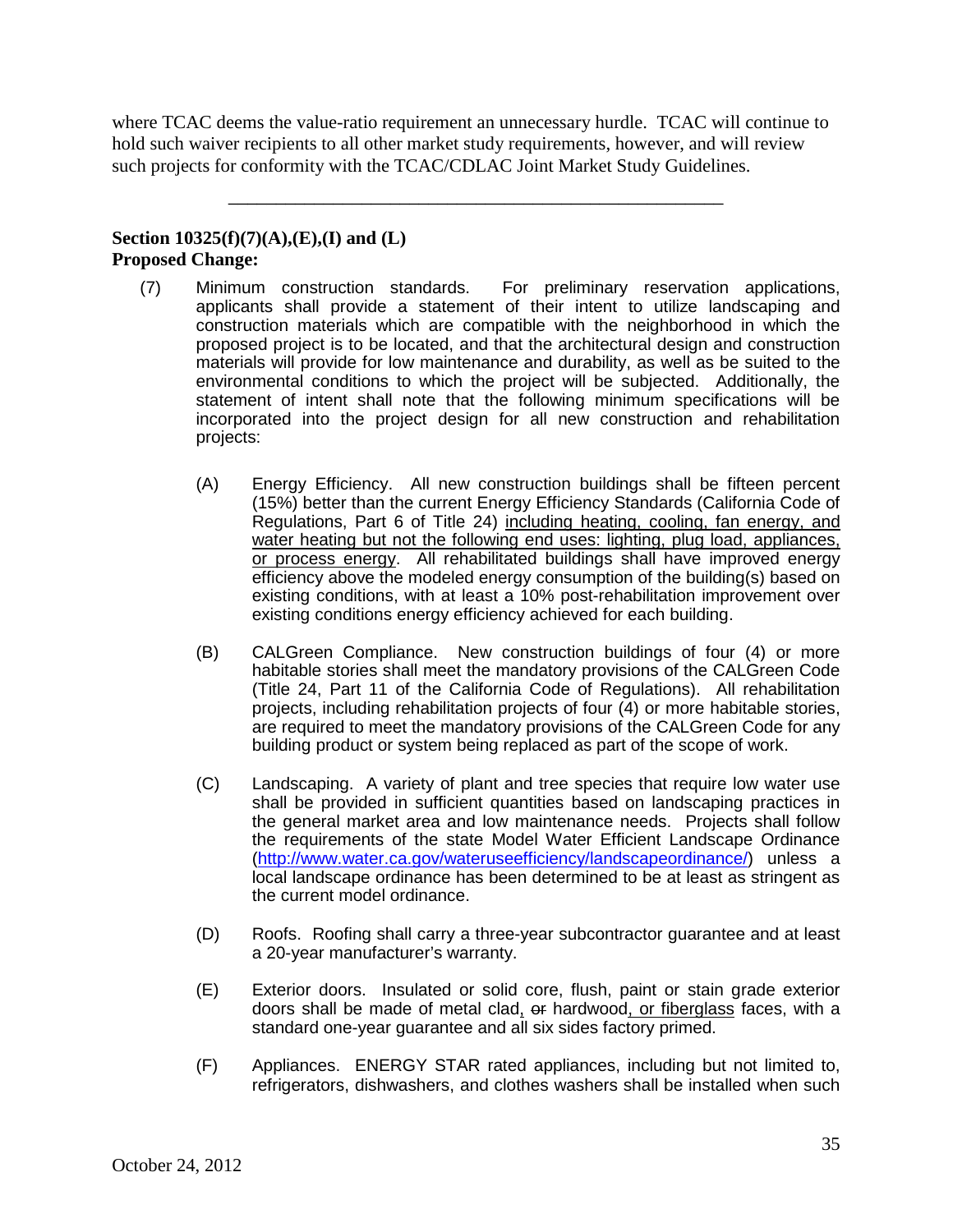appliances are provided or replaced within Low-Income Units and/or in onsite community facilities unless waived by the Executive Director.

- (G) Window coverings. Window coverings shall be provided and may include fire retardant drapes or blinds.
- capacities are to be 30 gallons for one- and two-bedroom units and 40 (H) Water heater. For units with individual tank-type water heaters, minimum gallons for three-bedroom units or larger.
- bath areas. Carpet complying with U.S. Department of Housing and Urban bamboo, linoleum, or hardwood floors shall be provided in all other floor (I) Floor coverings. For light and medium traffic areas vinyl or linoleum shall be at least 3/32" thick; for heavy traffic areas it shall be a minimum 1/8" thick. A hard, water resistant, cleanable surface shall be required for all kitchen and Development/Federal Housing Administration UM44D, or alternatively, cork, spaces unless this requirement is specifically waived by the Executive Director.
- 150 g/l or less, Flat: 50 g/l or less) for all interior surfaces where paints and (J) Use of Low Volatile Organic Compound (VOC) paints and stains (Non-flat: stains are applied.
- (K) All fiberglass-based insulation shall meet the Greenguard Emission Criteria for Children and Schools [http://greenguard.org/en/CertificationPrograms/CertificationPrograms\\_childre](http://greenguard.org/en/CertificationPrograms/CertificationPrograms_childrenSchools.aspx)  [nSchools.aspx\)](http://greenguard.org/en/CertificationPrograms/CertificationPrograms_childrenSchools.aspx).
- (L) Consistent with California State law, projects with 16 or more residential units units in a project, at least one on-site manager's unit shall also be provided. units in a project, at least one on-site manager's unit shall also be provided.<br>Special needs projects may demonstrate 24-hour desk staffing in lieu of an on-site manager's unit. Scattered site projects totaling 16 or more units must have at least one on-site manager's unit for the entire project, and at least more units. must have an on-site manager's unit. In addition, for every 80 non-manager one manager's unit at each site where that site's building(s) consist of 16 or

#### **Reason:**

The proposed change at paragraph (A) conforms the basic threshold energy requirement for new construction projects to the standard applied in scoring such projects at Section  $10325(c)(6)(B)$ . Specifically, the energy efficiency threshold analysis would not include lighting, plug load, appliances, or process energy consistent with Title 24 and Energy Pro calculations.

The proposed change at paragraph (E) would permit exterior doors to have fiberglass facing. TCAC has been approached about accepting this exterior door treatment, and has learned of its durability. The proposed language would explicitly permit its use.

 standards that may be met with a variety of materials and thicknesses. TCAC's Executive The proposed change at paragraph (I) would eliminate specific thickness requirements and simply specify that kitchens and bathrooms should have hard, water resistant, and cleanable floor surfaces. The intent of the existing provision is to avoid carpeting or other non-hard surfaces in areas that tend to get wet. The existing thickness provisions attempted to specify durability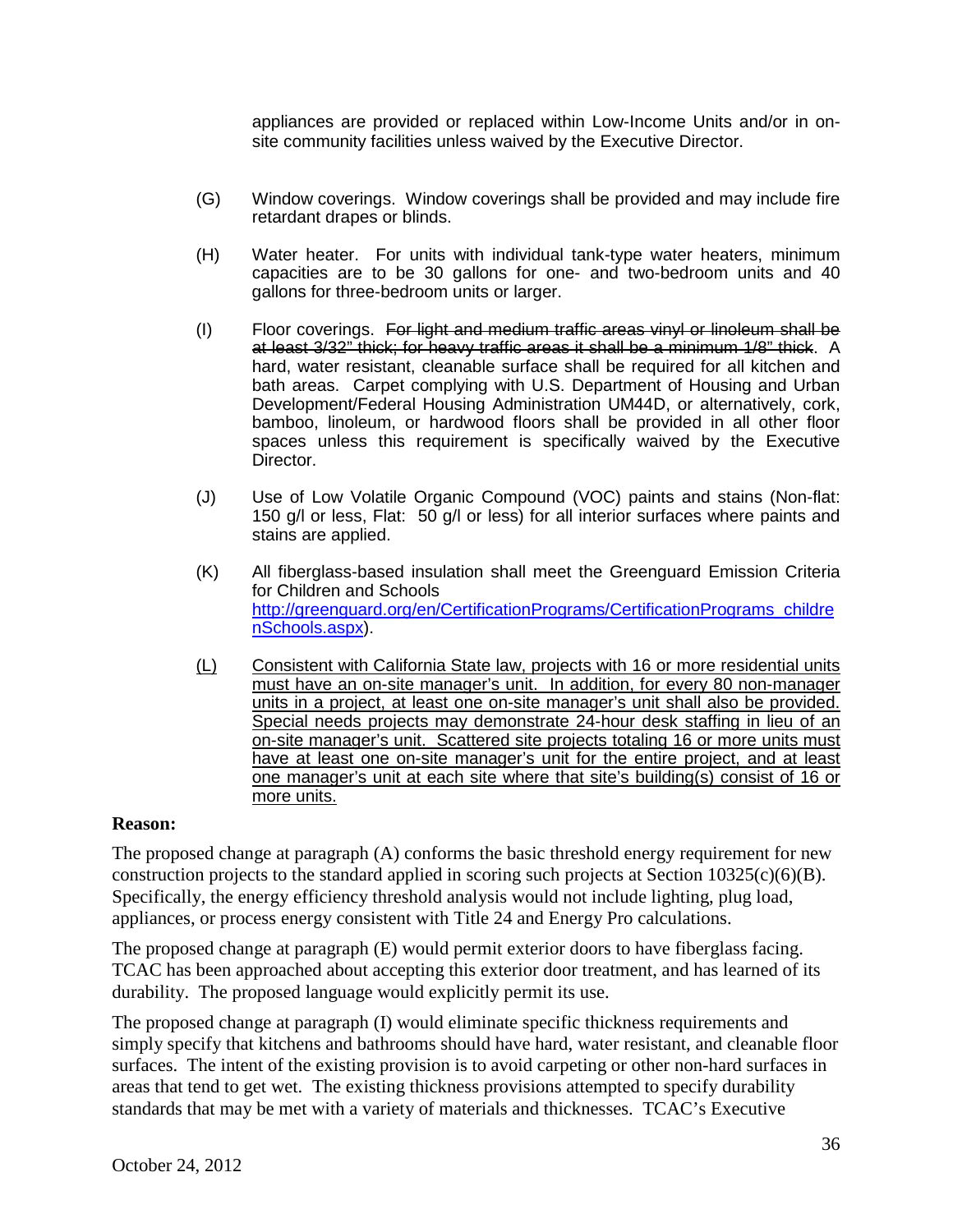that are less thick but very durable. Director receives many waiver requests for materials such as sheet fiberglass and ceramic tiles

establish on-site managers unit requirements for scattered sites projects. The new proposed language at paragraph (L) would (a) move the multiple on-site managers unit requirement from Section  $10327(g)(1)$  to the minimum construction standards section, and (b)

The minimum construction standards section of these regulations is the more logical location for a general development requirement associated with on-site managers' units. The current language located at Section  $10327(g)(1)$  addresses minimum operating expenses, which is less germane to the designated manager's units topic.

 confusion at the moment. In the absence of a rule, projects of 100 or more units could operate projects of 16 or more units must have an on-site manager at one of the properties. The proposed scattered sites requirements would establish standards in an area of some without an on-site manager at all. For example, 10 sites of 10 units each would not invoke the resident "caretaker" requirement of the California Code of Regulations Section 42 since no "apartment house" would have 16 or more units. Therefore, TCAC proposes that scattered site

Furthermore, TCAC's compliance monitoring experience has been that larger sites lacking a resident manager are more frequently less well-maintained, have more management issues, and more Section 42 compliance violations. Therefore, TCAC also proposes that each location containing 16 or more units have a resident manager's unit. This is consistent with State law, and prudent property management.

\_\_\_\_\_\_\_\_\_\_\_\_\_\_\_\_\_\_\_\_\_\_\_\_\_\_\_\_\_\_\_\_\_\_\_\_\_\_\_\_\_\_\_\_\_\_\_\_\_\_\_\_

# **Section 10325(g)(3)(B) Proposed Change:**

- (3) SRO projects. To be considered Single Room Occupancy (SRO) housing, the application shall meet the following additional threshold requirements:
	- (A) Average targeted income is no more than forty percent (40%) of the area median income;
	- for an SRO dictates otherwise. The maximum size for an SRO unit shall least 90% of the units in the project must meet these requirements; (B) SRO units are efficiency units that may include a complete private bath and kitchen but generally do not have a separate bedroom, unless the configuration of an already existing building being proposed to be used be 500 square feet, while the minimum size shall be 200 square feet. At

# **Reason:**

 such obsolescent projects in favor of larger efficiency units. TCAC regulations Section  $10325(g)(2)(E)$  establishes a 500 square foot minimum for onebedroom units for senior households, while subsection (3) establishes no similar minimum for single room occupancy (SRO) units. State Health and Safety Code Section 17958.1 establishes 150 square feet for "efficiency units" which "may also have partial kitchen or bathroom facilities. However, TCAC's compliance monitoring experience has been that SROs with excessively small units tend to be older properties and more frequently have ongoing management and maintenance problems. TCAC has recently provided credits to project sponsors to demolish and reconstruct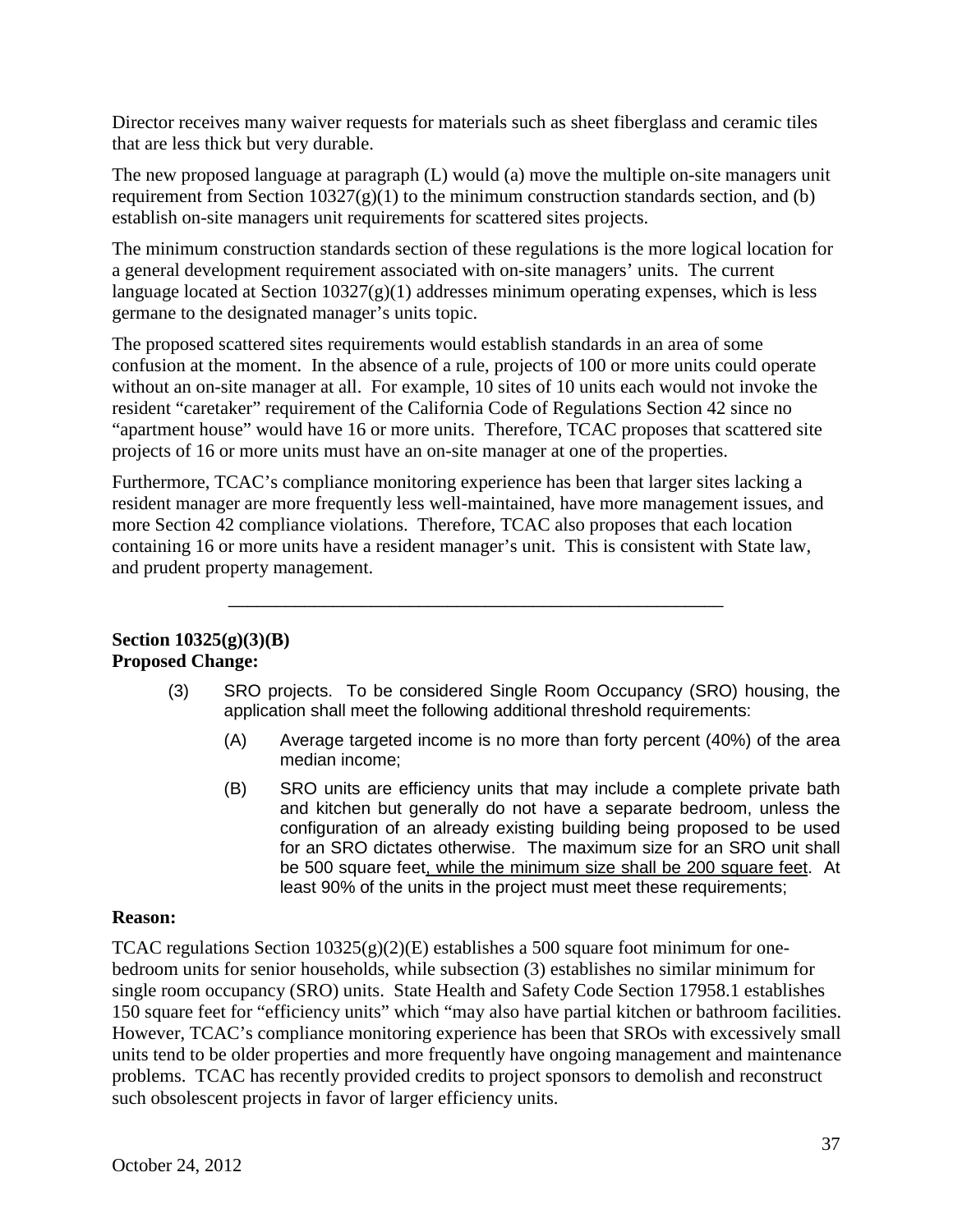TCAC recognizes that some historic SRO properties contain existing units below the proposed 200 square foot standard. However, TCAC has funded many projects that have consolidated smaller units into larger efficiencies that meet the proposed 200 square foot minimum. Rather than perpetuate inadequate living conditions, better public policy for competitive nine percent (9%) tax credit projects is to require an adequate minimum size standard.

\_\_\_\_\_\_\_\_\_\_\_\_\_\_\_\_\_\_\_\_\_\_\_\_\_\_\_\_\_\_\_\_\_\_\_\_\_\_\_\_\_\_\_\_\_\_\_\_\_\_\_\_

# **Section 10325(g)(5)(B) Proposed Change:**

- (5) At-risk projects. To be considered At-risk housing, the application shall meet the requirements of R  $&$  T Code subsection 17058(c)(4), except as further defined in subsection (B)(i) below, as well as the following additional threshold requirements, and other requirements as outlined in this subsection:
	- (A) Projects are subject to a minimum low-income use period of 55 years; and,
	- (B) Project application eligibility criteria include:
		- (i) before applying for Tax Credits, the project must meet the At-risk eligibility the date of application with interim financing in order to preserve its eligible to be considered an "at-risk" project under these regulations. A requirements under the terms of applicable federal and state law as verified by a third party legal opinion, except that a project that has been acquired by a qualified nonprofit organization within the past five years of affordability and that meets all other requirements of this section, shall be project application will not qualify in this category unless it is determined by the Committee that the project is at-risk of losing affordability due to market or other conditions;
		- from the date of application, either federal mortgage insurance, a federal loan guarantee, federal project-based rental assistance, or, have its mortgage held by a federal agency, or be owned by a federal agency or  within the last five years and at least 50% of whose units are not subject (ii) the project must currently possess or have had within the past five years be currently subject to, or have been subject to, within five years preceding the application deadline, the later of Federal or State Housing Tax Credit restrictions whose compliance period is expiring or has expired to any other rental restrictions beyond the term of the Tax Credit restrictions;

# **Reason:**

 The proposed change would clarify that expiring use restrictions associated with Low Income Housing Tax Credits qualifies a project as at-risk, whether those restrictions are invoked by federal or State provisions. As currently written, the regulations do not clearly include within the at-risk category those earlier projects that had longer use restrictions by virtue of receiving State of California low income housing tax credits. The proposed additional language would clarify that the expiration of the longer State-invoked term would qualify a project as at-risk.

\_\_\_\_\_\_\_\_\_\_\_\_\_\_\_\_\_\_\_\_\_\_\_\_\_\_\_\_\_\_\_\_\_\_\_\_\_\_\_\_\_\_\_\_\_\_\_\_\_\_\_\_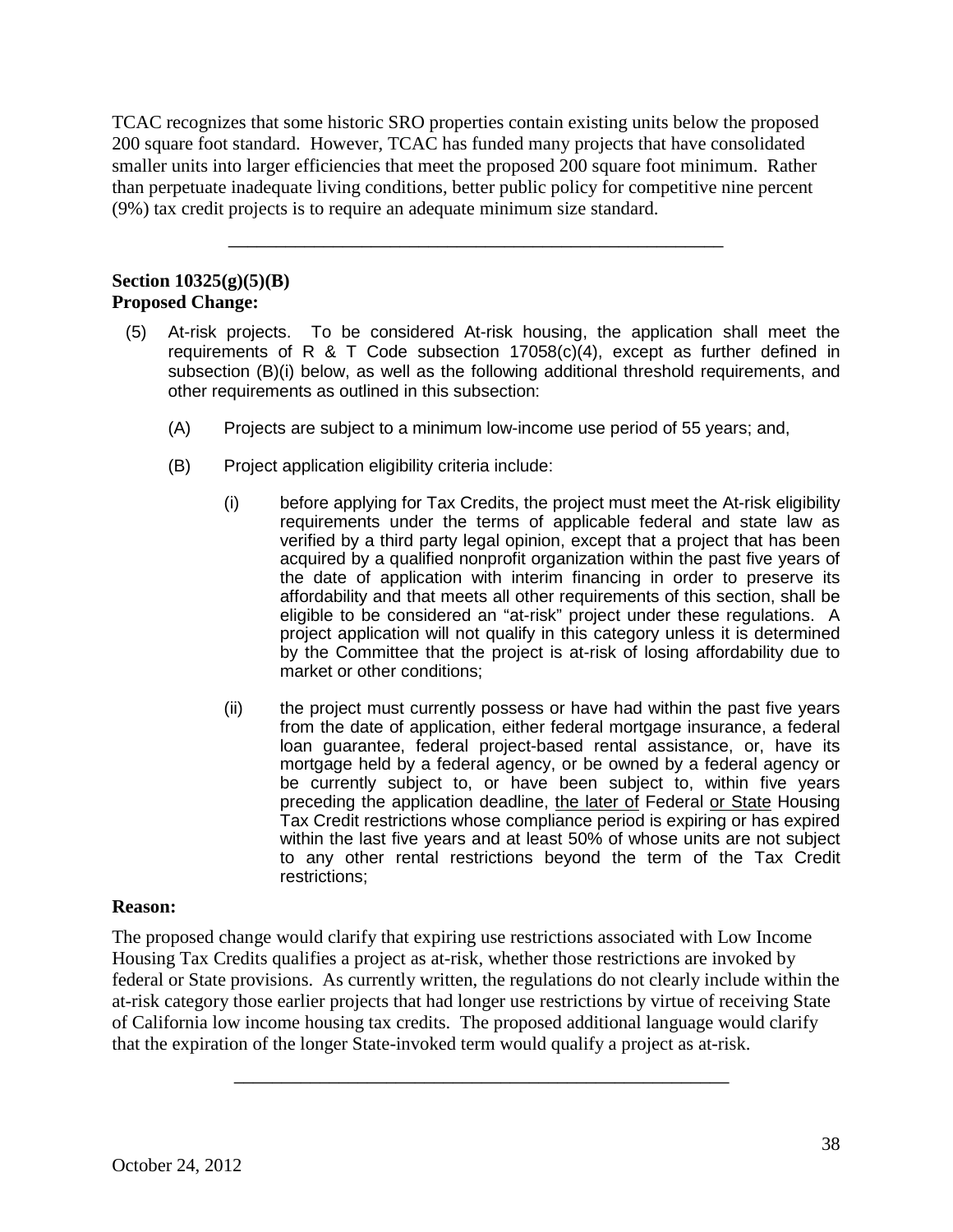# **Section 10326(g)(4) Proposed Change:**

 financial feasibility and viability as a qualified low income housing project throughout forms. The financial feasibility analysis shall use all underwriting criteria specified in (4) Financial feasibility. Applicants shall provide the financing plan for the proposed project consistent with Section 10325(f)(5).  $\frac{1}{2}$  and shall demonstrate the project's the extended use period. A 15-year pro forma of all revenue and expense projections is required, along with a comparable operating budget from a similar existing occupied project, with detailed information as requested on Committee Section 10327 below.

### **Reason:**

 requirement to that of the nine percent (9%) credit program. The following changes result: The proposed change would conform the four percent (4%) tax credit financial feasibility

project, and shall demonstrate the proposed project's is financially feasible and the extended use period. A fifteen year 15-year pro forma of all revenue and forms. The financial feasibility analysis shall use all underwriting criteria specified in (4) Financial feasibility. Applicants shall provide the financing plan for the proposed viable feasibility and viability as a qualified low income housing project throughout expense projections starting as of the planned placed in service date for new construction projects, and as of the rehabilitation date for acquisition/rehabilitation projects, is required, along with a comparable operating budget from a similar existing occupied project, with detailed information as requested on Committee Section 10327 of these regulations below.

 The substantive changes would be (a) specifying the fifteen year pro forma's starting date, and (b) deleting the requirement to provide an operating budget from a comparable project. These changes were made to the cross-referenced 9% credit threshold requirements under previous regulation revisions establishing a standard starting date for pro formas and discontinuing a comparable requirement that was neither helpful nor necessary for TCAC's analysis of the project's operating budget.

\_\_\_\_\_\_\_\_\_\_\_\_\_\_\_\_\_\_\_\_\_\_\_\_\_\_\_\_\_\_\_\_\_\_\_\_\_\_\_\_\_\_\_\_\_\_\_\_\_\_\_\_

### **Section 10326(g)(5) Proposed Change:**

 Team, proposed project participants possess the knowledge, skills, experience and financial capacity to successfully develop, own and operate the proposed project. The disqualify the applicant from participating in the Tax Credit Programs, or if additional Section 10325(c)(2)(A) and (B) shall be required to complete training as prescribed by CTCAC prior to a project's placing in service. The following documentation is required to (5) Sponsor characteristics. Applicants shall provide evidence that as a Development Committee shall, in its sole discretion, determine if any of the evidence provided shall Development Team members need be added to appropriately perform all program<br>requirements. General partners and management companies lacking documented General partners and management companies lacking documented experience with Section 42 requirements using the minimum scoring standards at be submitted at the time of application: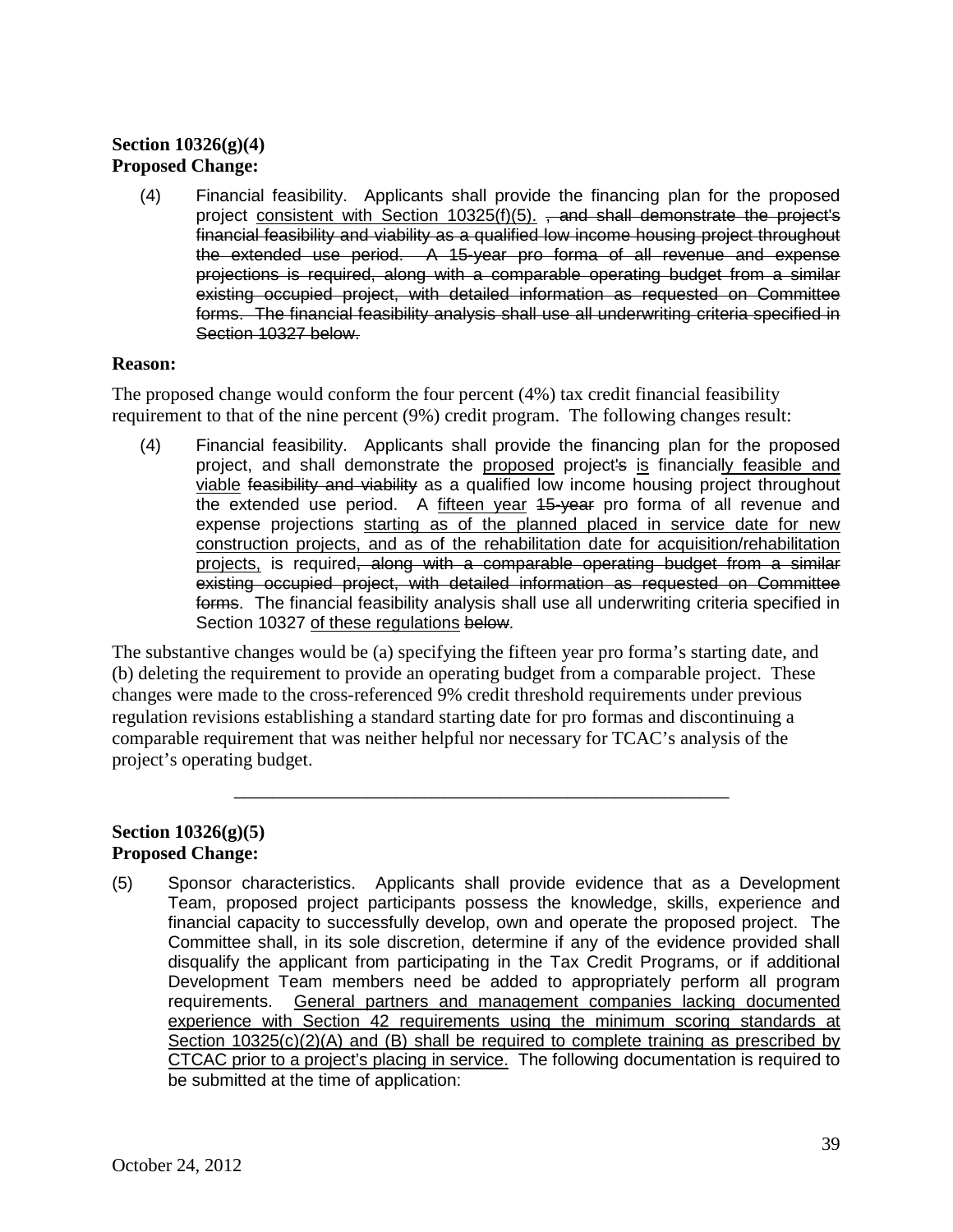### **Reason:**

general partners and management companies who are new to California's tax credit program. The proposed change would codify the practice of TCAC requiring and providing training to The language would establish the competitive scoring minimums at Section  $10325(c)(2)$  as the indicator of documented experience. TCAC's experience is that sponsors and management companies with fewer projects than the minimum scoring standards tend to be the source of more compliance deficiencies. TCAC intends to continue a regular annual training program, as well as a curriculum of special training for specific sponsors and management companies.

\_\_\_\_\_\_\_\_\_\_\_\_\_\_\_\_\_\_\_\_\_\_\_\_\_\_\_\_\_\_\_\_\_\_\_\_\_\_\_\_\_\_\_\_\_\_\_\_\_\_\_\_

#### **Section 10327(c)(5)(A) Proposed Change:**

Exceptions to limits.

 increase to the unadjusted eligible basis of a development permitted under this (A) Increases in the Threshold basis limits shall be permitted as follows for projects applying under Section 10325 or 10326 of these regulations. The maximum subsection shall not exceed thirty-nine percent (39%).

 A twenty percent (20%) increase to the unadjusted eligible basis for a development that is paid for in whole or in part out of public funds and is required by a public awarding body to pay state or federal prevailing wages;

 A seven percent (7%) increase to the unadjusted eligible basis for a new construction development where parking is required to be provided beneath the residential units (but not "tuck under" parking) or through construction of an onsite parking structure of two or more levels;

 A two percent (2%) increase to the unadjusted eligible basis where a day care center is part of the development;

An increase equal to any Local Development Impact Fees as defined in Section 10302 of these regulations if the fees are documented in the application submission by the entities charging such fee.

 units are for special needs populations; A two percent (2%) increase to the unadjusted eligible basis where 100% of the

A ten percent (10%) increase to the unadjusted eligible basis for a development wherein at least 95% of the project's upper floor units are serviced by an elevator.

With the exception of the prevailing wage increase<u>, the Local Impact Fee</u> by the project architect shall be provided within the application confirming that increase, and the special needs increase, in order to receive the basis limit increases by the corresponding percentage(s) listed above, a certification signed item(s) listed above will be incorporated into the project design.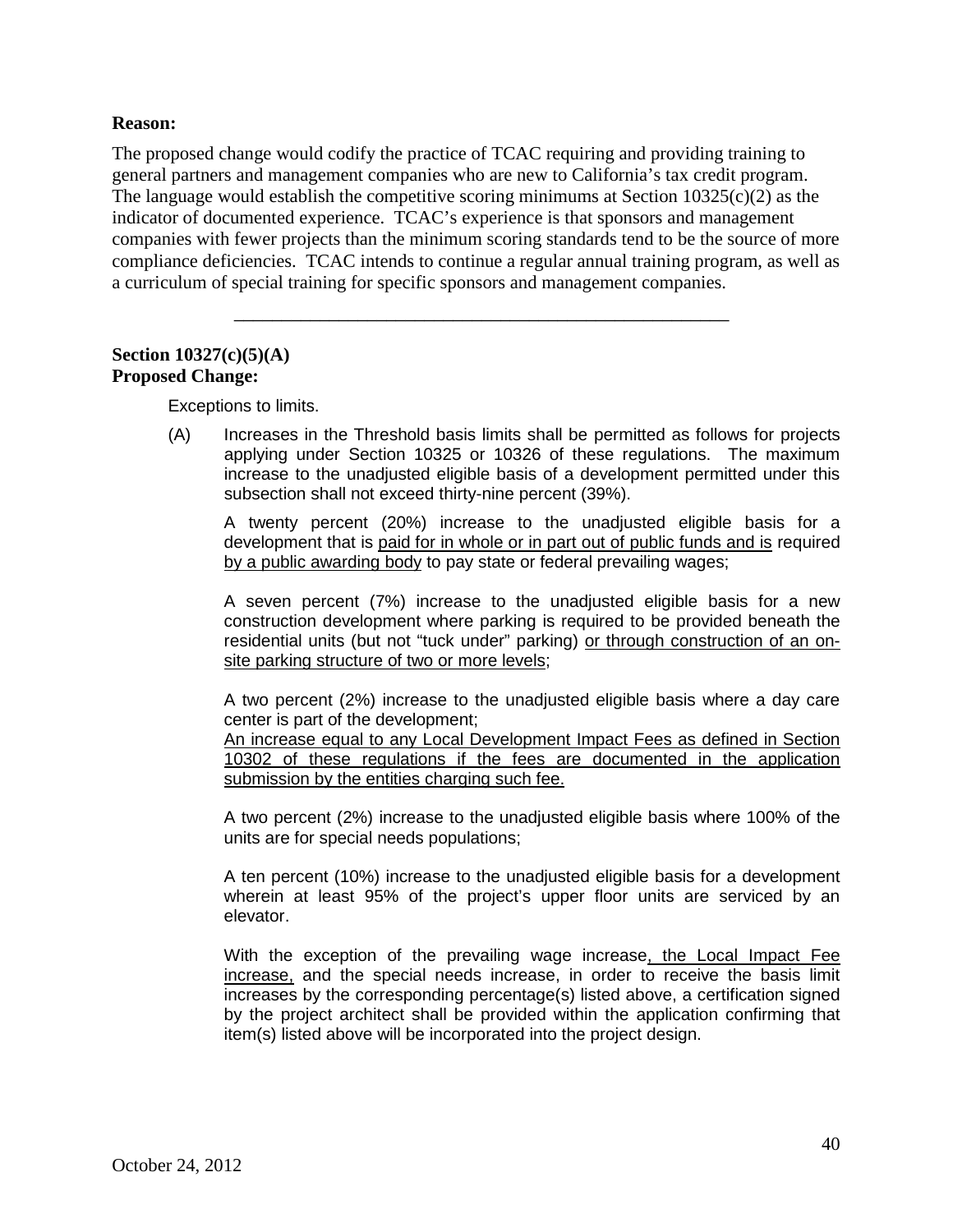### **Reason:**

New language would clarify that the prevailing wage exception to the threshold basis limits is available only to projects funded by a public source where that source is requiring the payment of prevailing wages. This language clarifies longstanding TCAC policy.

limit to the eligible basis that may be claimed for a project. The proposed language would acknowledge the additional costs associated with an on-site parking structure, as well as the costs associated with podium parking. Both on-site parking structure types add significantly to the cost of development and ought to be reflected in a larger

The current regulation wording appears to limit the basis increase to podium parking structures only. The proposed language would clearly accommodate similarly costly stand-alone or adjacent on-site parking structures.

An additional clarifying change incorporates a basis limit increase for local development impact fees functionally equivalent to the exception from the threshold basis limit definition at Section 10302(nn). This conforming change complements the change made to Section 10302(nn) above.

\_\_\_\_\_\_\_\_\_\_\_\_\_\_\_\_\_\_\_\_\_\_\_\_\_\_\_\_\_\_\_\_\_\_\_\_\_\_\_\_\_\_\_\_\_\_\_\_\_\_\_\_

## **Section 10327(c)(7) Proposed Change:**

 purchase price or the "as is" appraised value of the subject property (as defined existing long term rent restrictions that affect the as-is value of the property. The land value shall be based upon an "as if vacant" value as determined by the regulations. If the purchase price is less than the appraised value, the savings governmental entity is purchasing, or providing funds for the purchase of land for (7) Acquisition costs. Applications including acquisition and rehabilitation costs for existing improvements shall be underwritten using the lesser amount of the in Section 10322(i)(4)(A)) and its existing improvements without consideration of the future use of the property as rent restricted housing except if the property has appraisal methodology described in Section 40322(i)(4) 10322(h)(9) of these shall be prorated between the land and improvements based on the ratio in the appraisal. The Executive Director may waive this requirement where a local more than its appraised value in a designated revitalization area when the local governmental entity has determined that the higher cost is justified.

### **Reason:**

The proposed language would correctly cross-reference to the proposed change at Section 10322(h)(9) above.

### **Section 10327(g)(1) Proposed Change:**

(g) Underwriting criteria. The following underwriting criteria shall be employed by the Committee in a pro forma analysis of proposed project cash flow to determine the minimum Tax Credits necessary for financial feasibility and the maximum allowable Tax Credits:

\_\_\_\_\_\_\_\_\_\_\_\_\_\_\_\_\_\_\_\_\_\_\_\_\_\_\_\_\_\_\_\_\_\_\_\_\_\_\_\_\_\_\_\_\_\_\_\_\_\_\_\_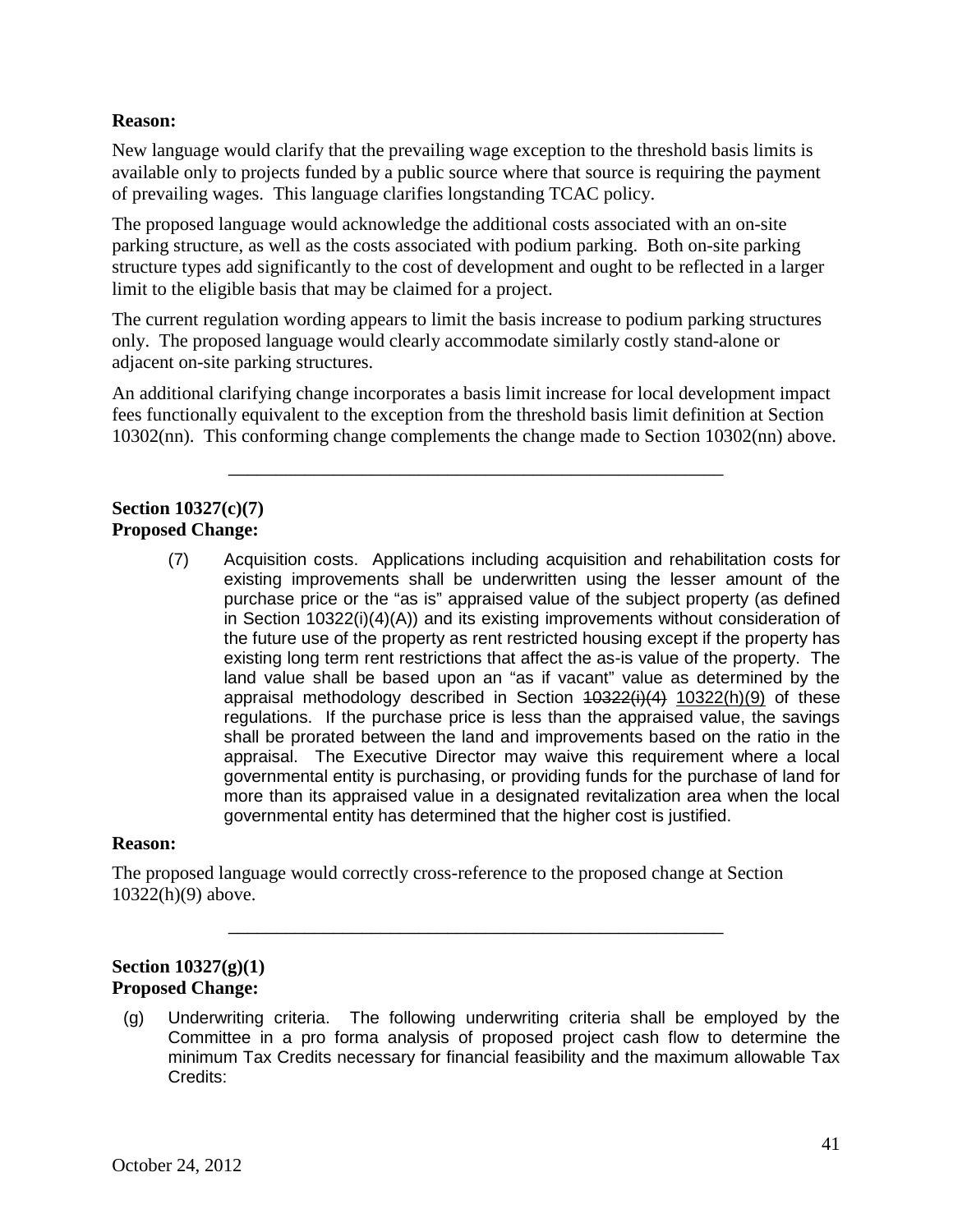standards published by the Committee staff annually. (Consistent with California one on-site manager's unit shall also be provided. Special needs projects may operating expense averages annually reported to TCAC by existing tax credit property operators. The minimums shall be displayed by region, and project type at the reported average or at some level discounted from the reported average. at the reported average or at some level discounted from the reported average.<br>The Executive Director may, in his/her sole discretion, utilize operating expenses up to 15% less than required in this subsection for underwriting when the equity investor and the permanent lender are in place and provide evidence that they (1) Minimum operating expenses shall include expenses of all manager units and market rate units, and must be at least equal to the minimum operating expense State law, projects with 16 or more residential units must have an on-site manager's unit. In addition, for every 80 non-manager units in a project, at least demonstrate 24-hour desk staffing in lieu of an on-site manager's unit.) The published minimums shall be established based upon periodic calculations of (including large family, senior, and SRO/Special Needs), and shall be calculated have agreed to such lesser operating expenses. These minimum operating expenses do not include property taxes, replacement reserves, depreciation or amortization expense, or the costs of any service amenities.

### **Reason:**

Section 10325(f)(7)(L) as described earlier in this statement of reasons. The policy would not The proposed change would move the current multiple resident manager requirement from the minimum operating expense discussion to the minimum construction standards provisions of change.

\_\_\_\_\_\_\_\_\_\_\_\_\_\_\_\_\_\_\_\_\_\_\_\_\_\_\_\_\_\_\_\_\_\_\_\_\_\_\_\_\_\_\_\_\_\_\_\_\_\_\_\_

### **Section 10337(a) Proposed Change:**

Section 10337. Compliance

 Federal and State, are required to execute a regulatory agreement, as a condition to the (a) Regulatory Agreement. All recipients of Tax Credits, whether Federal only, or both Committee's making an allocation, which will be recorded against the property for which the Tax Credits are allocated, and, if applicable, will reflect all scoring criteria proposed by the applicant in the competition for Federal and/or State housing Credit Ceiling.

Where a Project is receiving renewable project-based rental assistance:

(1) the Sponsor shall in good faith apply for and accept all renewals available;

 income targeting contained in the recorded CTCAC regulatory agreement. Upon documenting to CTCAC's satisfaction unsuccessful efforts to identify and obtain alternative resources, the owner may increase rents and income targeting for Rent required for Financial Feasibility, as determined by CTCAC. Any necessary rent (2) if the project-based rental assistance is terminated through no fault of the owner, the property owner shall notify CTCAC in writing immediately and shall make every effort to find alternative subsidies or financing structures that would maintain the deeper Restricted Units above the levels allowed by the recorded regulatory agreement up to the federally-permitted maximum. Rents shall be raised only to the extent increases shall be phased in as gradually as possible, consistent with maintaining the project's Financial Feasibility.